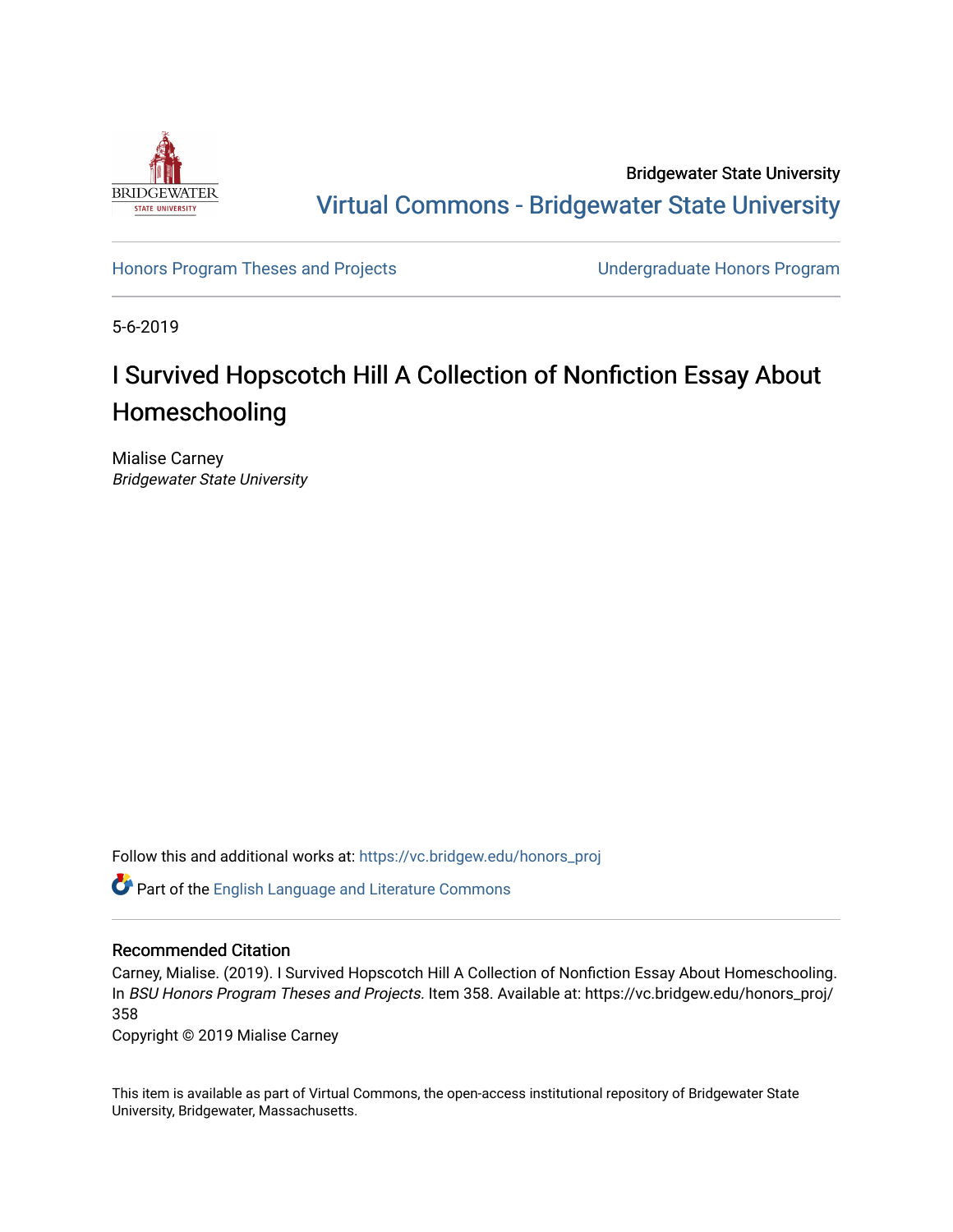I Survived Hopscotch Hill

A Collection of Nonfiction Essay About Homeschooling

Mialise Carney

Submitted in Partial Completion of the

Requirements for Departmental Honors in English

Bridgewater State University

May 6, 2019

Dr. Sarah Fawn Montgomery, Thesis Advisor Prof. Bruce Machart, Committee Member Prof. Evan Dardano, Committee Member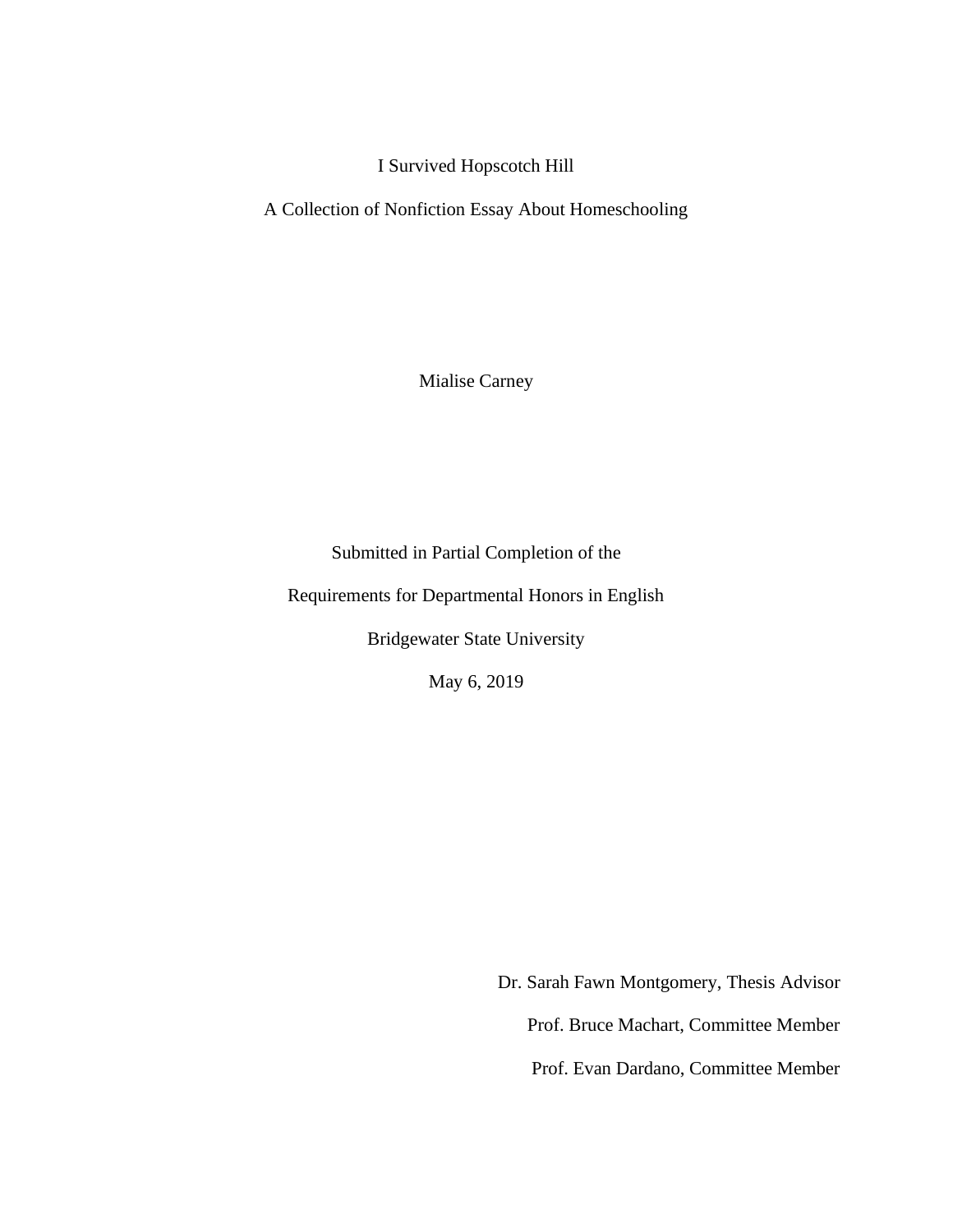## Critical Introduction

When I first set out to work on this thesis project, I was apprehensive. For years I had done my best to distance myself from my experience growing up homeschooled because I didn't want to be marked by it. Throughout my life, I sought out fiction or nonfiction accounts of homeschooling, yet the identities never seemed to align with any part of my experiences or observations. During this project, however, as I read homeschooling nonfiction books like *Running with Scissors* by Augusten Burroughs*, The Glass Castle* by Jeannette Walls, or *Real Lives* edited by Grace Llewellyn, I began to see a stronger resemblance with other unconventionally schooled people, an unfurling identity that both challenged and connected with my own. The following four nonfiction essays serve to do the same with the homeschooling narrative that is currently being told in the creative writing community—to both connect with it, in experience, educational methodology, and voice as well as to challenge it in the same respects.

The first essay in this collection, "Shelved," uses books as a both a framing device to transition between scenes and time periods, but also as a way to resist how homeschoolers are represented in young adult novels. In a section about *Stargirl* by Jerry Spinelli, I argue how the characters behaviors are stereotyped to either create humor or teach the intended public-school audience something about being different. I write, "She [Stargirl] was the perfect kind of homeschooled because she went to real school and people liked her...but I think I like these books out of obligations" (19). Here, I argue how homeschool characters in literature serve to teach public schoolers something about themselves: that they can be free spirits, naïve, or weird. Yet the actual representation of a homeschooler in the book does nothing but further isolate and misrepresent a homeschooler—the character Stargirl herself drifts in and out of a public schooler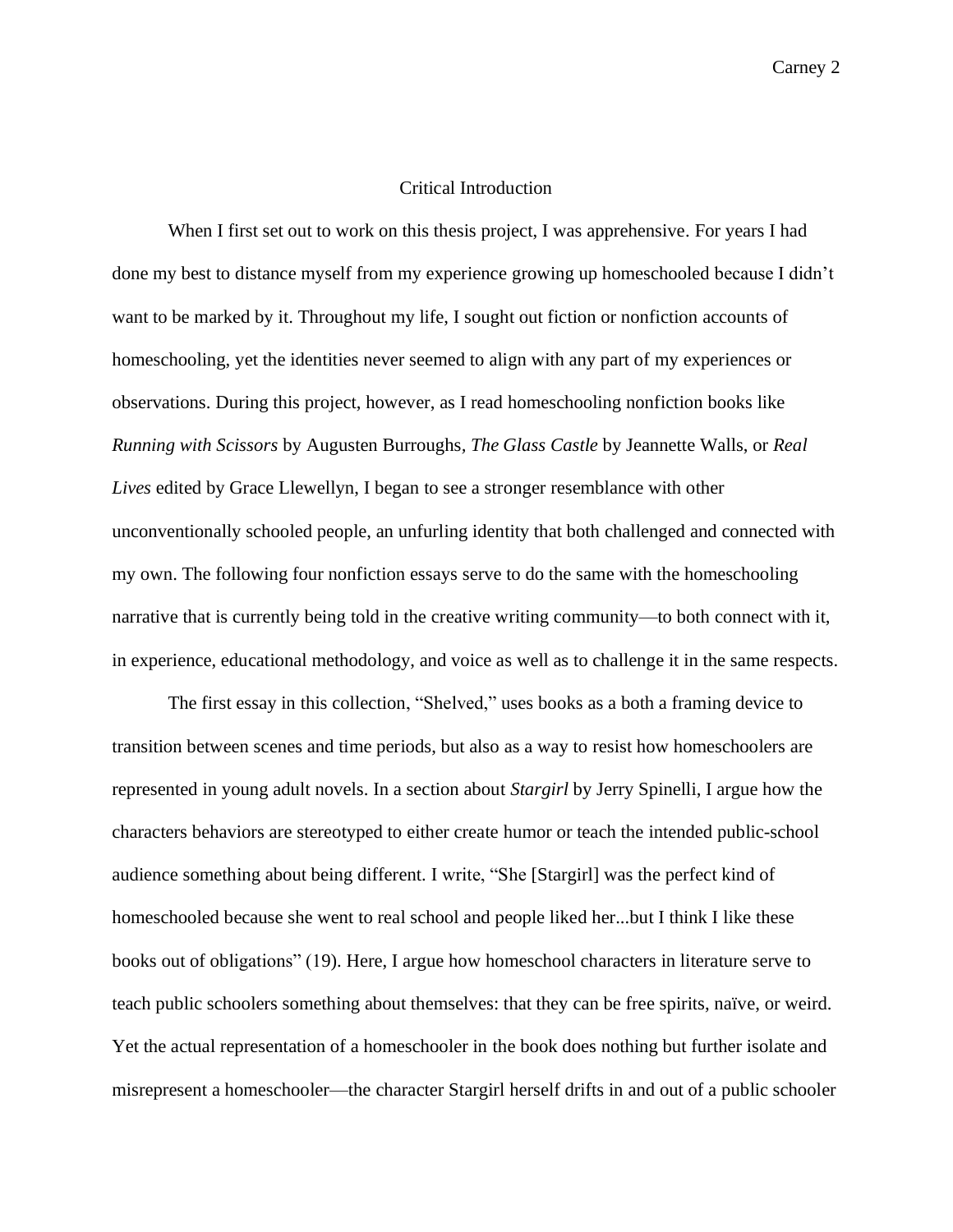life, dropping in only to teach the main character something before disappearing altogether, never actually claiming an identity that doesn't rely on his perceptions of her. This was paralleled in my own life, where I felt pressure to try to be a "good" homeschooler so that public schooled peers would value me.

A major theme throughout much of both homeschooling-centered nonfiction books as well as homeschooling methodology is the importance of reading as a form of education. Throughout this collection but primarily in "Shelved," I tried to represent this experience as well—reading books, particularly fiction, was a large contribution to shaping my identity and education while homeschooled. Reading is important in almost all the homeschooling nonfiction I researched, primarily *The Glass Castle, You're Never Weird on the Internet,* and *The Year of Learning Dangerously*. These nonfiction books all place a deep emphasis on the educational values of literature in shaping learning and identity.

In "Shelved," I argue the importance of books to shaping a homeschoolers' identity as well as an educational tool which is not often recognized in traditional public school settings. I write in a section titled *Dead End in Norvelt*, "I read on the back porch in the sun while my younger sister Karina tried to make up for all the school she hadn't done that year" (12). Similar to the previously cited examples, although we did both traditional and unschool, in this example I show the intersection between those two places. Often times a main argument against homeschooling is that children cannot learn outside of the classroom atmosphere, that learning can only be done via lecture by a state-certified teacher and a room of other children. However, here I resist this idea, showing that education can be achieved both through traditional means (as Karina is using a workbook) while I am learning through fiction books.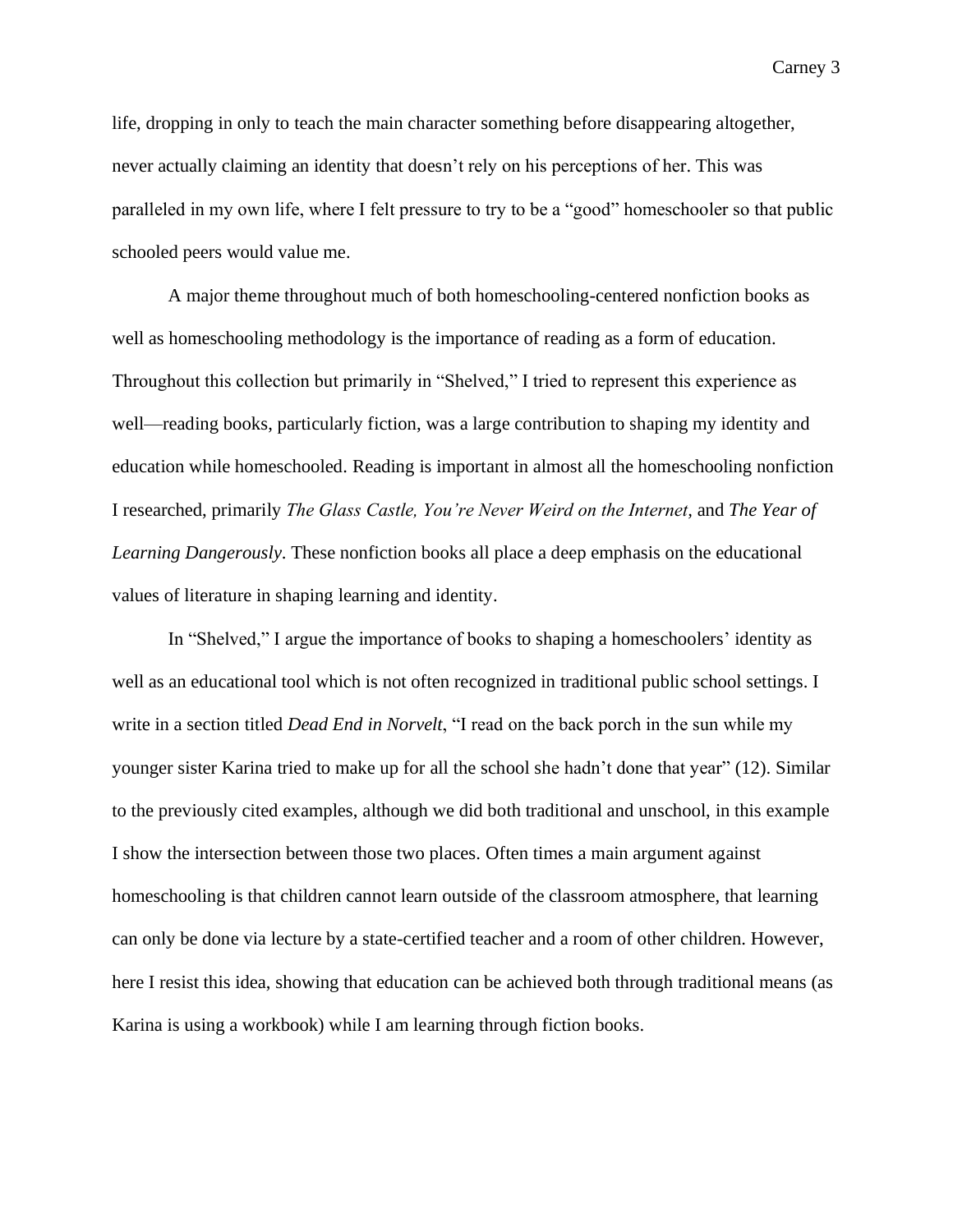In the second essay, "You're Always on the Phone," I argue how the educational practices and methods used throughout my homeschooling experience were negatively impacted by family and social expectations. Throughout this essay, I explain how my mother had to constantly modify and change my education, always conflicted between what she wanted to do and what others around her expected her to do. While she was constantly changing and confusing her methods, the one she stayed consistent on was self-teaching. The method of self-teaching is employed often in homeschooling practices, especially in situations where students take themselves out of school and chose to educate themselves. I write, "She must have read somewhere about how self-taught homeschoolers were smarter, more driven, confident. She never really asked us if that was what we wanted...it was a lofty goal, like she thought it would make us geniuses" (27). In this sentence, I argue how homeschooling expectations can often be too high for the student: homeschoolers are portrayed in media as being extremely smart, selfdriven, and confident, and for parents that can be a pressure to try to keep that tradition going in their own children despite what the child actually needs or wants for their education. This became apparent in my own, where my mother's insistence that I self-teach myself in order to become independent made me resist schooling to the point of having to redo the fourth grade.

In this second essay, I follow a theme presented in Quinn Cummings *The Year of Learning Dangerously*. Throughout this book, Cummings explains the research methods she used in order to effectively school her child for a year. From attending deeply religious conventions in disguise, to hours of online research, she captured the immense pressure and research that goes into deciding to educate your children. Stereotypes that homeschoolers don't actually engage in education is perpetuated in literature, like *Educated* by Tara Westover or *Running With Scissors* by Augusten Burroughs*,* where the children's education is severely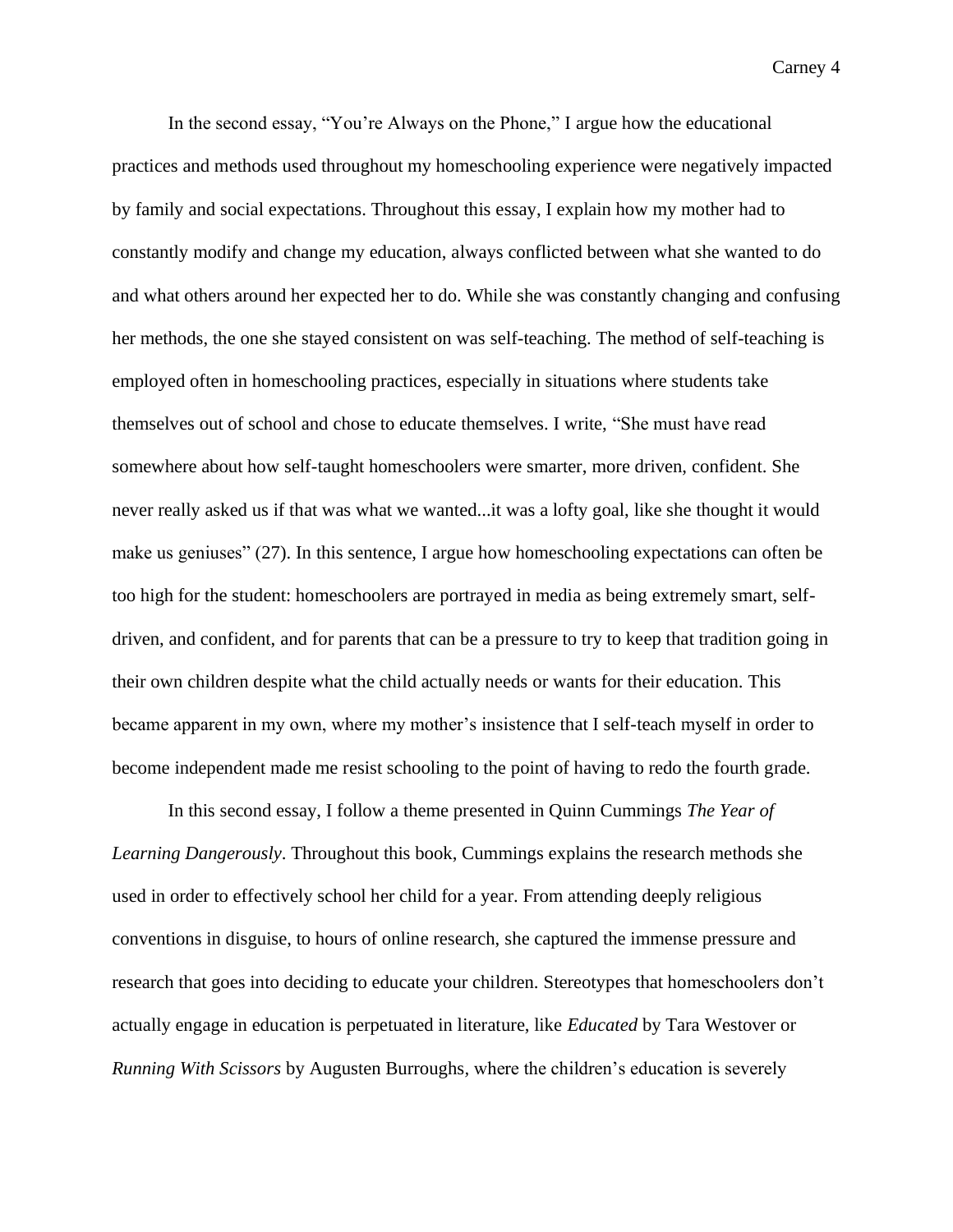neglected or intentionally limited, however in my second essay, I further Cumming's argument, to show the immense pressure placed on parents to accurately educate their children.

In the third essay "At the Edge of Spooky Hollow," I argue how homeschoolers perceived lack of socialization or social awkwardness can be attributed to both parental attitudes towards society as well as society's attitudes towards homeschooled children. I write, "Mama didn't like us to do sports, especially not ones with teams. She hated things like soccer and baseball and lacrosse because they all meant having to collaborate with people. She is a die-hard individualist, stone set on the value of never dragging anyone but yourself down" (44). Here, I argue how my mother's reluctance towards collaboration with other people and acceptance towards peers in collaborative activities like sports influenced my inability to interact easily with peers. Criticism of homeschoolers socialization is often misattributed to their personalities, and in this essay I resisted this stereotype, rather arguing it is often parental influence that changes how homeschoolers interact with public school peers.

Additionally, because of societal stereotypes that homeschoolers are weird and unsocialized, public school peers often perpetuate these stereotypes and don't engage with homeschoolers, further isolating them. These two situations—where parents enforced certain behaviors in children, and where peers also enforce a similar one—is often portrayed in homeschooling literature. For example, in Tara Westover's *Educated*, Westover is taking dance lessons and her parents tell her she isn't allowed to wear the dancing costumes because it would be sinful. She writes, "That Wednesday, I wore the leotard and tights with my gray t-shirt over the top. The t-shirt reached almost to my knees, but even so I was ashamed to see so much of my legs. Dad said a righteous woman never shows anything above her ankle. The other girls rarely spoke to me, but I loved being there with them. I loved the sensation of conformity" (78). Here,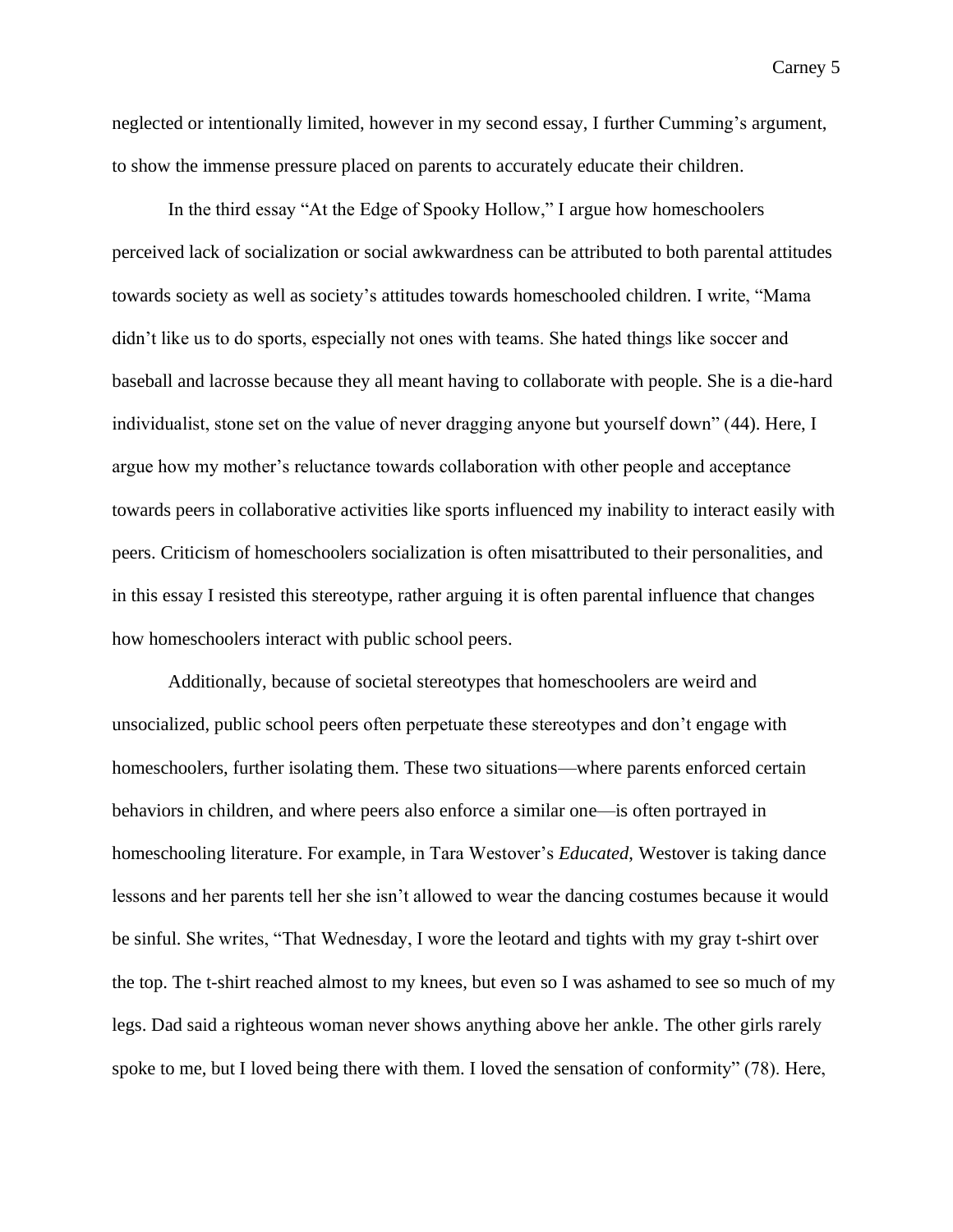Westover is conflicted between wanting to conform and be like her peers, while also trying to adhere to what her father has taught her about society. Further, the girls isolate her from them by ignoring her because she has to dress differently than them. Her perceived inability to conform or socialize is not out of personality, but out of necessity to maintain a family expectation. I similarly parallel this in my essay, in order to resist the ideas that the methodology of homeschooling itself creates unsocialized children, but rather parental influence does.

While strong family influence can be negative for homeschoolers if they are not allowed to explore other modes of socialization and interaction, family relationships are positive atmospheres for social and educational support. In "At the Edge of Spooky Hollow" I write, "Mama made up for all the stories her mom didn't tell her by telling us everything she ever thought, or saw, or felt...We always read books at night. First out loud, big cardboard books that later melted into soft paper backs, yellowed newspaper print...This night was different, though, because she was telling stories" (40). Here, I argue how homeschooling families often mix education with family interactions—reading books was a night time ritual alongside family storytelling. Later I develop more into what her stories were about and how they influenced me as a person, both teaching me about life as well as inspiring creativity and a sense of curiosity. While homeschool families are often portrayed in literature as being cold, emotionally distant, and educationally stifled, I argued how the opposite is often true if the education is woven throughout the family activities promoting it as a constant experience.

In the final essay, "Hermit Crabs Must Never Feel Quite at Home" I present a subtle resistance against how gender roles for female homeschoolers are perpetuated throughout homeschooling life. For many homeschoolers, the mother is the primary educator while the father works to provide funds for the education (which is true in *Educated*, *You're Never Weird*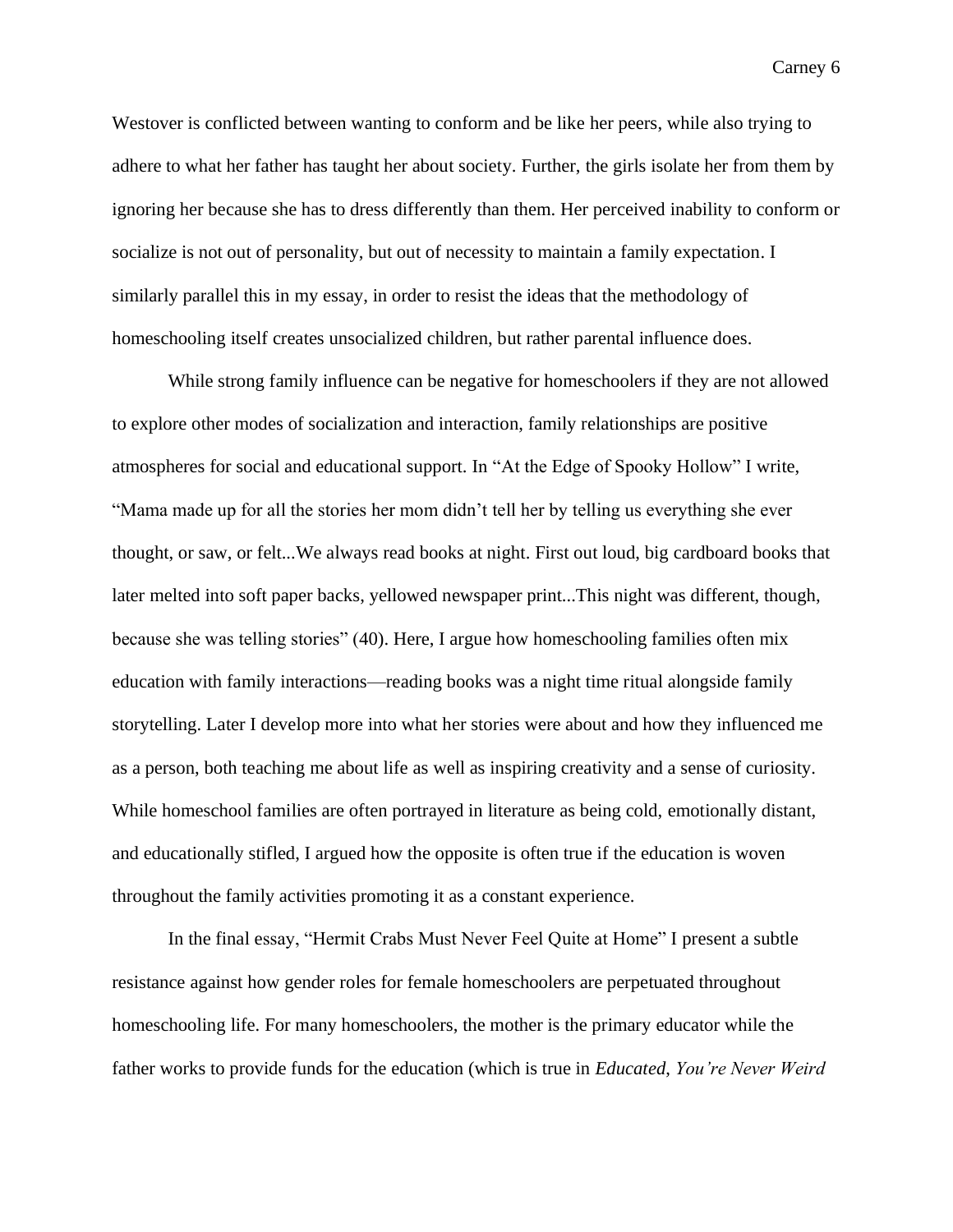*on the Internet*, and *The Year of Learning Dangerously*), as well as the roles for who is allowed to teach a given subject. Fathers are expected to teach math and science, while mothers are supposed to teach reading or history, which was presented in those same three books as well. Throughout writing these four essays, gender was a constant theme in both conforming to, and also breaking out of typical gender roles for women.

In the final essay, I push against the expectation that female homeschoolers especially are to adhere to the tradition of getting married and having children. The tradition is perpetuated by homeschool parents who don't want to lose control of their children, and further want their children to continue homeschooling in their own future families. I write, "When I say I plan to leave Massachusetts and never come back, Anna calls me a traitor...Mum agrees, looking at me with sympathy. 'I didn't want kids either...But it's just what you do.' I know Anna wants nothing more for me to stay—this is the only way she knows how to say it" (55). Here I argue that, although my family expects me to follow the homeschooling tradition, it's not out of malice or a selfish need for control. Rather, it's the parents own loneliness that create this dynamic, wanting to keep their children near them to further their own ideologies.

In the last essay, I argue against the societal pressures of what a homeschooler should be or act like at the end of their homeschooling experience. In most homeschooling representations, there is a moment when a homeschooling breaks away from their family purposefully. In this last essay I argue that this is not necessarily a condition of homeschooling, but rather the human experience. I write, "I am so desperate to complete the homeschooling narrative; to escape from the people that made me. To yell from a balcony that I am free now, that homeschooling was a jail, but it's not possible as much as it's not true. I hate the word escape because there's no way to escape without implying that homeschooling stifled me, when in most ways it did not" (63).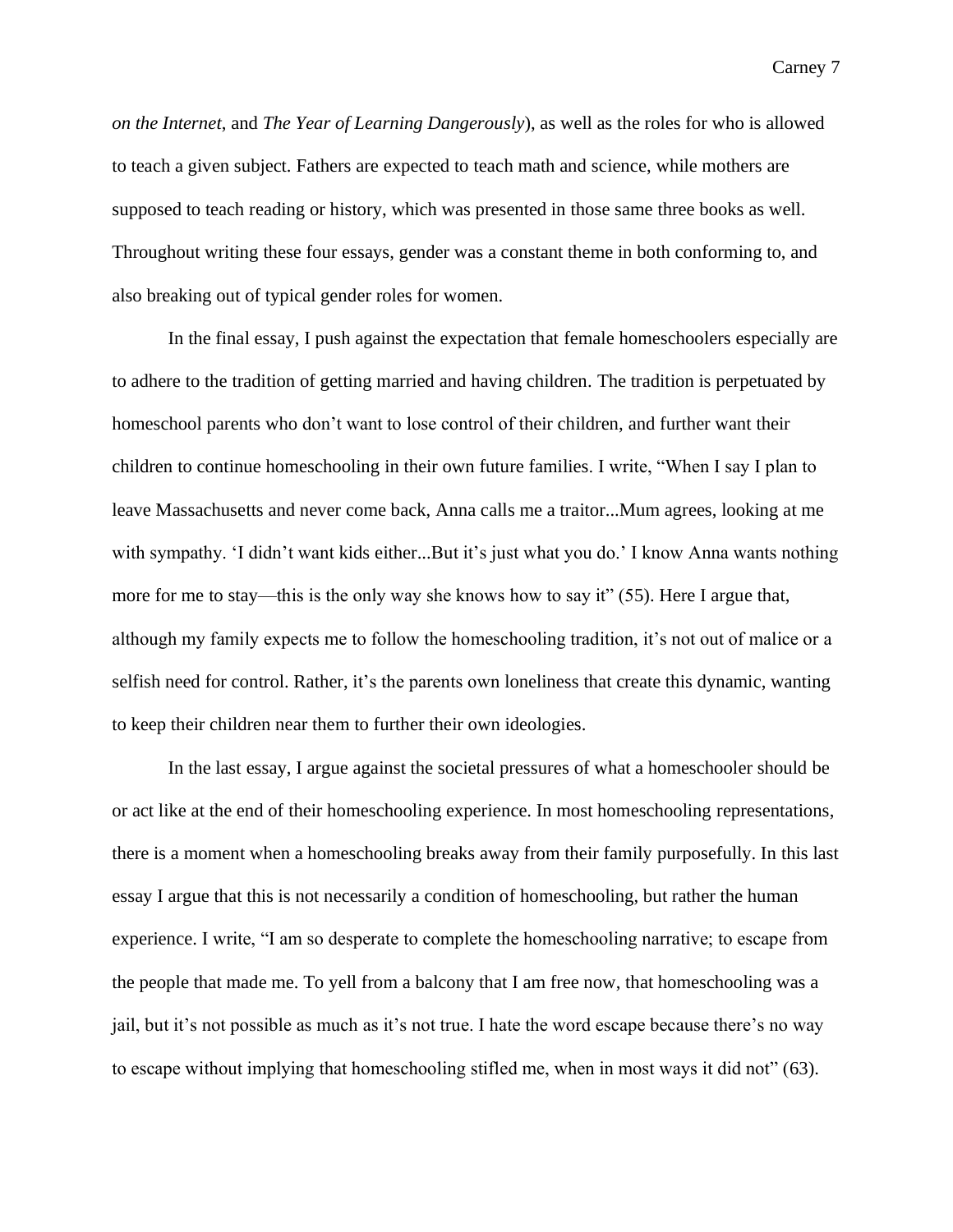Here, I argue against the idea that homeschoolers inherently have to escape from their home and family, that escaping is not an essential part of being a homeschooler, but rather it is an essential part of growing up. I argue that I want to leave not because I was homeschooled, but because, like every human, I have to find my own identity. The current expectation is for homeschoolers to have to escape or survive homeschooling, that homeschooling is always quintessentially cultish and suffocating, and I argue my wanting to leave is not attributed to homeschooling but rather what I want for myself as an individual.

Through the process of writing this project, I also discovered a lot about my writing process, especially in regard to handling length. When I first began, I had only written one or two nonfiction essays, and I had struggled with length requirements, just barely hitting six or seven pages. I initially expected it would be challenging to write the goal of 10-15 pages for each essay, however, the opposite was true. Due to the nature of the project spanning most of my life, I had difficulty condensing and some early essay drafts scaled nearly 20 pages. I especially had to work on my ability to write and revise more concisely, to choose quality over quantity in determining which scenes or experiences were most important to deliver meaning.

As someone who primarily writes fiction, throughout this writing project I learned the importance of research and how to focus on using facts and personal history in order to create full scenes and derive meaning. There were moments where I felt that an experience I had had didn't quite fit what I wanted to say, and I felt compelled to lean on my fiction instincts and find a better alternative to reality. However, because nonfiction is about reality, I wanted to maintain as much truth as I was able to and I learned to not only do research, primarily asking people around me specific details or searching online for names of things I'd forgotten, as well as craft elements. Rather than embellishing the truth or trying to reimagine scenes in ways that would fit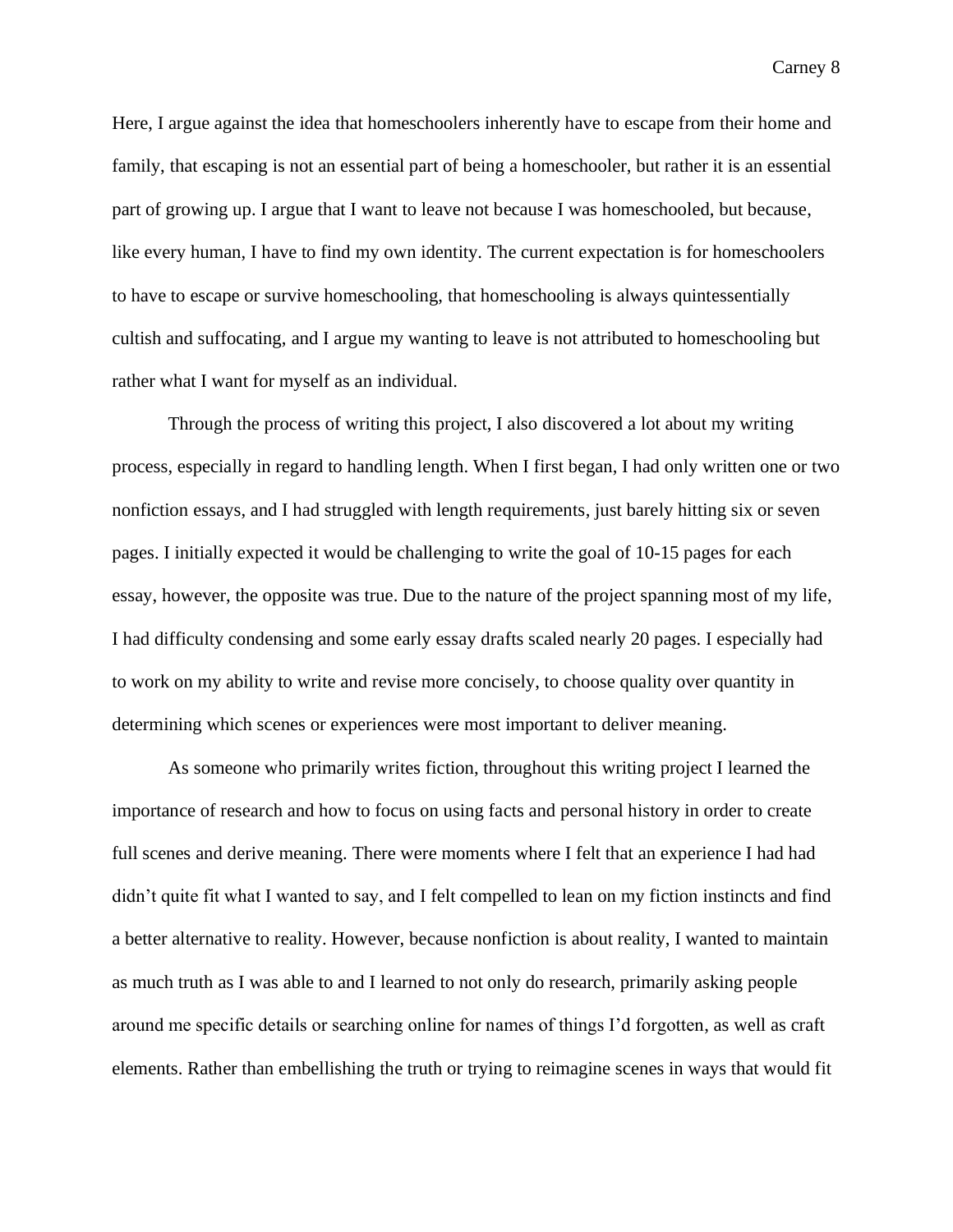what I wanted, I learned to use more compelling language, switch out scenes, or explore internal dialogue in order to create meaning out of scenes and experiences that outwardly might have lacked precisely what I wanted them to be.

When I initially began this project, I had hoped to argue against the negative representations of homeschoolers. As I researched more and began writing, I found myself almost aligning to the stereotypes that I often have hated: that homeschooling was challenging and difficult at times, that I didn't have many friends or was unsocialized. However, instead of distancing my writing from it and trying to prove that I wasn't like that, as I often felt obligated to do before, in this collection I attempt to show these experiences in a more honest light. I hope these essays will add a more nuanced voice to the homeschool community and literature—to show that these experiences aren't necessarily all negative, but a consequence of an early movement that can be adjusted or refined. At the end of this project, going forward I hope to seek venues for publication individually for each essay, and potentially use these essays as a writing sample for future MFA applications. I believe that this project was effective in doing what I had set out to do early this year, to discuss homeschooling at more than a surface polarized level, which is often the case for much of popularized homeschooling-based literature and perceptions.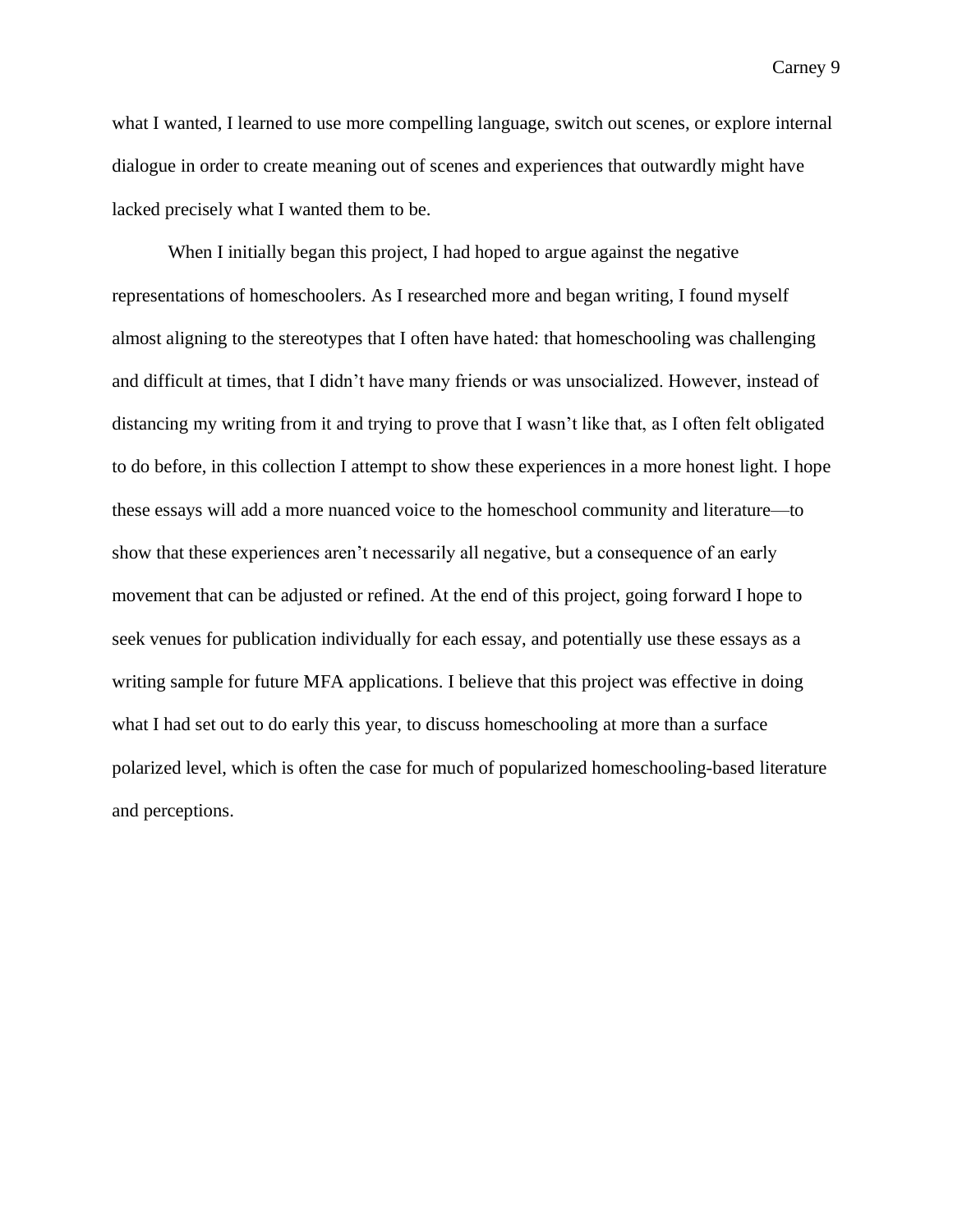## Shelved: An Essay Alphabetically Arranged

## Almond, David. *The Fire Eaters.*

This is a smart book for a smart kid. Mama said, only smart kids understand this book. I stared at its bright red cover, admiring a last name that reminded me of the almond bread she bought at Christmas time. It was braided bread, sticky marzipan. I read the book too fast and I pretended that I understood it even though I did not. I didn't know much about England, or the Cuban Missile Crisis.

When I told her that I liked it and it was very interesting, she beamed under the yellow lights of the half-finished basement. She whispered, "I knew you were a smart kid."

## Bauer, Marion Dane. *Runt*.

Call me Runt. A runt is the smallest in the pack who gets pushed out so that the others can thrive. I was in the back seat of the car, reading *Runt* for the second time, the cold afternoon light bouncing off the car windshield and glinting over the soft brown pages.

Papa said over his shoulder without turning around, "You're a runt, too." His forced and buckled laugher bounced against the gray plastic siding of the car.

## Conner, Leslie. *Waiting For Normal.*

I was always grasping at normal because being homeschooled never felt normal. My favorite moments of normal were going into grocery stores on the weekends or after school at the time when it made sense for children to be out. The cashier wouldn't peer over the rim of her thin, halfmoon glasses and ask, "Is it a school holiday?" even when she knew it wasn't.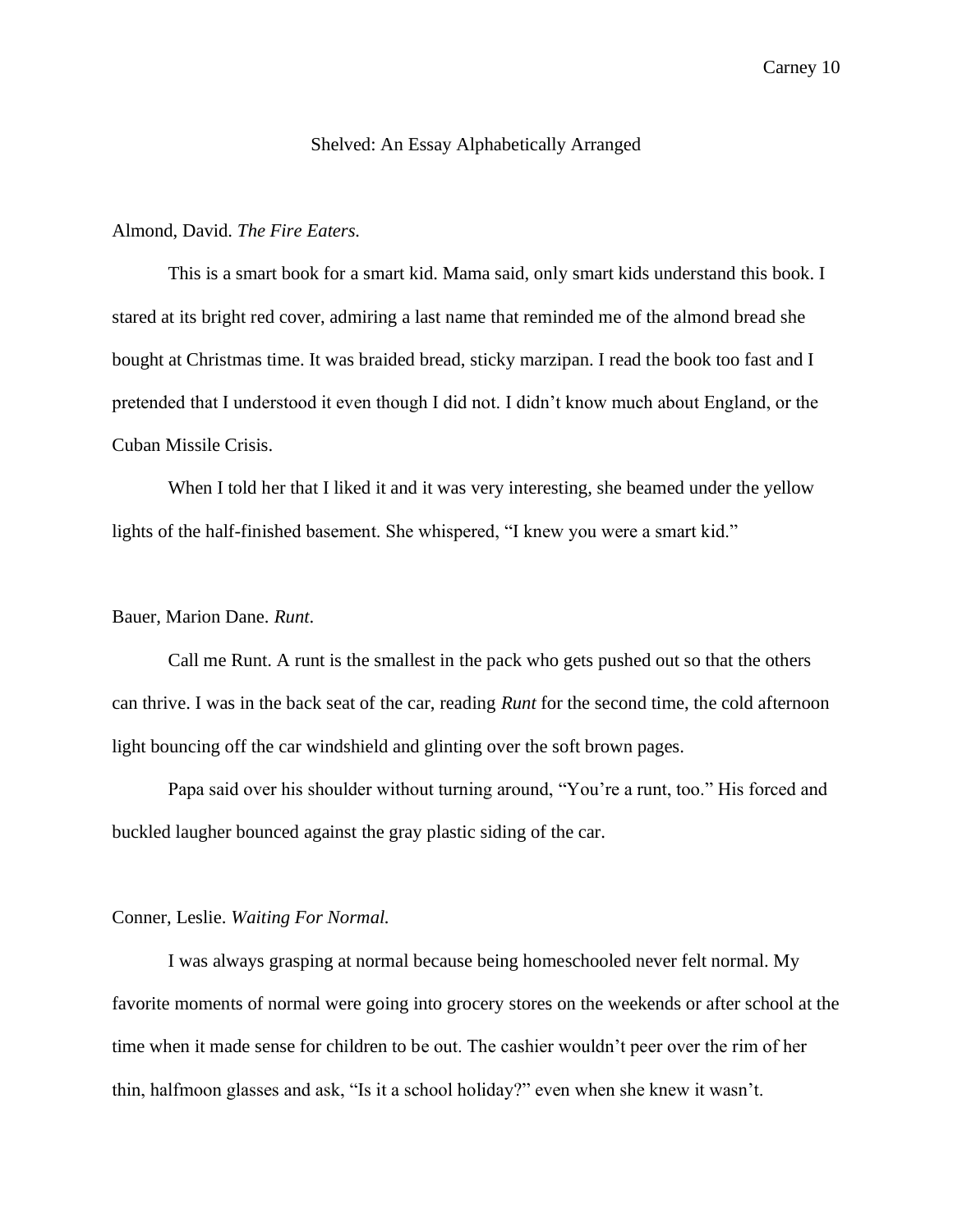Instead I would just bounce along dragging my small fingers across the row of brightly colored cereal boxes like every other normal kid.

## Dowell, Frances O'Roark. *The Secret Language of Girls*.

I hoped this book would be a manual—a step by step instruction, like *Spanish For Dummies*. While I spent afternoons skimming that yellow textbook, tripping over the reorganization of *red car* to *carro rojo*, I carefully plodded through my new manual. I found myself rereading its worn pages to make sure I hadn't missed any of the important parts. I knew that there was something I was missing, maybe a code word or a secret handshake everyone else had learned by intuition but I hadn't.

The first team I ever joined was a swim team, and I wanted to know the secret thoughtfulness behind the girls' careless giggles, easy conversations, and calmness. I thought maybe it had been there all along, in that book, and I'd just gotten it a little later than everyone else.

But there wasn't any grammar or tenses, or vocabulary lists like I'd hope for, words that would make me fit. By the end, I still didn't know what the secret language was, and the girls end up fighting and lonely.

Dowell, Frances O'Roark. *The Kind of Friends We Used to Be: a Sequel.*

This one didn't help me much either.

Fox, Paula. *The Slave Dancer*.

"'Flying fish,' said Purvis. 'There's peculiar creatures in these waters.'"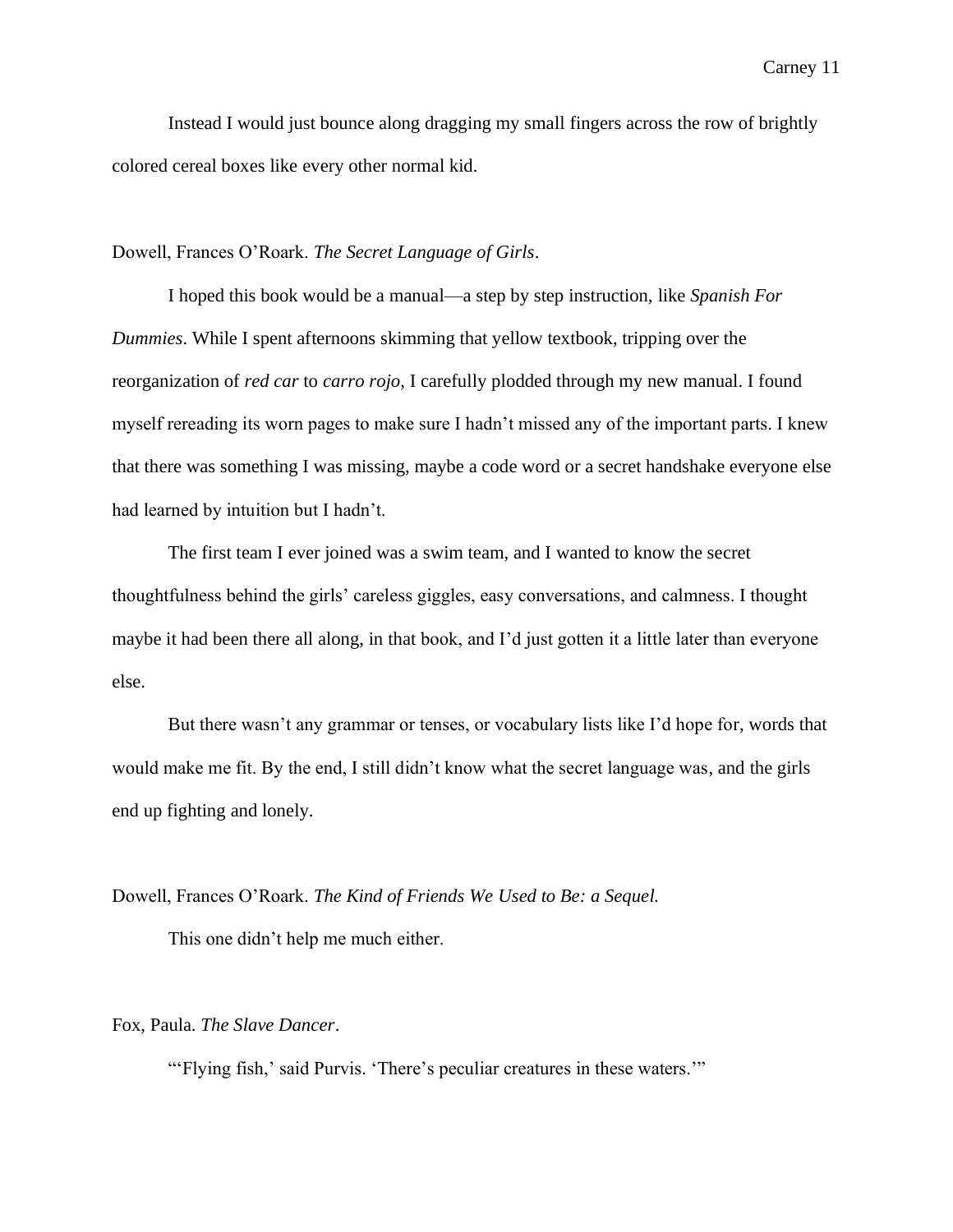That is true. Most times when I swam I got stuck in the slow lane with all the kids that were much younger than me even though I wasn't that slow. I swam in the right lane against the wall every week, knuckles skinning bruised concrete. Each time younger kids moved up before I did even though I knew I had better race times than they did, I checked every week.

My coach would always say when I asked for help, "You're just having a bad day," even when I wasn't. "You must be coming down with something," even though I never got sick. She never pushed me like the other kids, unless she was pushing me out.

Sometimes from the elevation of a blue styrofoam kickboard, I'd pass by the kids in the regular lanes and try to splash water at them when they weren't looking. Sometimes I'd pass the girls in the other lanes, and they would giggle and then not tell me what was so funny, no matter how many times I asked and swore I wouldn't get offended. The muscle tightening feeling came from more than just the 30 laps of freestyle kicking. I wished I would have figured out what the Secret Language was.

#### Gantos, Jack. *Dead End in Norvelt.*

I read on the back porch in the sun while my younger sister Karina tried to make up for all the school she hadn't done that year. She shook the rickety white plastic table with her foot, biting down on the end of her fat yellow Ticonderoga pencil and squishing through the metal casing.

"I can help," I said, watching her white face flush with frustration. The pinkness hid her sprinkle of freckles, tears filling up her eyes. She always cried when doing school work, and I could feel the explosion bubbling in the tremble of her bottom lip. I wanted to stop it, to keep her at a soft boil long enough to finish her subject.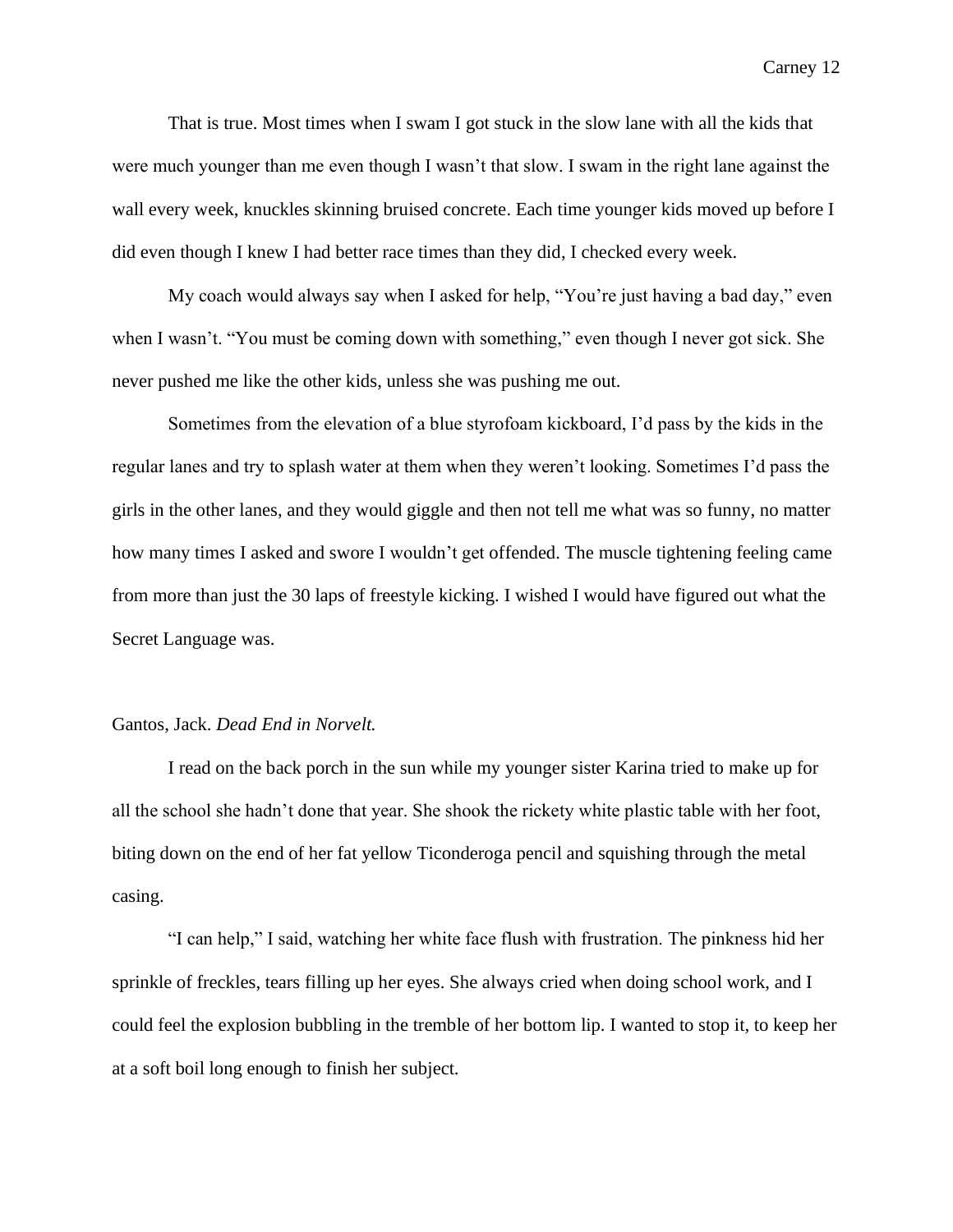"Leave Boo alone," Mama said from inside the screen door. "You always make it worse."

I shoved my plastic chair back further into the sun, the hot white of the pages burning my eyes. I bit my tongue against a retaliation that would only make Boo cry harder. She never did catch up, years spilling into one another as September came around. The soft squidge of falling behind.

## Hannigan, Katherine. *True (...Sort of).*

Lying is a survival tool, a genetic trait passed down from generations of people who wanted to get themselves out of awkward situations. For my grandmother, that was a marriage and five children she didn't want. For Mama, it was things she shouldn't have done, like spray painting an underpass or stealing skateboards.

My lying was different. When Papa came home from work and made us tell him what school we had done that day, I lied about Newton and gravity. When I was with the girls at the swim team, I'd lie about little details like who I'd been with and what I'd done.

"My friend and I went to see that new movie," I'd say, when I really meant my sister and me.

## Irving, Washington. *The Complete Tales*.

My house felt a lot like sleepy hollow. Everything was in a slothy haze, bodies turning to mulch under layers of blankets, piled on top to keep warm for the winter. Time didn't seem to pass right especially because we were never counting: five days or five months could have passed, sometimes I couldn't tell. Mama's calendar was always on the wrong month anyway.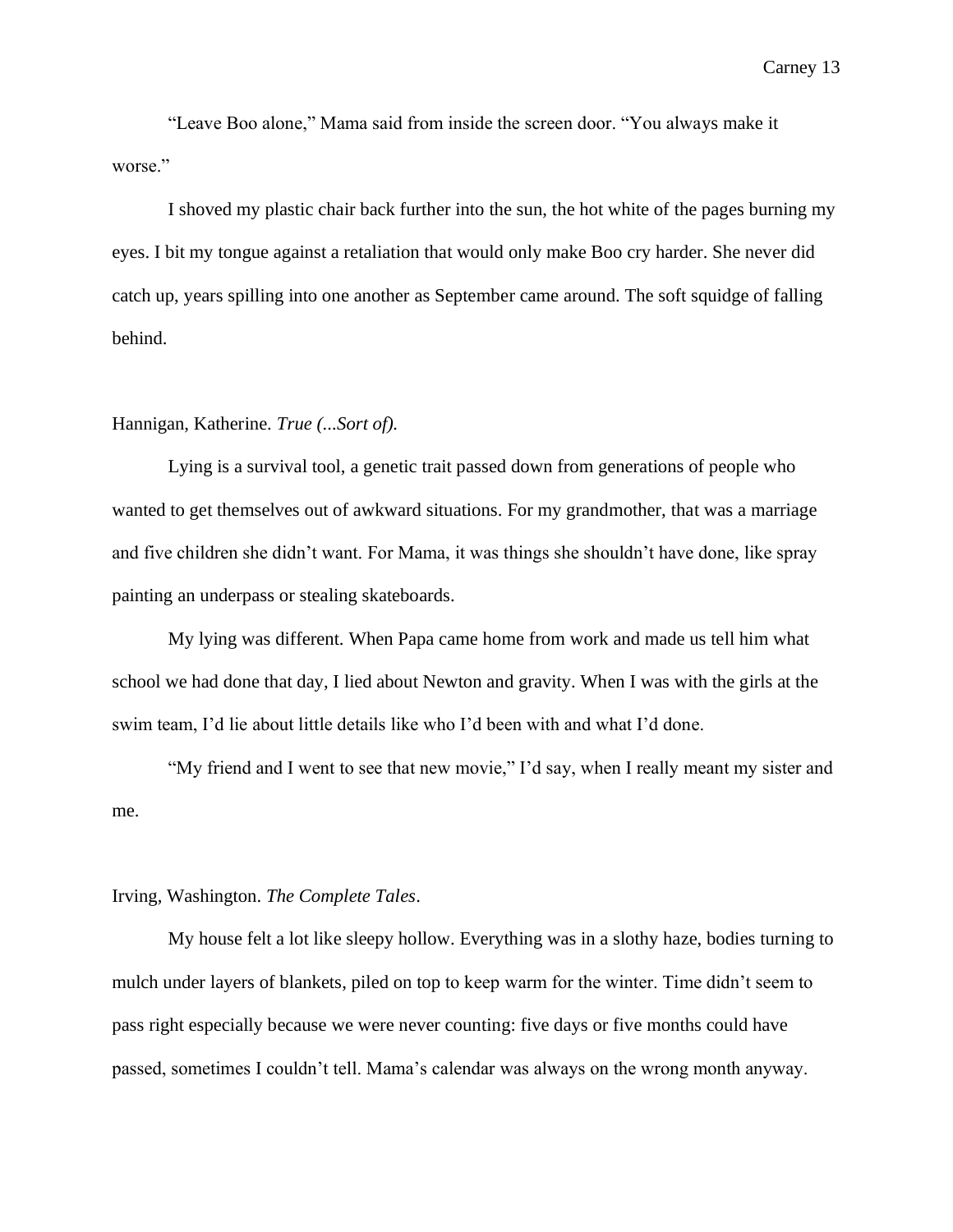The day to day routine was always the same: wake up late, do school work, play video games, go to sleep. On Thursdays we had piano lessons, but even those off-day adventures usually yielded their own routine: teasing my teacher's fat cats, eating breakfast at Anderson's Farm, playing video games all night. Although there was comfort in the routine, when it lasted a hundred years, I felt like something wasn't quite right. Everything outside of my window changed, the cars, the houses, the trees, the street. All the while I never moved.

## Jackson, Shirley. *We Have Always Lived in the Castle.*

We have always lived in this house. The gray house on the hill. Hopscotch Hill School we called it, pastel chalks dusting off our knees in the hot summers. One summer, my sisters and I spent hours before a rainfall making roads in chalk all over the large flat driveway, squiggly half roads dotted with places I would never go to.

"This is my house," I said, drawing a misshapen rectangle in green chalk, fingernails digging into the loose gravel. Stamping over to the other side of the sizzling pavement underneath the pine tree, I drew a halfmoon in purple. "And this is my friend's."

"But you haven't got any friends," my younger sister said, glancing up from her own rendition of a store front in pastel pink.

"It's for when I do," I said, scuffing the lines into an inerasable smudgy blob with the front of my bendy flipflop.

#### Korman, Gordon. *Schooled*

I met Mabel at summer camp one year. She became my friend by default, and I didn't really like her all that much but she was a little hard to shake. I had made friends with a smart,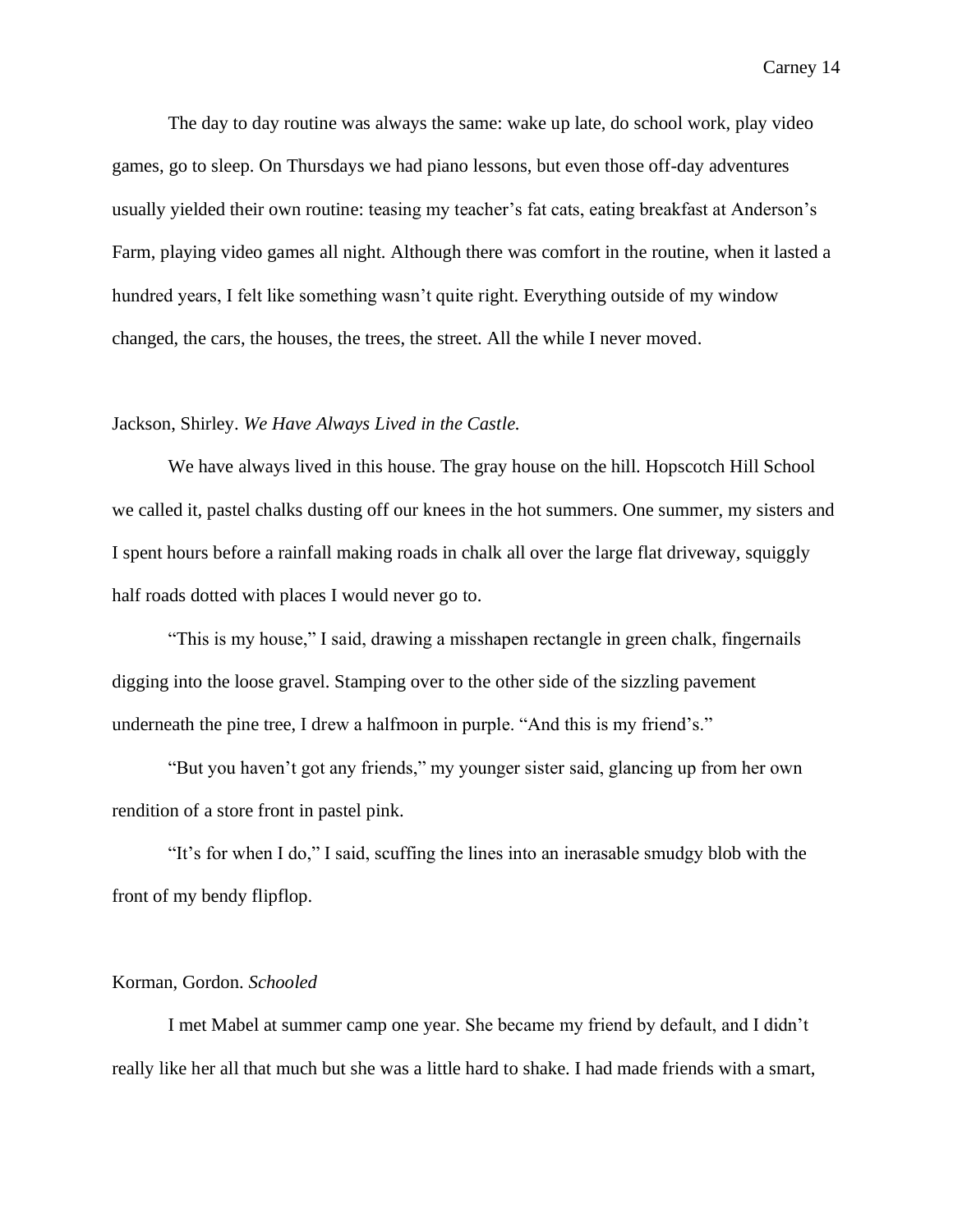bubbly girl named Tessa, but Tessa liked Mabel more than me, so we all ate lunch in the cafeteria together even though Mabel was boring.

While Tessa easily skipped past the idea that I was homeschooled, Mabel couldn't quite jump that hurdle. At the end of the camp, when Tessa drifted off into a private school schedule, Mabel kept emailing me. I figured I was supposed to have friends so I might as well just keep replying.

Mabel used to talk to me for hours on Skype. She would set up a time, and I would spend an hour getting ready: brushing my hair, smearing on dark blue eyeshadow and red lipstick I bought at Stop and Shop for a Halloween costume. I would get dressed, even though I wasn't going to be leaving the house and sit, spinning in my creaky desk chair. And wait for her to call.

Most times she would, and she would talk about everything that happened at her middle school. She told all of her friends about me like: "My homeschool friend does this," "My homeschool friend doesn't know how to do this," "My homeschool friend has never seen this." It was always "My homeschool friend."

One of the last times we talked, she kept saying, "I'll ask my principal if you can come to my school. Just for a day. Like, you can shadow me, and my friends can meet you. He'd love to meet a homeschooler."

I kept saying, sure, that sounds fun. And I tried to convince myself that, so that I could be a good friend. I was never her real friend, though. I was always just her homeschooled friend.

#### LeGuin, Ursula K. *Very Far Away from Anywhere Else.*

On the side of the pool we sat in groups, our discount collapsible lawn chairs facing inward circles by age groups. The 12-15 age group sat tucked in their circle, and I glanced at my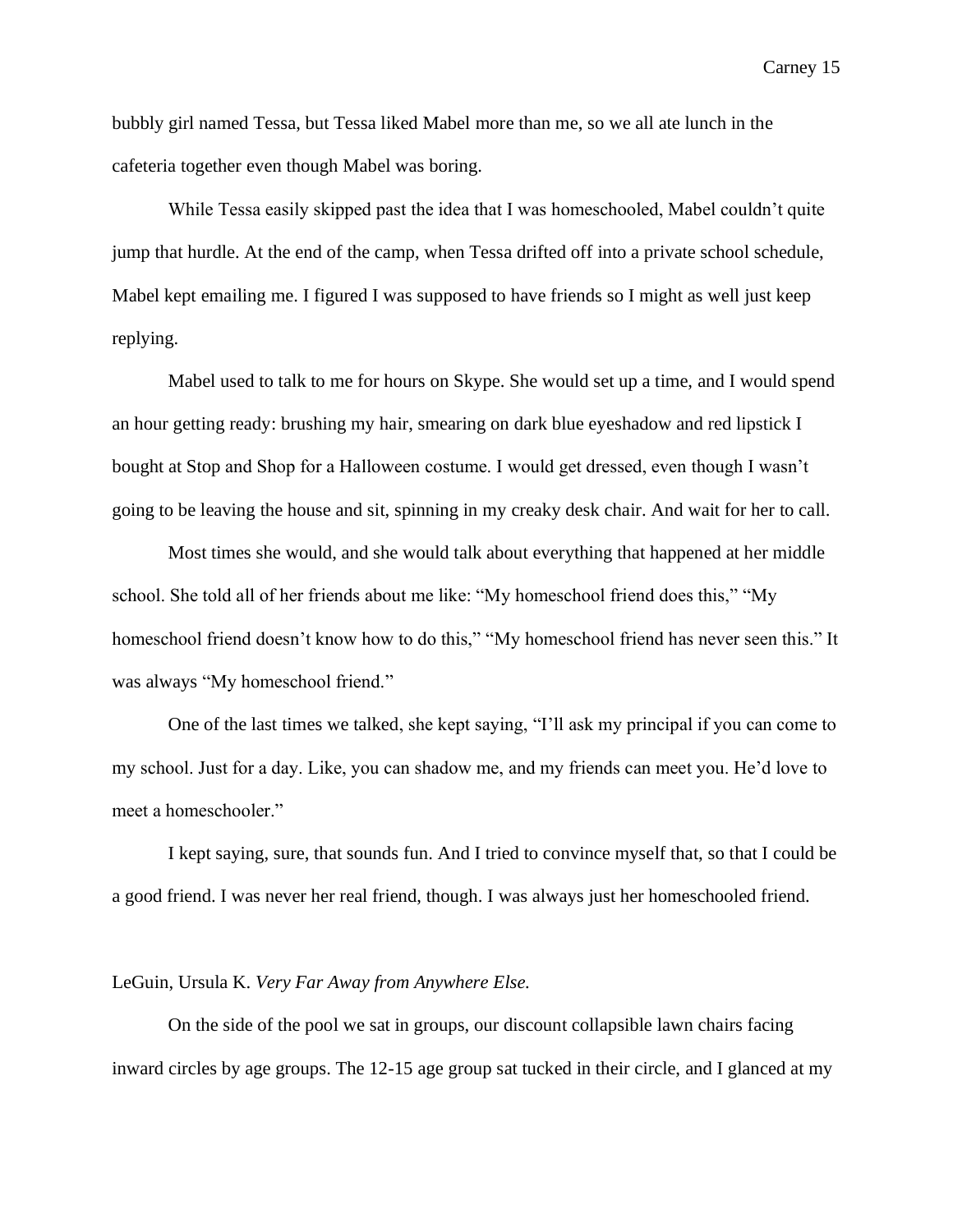older sister eating wet cheerios out of a Tupperware beside her best friend Hailey, who wore her signature style of fluffy boots, a swim suit, a winter hat, and acne. I was on the outskirts of the 8- 11 age group, my chair faced inward behind someone else's already inward facing chair. I got there first but their chairs somehow still navigated their way around me. I listened to my designated group of girls talk, but I didn't try to butt in. I gnawed on the organic, whole wheat, no frosting Poptart my mom thought was healthy.

When they got up to go to their race, I lightly pushed their chairs a little further apart with my foot, feeling the cold yellow metal graze my flip-flopped toes. I dragged my own chair forward, maybe just one or two scooches and looked around to make sure no one saw that stealthy attempt at fitting.

When I got back from my race, my chair was pushed back and sideways like someone tripped over it and didn't bother to reset it. My blue towel that had my name emblazoned on it was missing, but I was sure I'd find it draped over someone soon.

I spent the rest of the long weekend waiting for another moment to push my chair up into a space where it won't get pushed back out.

## Mass, Wendy. *A Mango-Shaped Space*.

There was never much to distinguish myself from anyone else. At home, my sisters and my personality blended together because we all watched the same things, wore the same clothes, experienced the same things, and my parents always mixed up our names anyway—we were interchangeable.

When I was at swim, I was always just the homeschooler, and it wasn't really an admirable weird trait. I had always wanted something cool like synesthesia, so when my own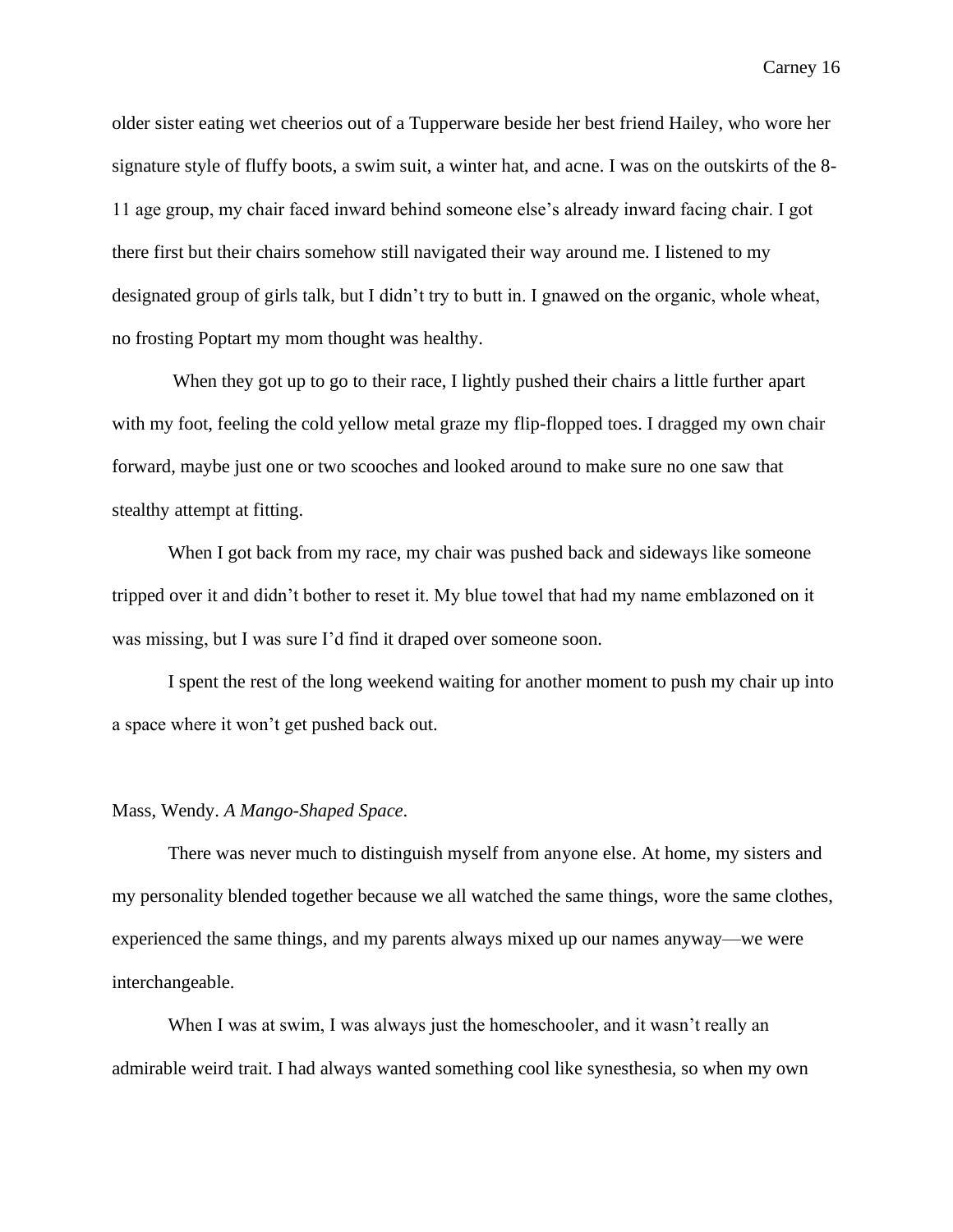mango-shaped space floated into my field of vision, I thought I had finally got something that would make me interesting. A stuck piece of orange color blocking out my left field of vision, it took me weeks and doctors' visits to realize the floating blob was a symptom of a migraine.

I tested it out and found this mango-shaped space didn't correlate to anything, not smell or sound or memory, but just floated there without changing. Even if a migraine wasn't as interesting as synesthesia, being able to say I had a UFO of color was still pretty cool. I saw it as a party trick, not a symptom of perpetual stress.

## Northrop, Michael. *Trapped.*

I never got snow days. On winter days I woke up and watched through the gloom of my bedroom window the oak tree slowly fill up with crusty crumpling snow. I waited to see if the bright red lights of my digital clock would flicker dim for a power outage. Even if it didn't, I would wait long enough in the soft cocoon of my comforters until I was sure that I could convince Mama I could have a snow day.

"You don't need a snow day if you don't have to go anywhere," she said, a dented clear Calvert ruler in hand.

"But it's snowing," I said, stirring brown sugar oatmeal under the gloom of the kitchen.

"After school, you can go out," she said, in a way that was only slightly affirming, like if I did just half of it and begged hard enough she would let me creep out into the pale afternoon.

I sat at the kitchenette table in front of the two giant un-curtained glass doors, watching the snow fall heavily over the porch and across the stoic woods. The table was fake wood, pressed and stained into unnatural yellow gloss, and I drew dark green marker over it and wiped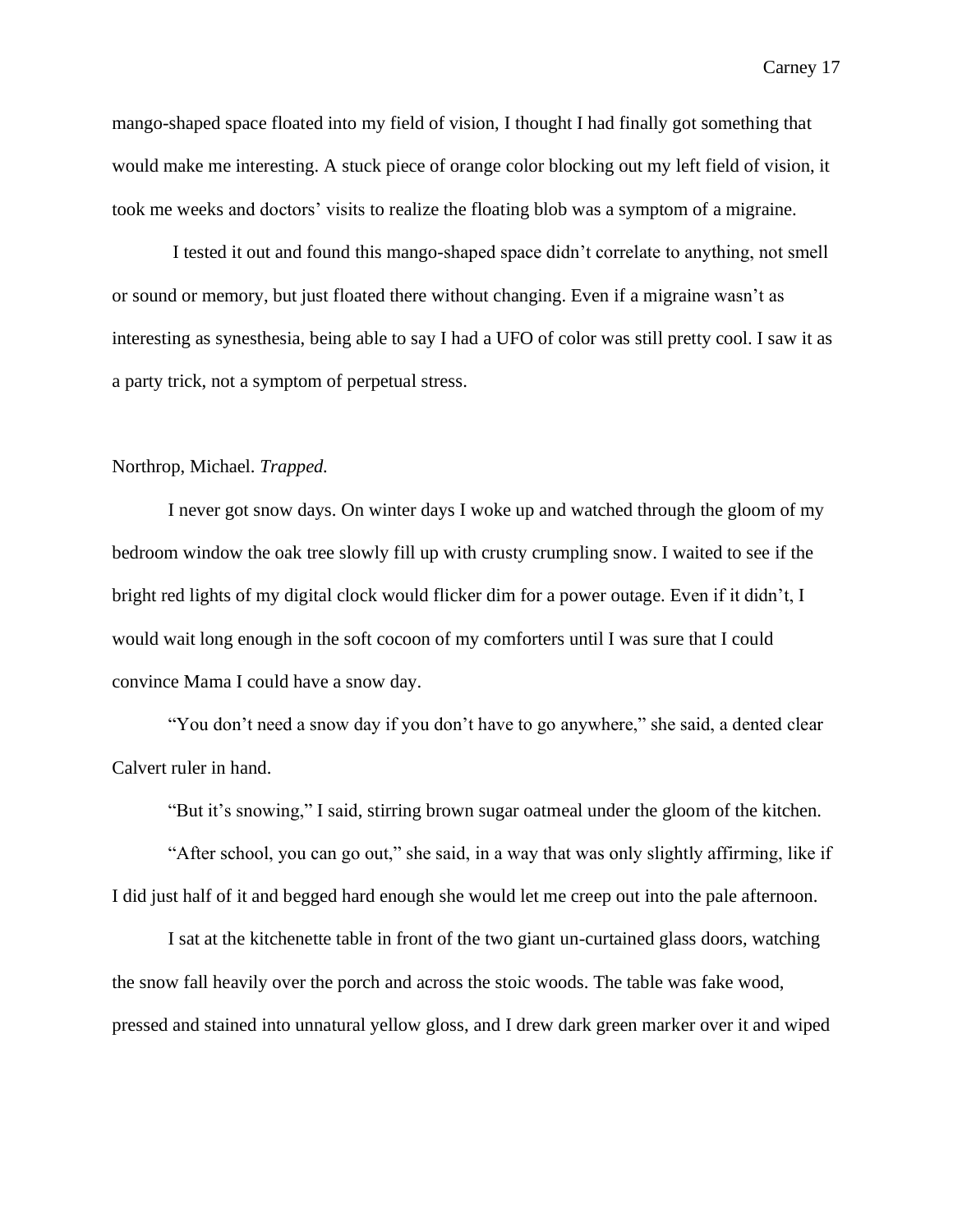it away quickly before it could dry. I stared at the same page of copy maker homework, wondering if I'd ever make it out.

## Orwell, George. *1984.*

The August I was seventeen, I made a new friend. He was homeschooled most of his life, dragged from the mountains of California to the cool suburbs of Massachusetts by his professor parents. He went to the same dual enrollment classes as me even though we hadn't realized it until afterwards. He was the first homeschooler I'd ever met that was my type of homeschooler—a little pretentious and flighty, but not too much where tie dye was a staple pattern. He had a type of freedom I was craving; he sauntered into Boston whenever he felt like it, snuck into state parks late at night, and had friends.

"Did you forget?" he said once when I forgot. "We're the same person."

The first time we went into Boston on the T, I gave him my copy of *1984* and he gave me a copy of *The Man in the High Castle*. I returned it in a week, but I never got mine back.

# Quick, Matthew. *Every Exquisite Thing.*

The November was cold, sallow, and empty. I came home most nights and laid in my bed, staring up at the ceiling, trying to piece together the shapes I had found when I was a kid, all the years I spent not moving in Sleepy Hollow. He had ignored me in sterile way, the kind of way that the girls at the pool used to, where I felt dirty and wrong for trying. I had held hopes higher than I usually did, mostly because I always blamed the fizzle of friendships on the inability to connect rooted in homeschooling and upbringing. But he was a homeschooler, so I didn't know who or what to blame.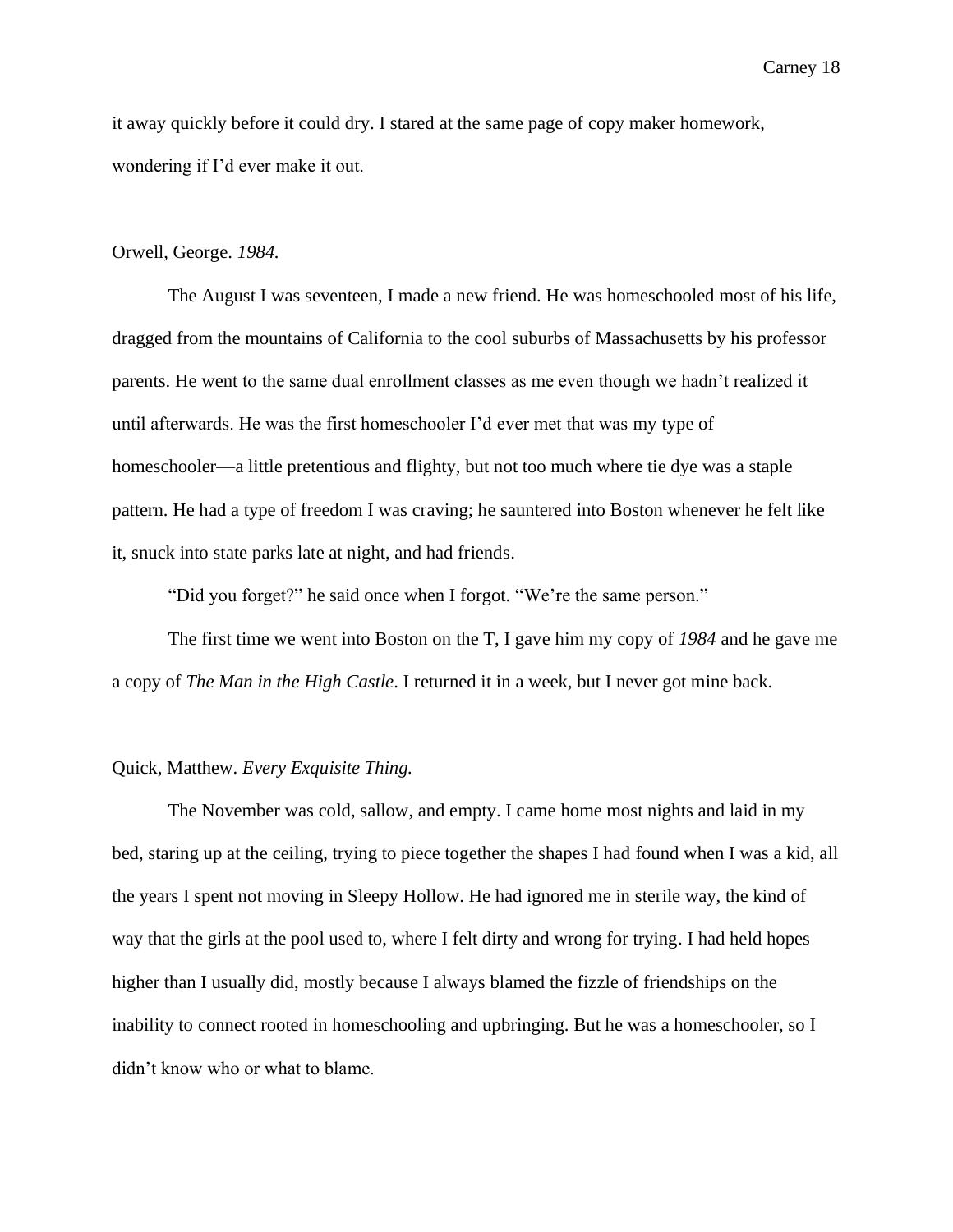Mama kept saying "But what did you do?" over and over because she had liked him more than me, so in the end I decided it must have been me that was the problem all along.

## Rosoff, Meg. *How I Live Now.*

As a conversation for a group project slowly died down, a classmate asked me what high school I went to. I smiled and blinked, a hesitation, before on misplaced instinct I said, "Coyle Cassidy." A private school not too far away, I hoped that he wouldn't know someone who taught or went there. I had guessed right when he shrugged and said he went to the public high school, so no wonder he hadn't met me before. The lie is a comfortable one I will adapt.

## Spinelli, Jerry. *Stargirl.*

I wanted to be Stargirl, and I almost went as far as asking people to call me that. I wanted to draw a subtle connection, as if to say: *look*, *I'm one of the good weird homeschoolers*.

She was the perfect kind of homeschooled because she went to real school and people liked her. She was unabashed and perfectly quirky and even if she couldn't quite get the secret language right, nobody minded. It became my favorite book, but I think I liked these books out of obligation, because in the end the books were bad and the only thing they accomplished was saying the word "homeschooled." But I wanted to like them, because at least they were trying.

## Tolan, Stephanie. *Surviving the Applewhites.*

I told my neighbor about getting into college, standing in the dead zone between our two yards. The yellowing, crisp grass once held buzzing roses of sharon Papa planted before their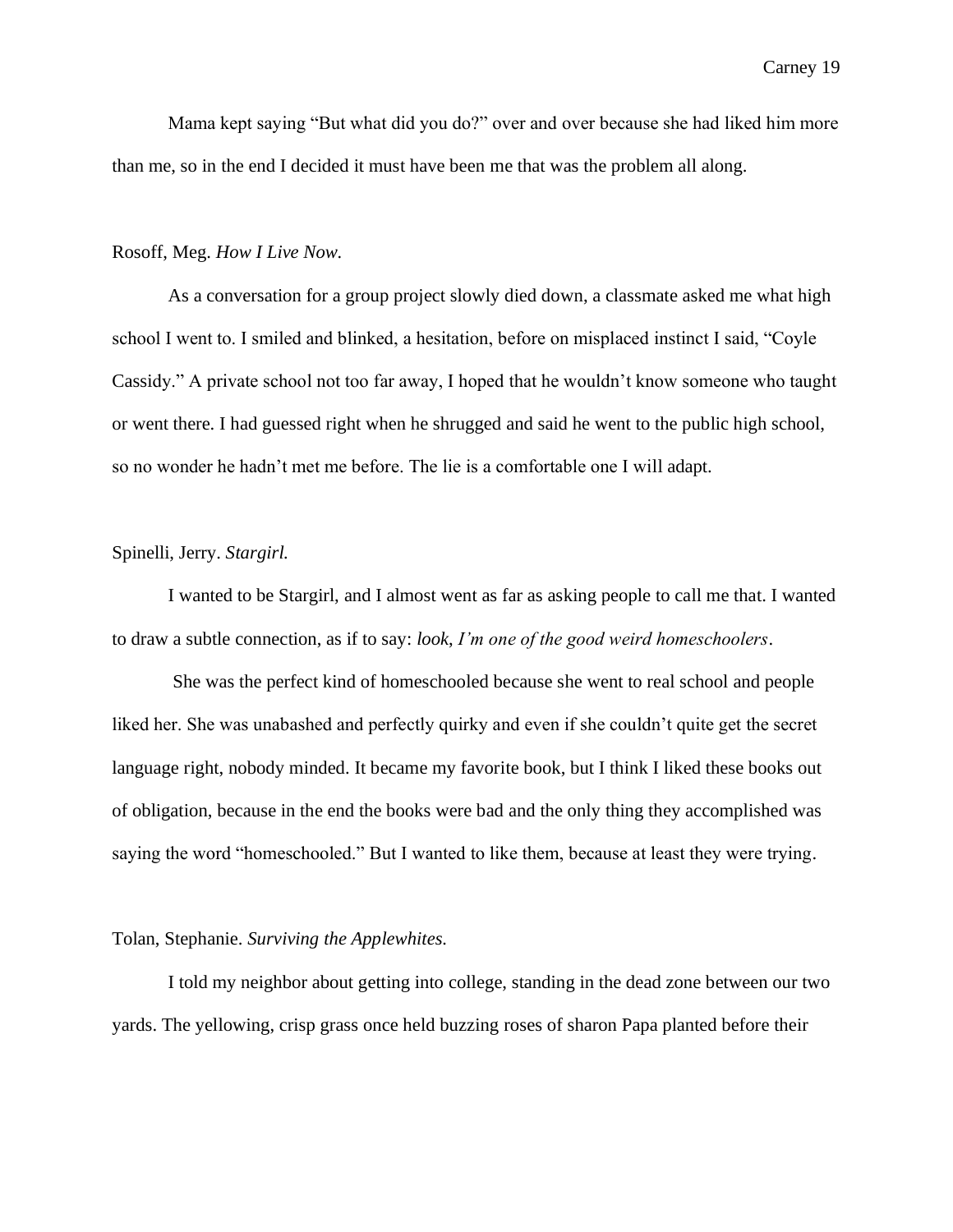house was built, inherited from his mom. One day my neighbor ripped them from the ground and drilled stakes in their place, so we were sure where never to cross.

"You're going to go into culture shock," my neighbor said. I imagine him thinking, how will you possibly survive?

My older sister's early education major advisor told her, cramped into a small office, "You can't be an actress if you've never seen a play." And I imagine her thinking, you won't ever survive.

## Zusak, Markus. *I am the Messenger.*

"What was it like being homeschooled?"

"Oh it was pretty cool."

But the thing is I don't know. It's impossible for me to separate the homeschool from the homeschooler, to know what was education and what was childhood. Most of those things blend together. It's impossible for me to say it was all good or all bad, because like any other experience, it was a soft mix of both—years spent happy, comfortable, and calm easily became suffocating, itching, angry.

Most times I feel like a messenger, stepping between these two places and observing what has happened in the other, but not really being allowed to experience it myself. Instead, I'm sent to try to tell the world what it's like to be homeschooled, and to never understand what it's like not to be. I don't have a permanent fit in either of these places, my only purpose is to try to understand what it's like to be an other.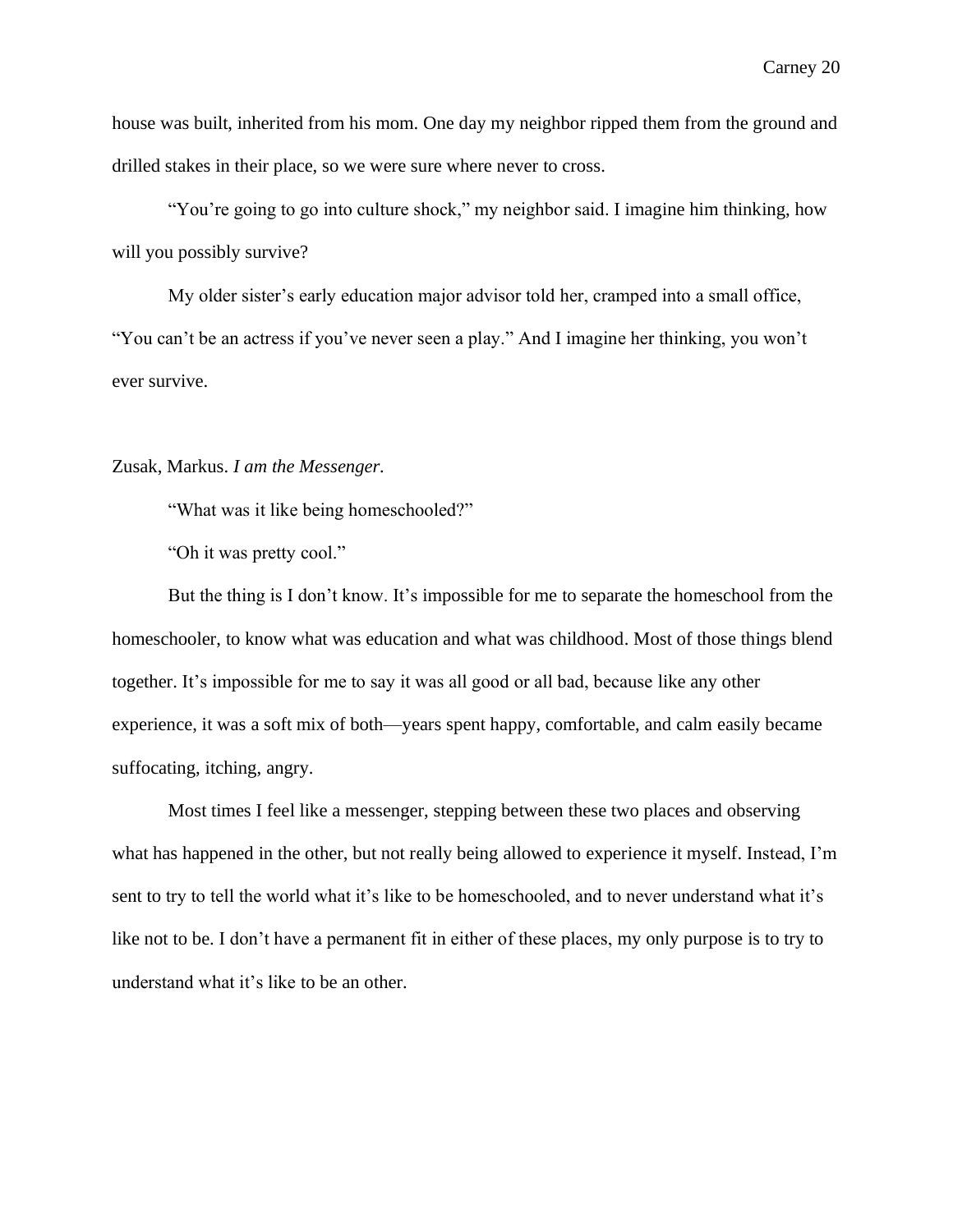#### You're Always on the Phone

It was a Wednesday the first day I went to school and didn't cry. The only day I went to school and didn't cry I was wearing a blue dress—A-line, with yarn dolls playing hopscotch and jump rope sewn into it. It was the only day Ms. Helena didn't make me sit in front of the fish tank. She even let my older sister Anna come down from the second floor and play dolls with me during lunch.

After school, I finally got to play in the sandbox while Anna swung on the swings, her soft brown ringlets spreading out from her lightly freckled face. I pushed my fingers deep into the warm sand, hoping that one day I would be good enough to earn the privilege of the swing set underneath the cool oak trees.

Ms. Helena wouldn't let anyone leave the fish tank until they stopped crying, and I had been the longest participant of them all. I ran to Mama when she got there and in stuttering spirts I explained I didn't cry even a little. I said that I liked school now and I didn't have to sit in front of the fish tank anymore. Ms. Helena stood tall and leant back, heavy arms crossed, a sly grin saying *thank god I finally broke that one.*

Thursday, I cried the entire day––heaving sobs so big and so long I couldn't catch my breath. I only repeated two things over and over and over, "I want Anna," or "I want Mama" until they forced my sister to come down from her upstairs hiding place. She never got angry, but she always seemed a little short like she hated playing grown up to her whiney little sister.

The glow of the fish tank illuminated her face while I heaved that I didn't know where she was when she wasn't there. When Anna went up the split-level staircase I thought she disappeared from existence entirely.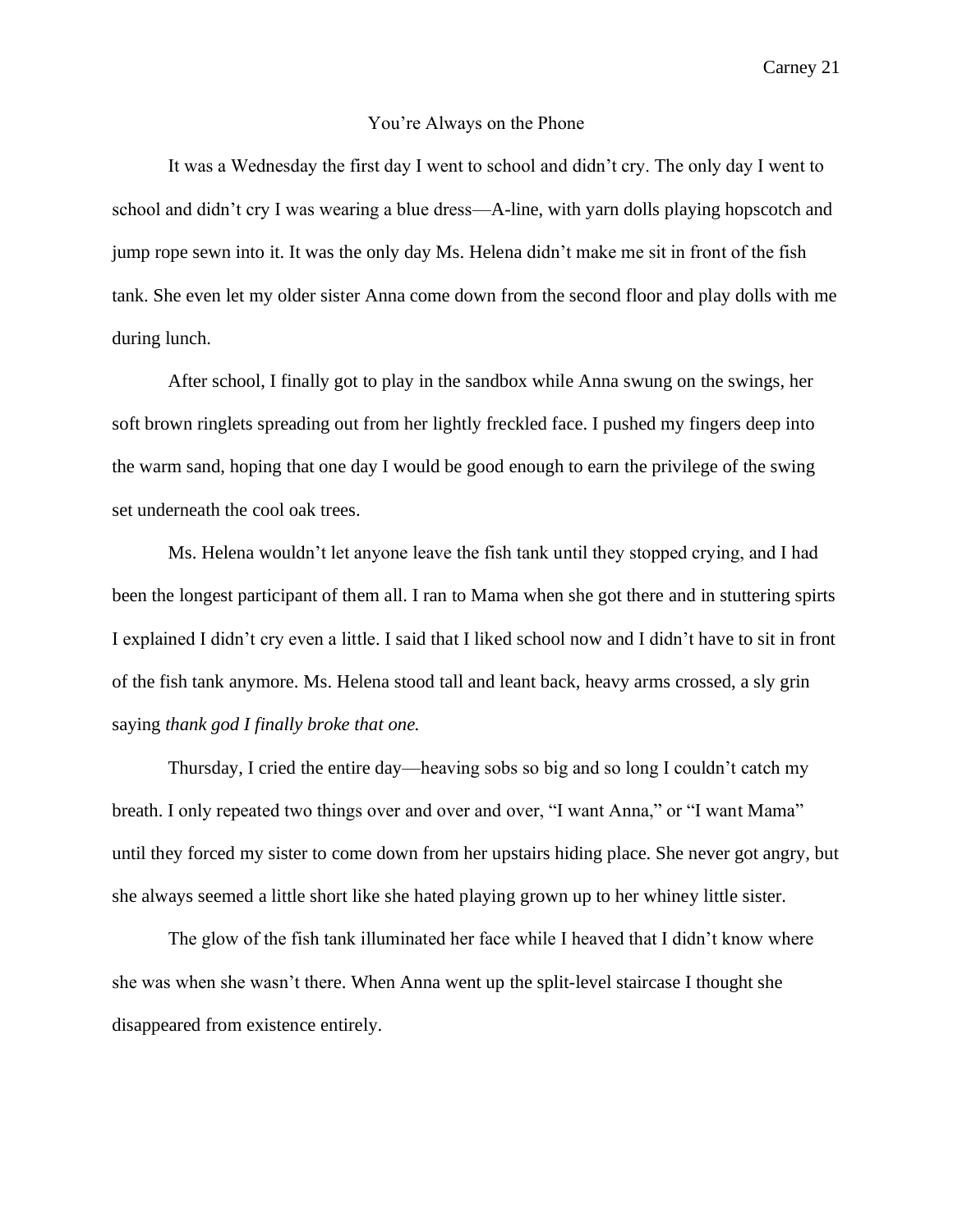I stared at the fish tank, watching the goldfish swim around before my blurry eyes. Ms. Helena asked why I couldn't be good like I was yesterday, and I told her I didn't know why and that I was trying. Her disappointment weighed heavily, and I wished Mama had let me wear the blue dress again.

By Monday, I was homeschooled. My three-week stint in Preschool Montessori ending gleefully while Mama swore to my skeptical father and grandmother that I would go back in September when I was more mature. I accepted this easily, heading back to the comforts of Sesame Street and strawberry milk, leaving behind the institutional disappointment and disapproving faces of the little yellow school house.

A few months later, Anna left school as well. Anna had loved Helena's Montessori up until I got to stay home in my pajamas all day, Mama desperately searching dial-up lines for homeschooling information. Anna's enthusiasm had dulled over the months following my dramatic departure until she stopped eating out of nervousness, shivering in the mornings.

Anna's exit was softer than mine: Mama tasked her with only one thing, that she could stay home if she could tell her how Helena taught Anna how to read. Anna spied all the techniques that she learned from Helena—sand trays with movable letters, *Bob Books*, phonics, jelly bean reward systems. Anna walked Mama through Wal-Mart, pointing out each item on the shelves. Using Ms. Helena's techniques, Mama taught me to read; I don't remember learning, but I know from stories that I learned quickly and easily.

Mama did hours of research lit by the bright monitor of our computer named Bessy and I would watch her. She went through every blog and review, primitive Amazons and eBays, not assigning herself to a particular method, instead taking bits and pieces from each until she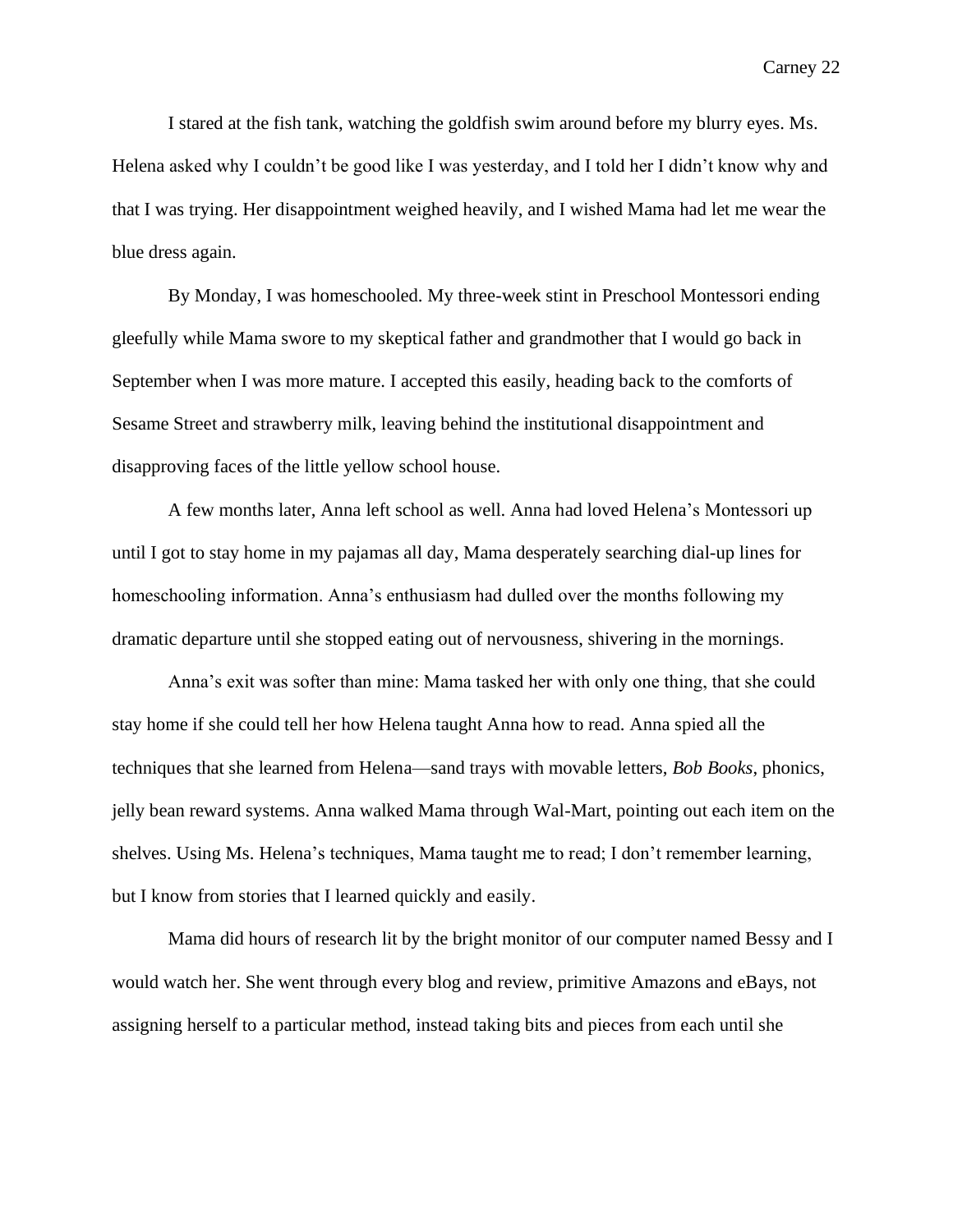thought she had enough to start. Papa sat back after work and on weekends, never offering more than a check book, a critique, or an expectation of failure.

For the first year of homeschooling, Anna worked diligently through her huge orange spiral workbook from Calvert Academy, a private school in Maryland that offered homeschooling curriculum. For my version of kindergarten, I worked less enthusiastically through the practice version of her workbook. It was beige, half the size, and without instructions at the top so that when Mama was busy, I had to wait for help or to plow through myself.

For the most part, I'd leave a huge clumsy star and go to the next page anyway, hoping to find something easier. Most times it wasn't, so I would turn back a few pages and erase what I'd already done and do it again, so Mama could see I was at least doing something.

The landline was always ringing, and Mama would leave us to go answer it. She would talk to her mom on the gray phone for hours while doing the dishes, her silhouette bent awkwardly to the right to hold the phone and wash plates at the same time. Anna would keep her head down and continue, short legs kicking, while I stared up at the pledge of allegiance plaque against the right wall, trying to make out the meaning of big words like "allegiance" and "republic."

For much of my early education, I followed in Anna's footsteps. My parents, who by law still had to pay school taxes, couldn't afford to buy six sets of curriculum each year. While Papa worked overtime to pay taxes for the local public school we were destined to never attend, Mama scrounged around to try to find the best and cheapest alternative modes of education. The summer before first grade, Mama spent the entire summer erasing Anna's old workbook. I don't think I'll ever get the smell of erasers out of my nose, the shape of her bent over the edge of wide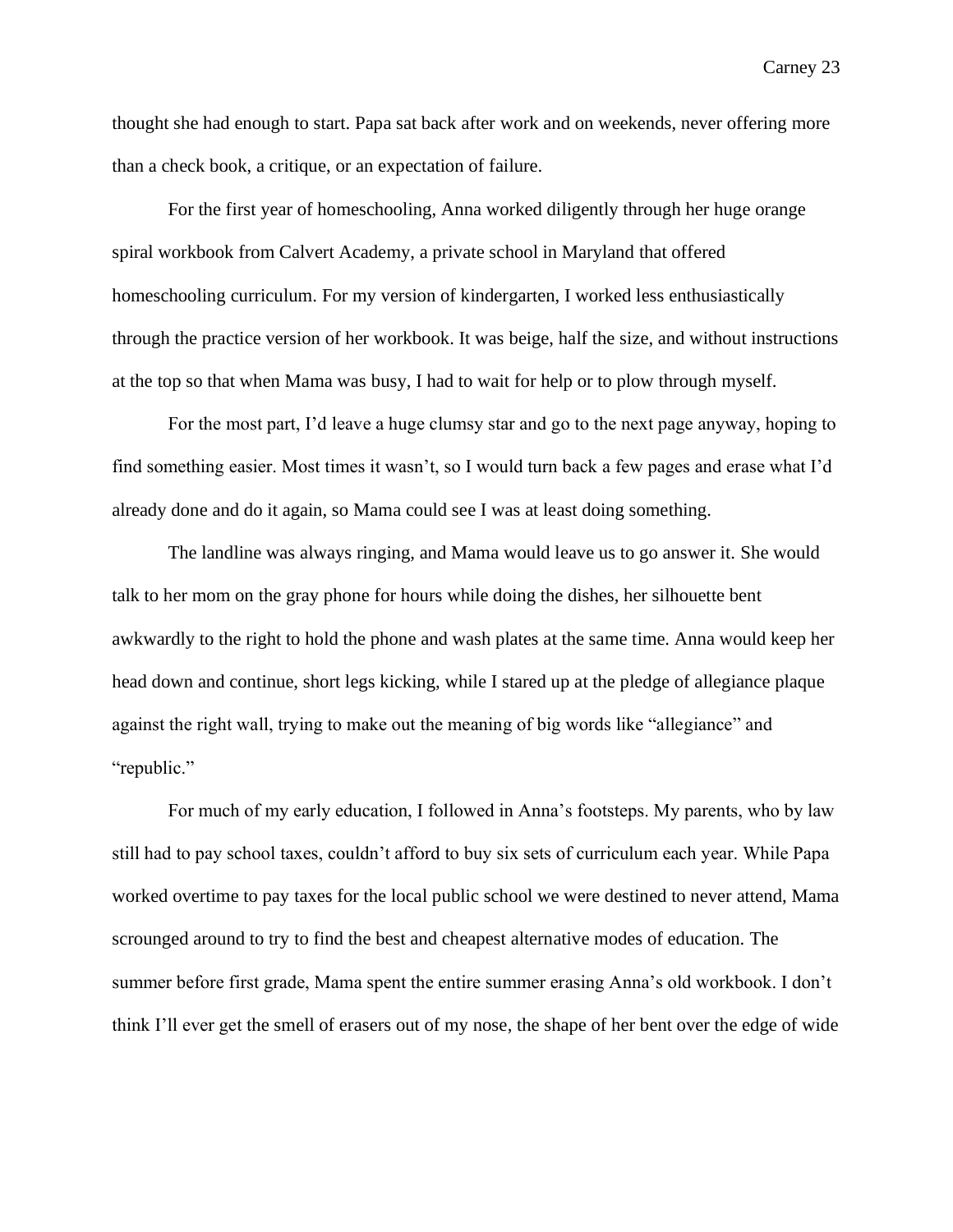kitchen sink, erasing until her fingers could no longer hold the eraser without scratching against the page.

She gave up when the eraser turned perfectly round, the size of a dime, and she hadn't even gotten halfway through the book. She decided it'd be easier to just buy a worksheet at Big Lots. She gave me the erased pages and told me not to cheat off Anna's answers that were pressed into the thick pages. Still, I spent most of that year tracing the indentations with my fingers, the feeling of soft sticky rubber against my skin.

My sisters and I spent most of our time outside in our backyard forest, digging around in the soft pulpy wooden trunks of fallen trees and playing *Little House on the Prairie*. We made mud cakes from swamp water and cool dry dirt dug out from underneath the porch. Mama settled down in the kitchen facing the chill screen door, watching our electric colored snow coats wander between the outline of the woods, dipping in between pine trees and trash left over from when our woods were an illegal dumping ground. Sometimes she would research homeschooling material, but most times she would read books.

My mom, Tina, loved books, all kinds of books and she read all the time while we played. She was making up for lost time, I think, since she didn't read a single book until she was in her last years of high school; she used to tell us with pride how she did an entire project on *Johnny Tremain* by just reading the back cover. She did awful in school herself, so bad that her report card used to make her mother cry and wail when she saw it.

Tina didn't actually fall in love with education and reading until her artsy older halfbrother sent her the full *The Chronicles of Narnia* collection in the mail. A half-brother, half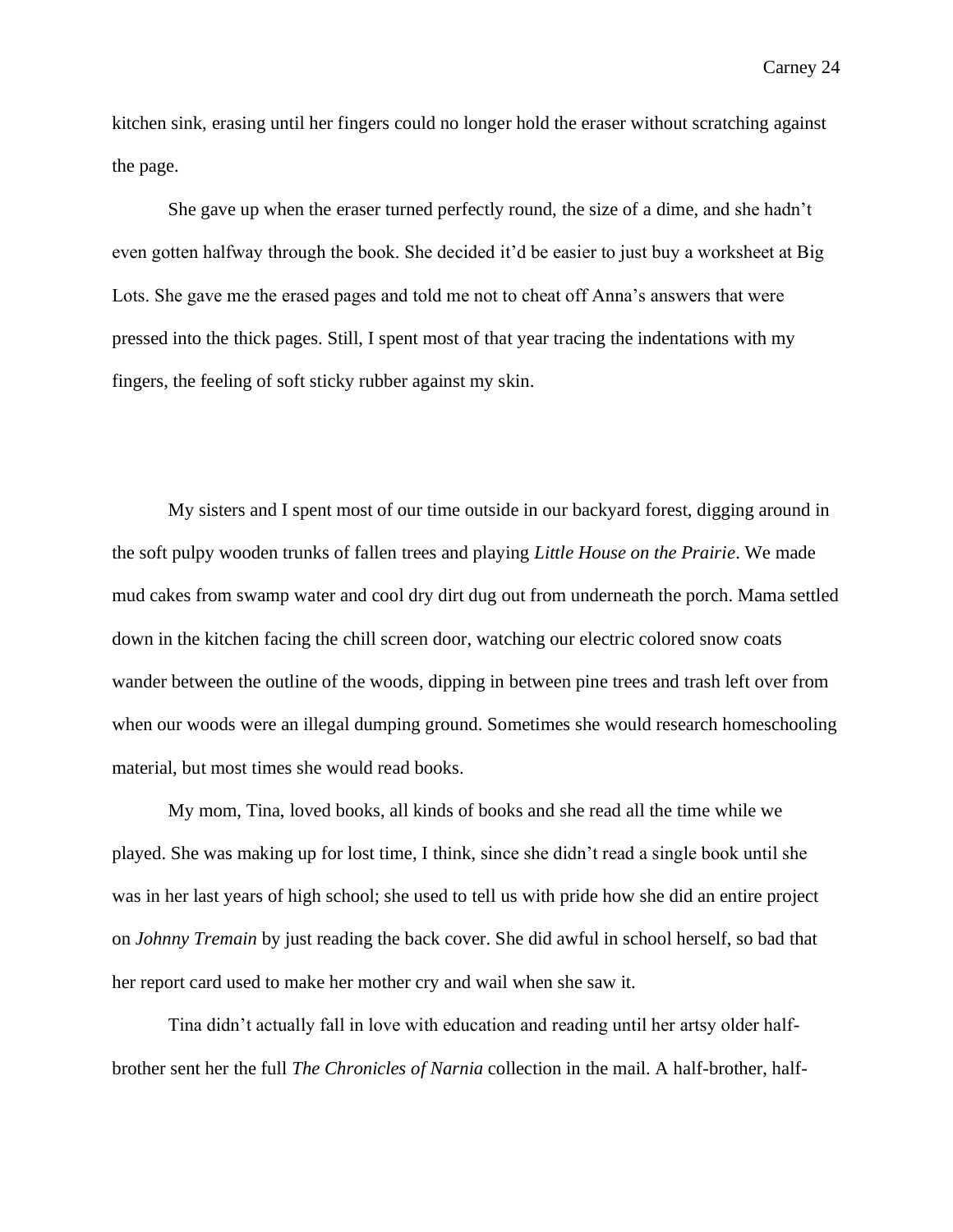estranged from all the way across the country, quietly decided to send her copies of his favorite books through the mail, and then call her on weekends to make sure she had read them. She has read one of everything, always gravitating more towards books about young girls, like *Emma and Me, Bastard out of Carolina,* or *Lolita.* 

His little spark of interest kept her going, and when he left for home after her wedding, he said they were kindred spirits. Since then she's gobbled books, buying and buying but when he stopped calling, she stopped reading, like without him checking up on her she doesn't have anything to keep her going.

Even so she knew how important books were to herself that she made reading her number one agenda item: every day was filled with books. We read in our beds, in the car, on the driveway, on the porch. Every time we visited my grandmother, she would give each of us a twenty and we would walk to the nearest bookstore and buy a book. With the change, we would walk down the strip and buy chocolate or candy cigarettes that tasted like chalk.

Mama pieced our education together one review at a time. Most Augusts were marked by the sound of the mail truck idling or the doorbell ringing. We loved the feeling of ripping open flat-pack packages, some of them exploding speckled blue fluff all over the tortoise shell kitchen counter.

I flipped through the pages of our new textbooks, shiny muted gloss with loud, saturated pictures of Mount Rushmore. The front cover of my American history book was tomato red and the bottom right corner was picked into layers of cardboard pulp. I got dust under my fingernails picking at the fraying corners, lying flat out on the carpet of our half-finished basement. I read with a notebook next to me because Mama told me to take notes, even though I don't know how.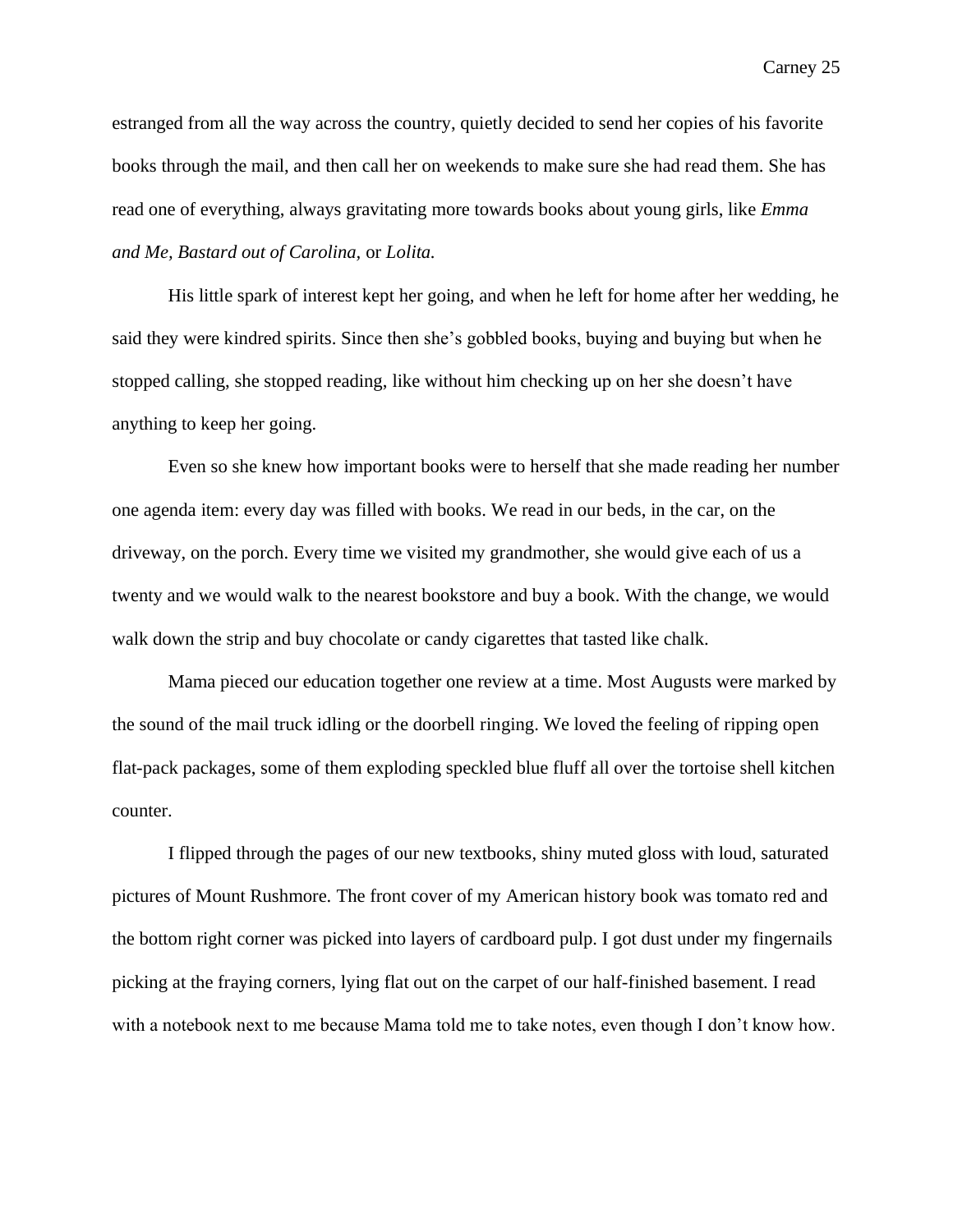"Whatever you think is important," she said, standing over me holding a paper coffee cup, her head blocking out the hot overhead light.

But I didn't know what was important, so I wrote it all down. My handwriting was big, and messy, and shaky, so it took me too long and I spent more time trying to transcribe everything from the book than actually reading it.

"It has to be in your own words," she said when I showed her.

I didn't know what my own words were, so instead I just reordered the sentences and dropped some of the words she knew I didn't know. I hated the textbook because of its weight and its oldness and all the other names inside, all the other people who had touched it before, owning and understanding the information I never would.

When I complained about the book, she pointed to the front that said "McGraw Hill" and told me that it was a real school book, that it was what real kids learn in real school, and if I went to real school I would have to read it anyway.

Not long after, I found discrepancies in the history and spelling errors. I grabbed Mama to show her, finding satisfaction in the fact that I found something wrong with it. She sat beside me on the carpet, flipping through the pages.

"It said that on the reviews, but the rest of its fine. Just skip the parts that are wrong," she said, flipping through to see if there were more glaring errors. I squeezed my eyes and glared at the reflective pages under the lights, having hoped that this would have gotten me out of reading that sticky hardcover book.

Mama always wanted us to be self-taught homeschoolers, and she never really taught us anything besides how to read. We were expected to sit quietly by ourselves, desks facing inwards at walls decorated with maps or posters of cats stolen from our piano teacher's waiting room. We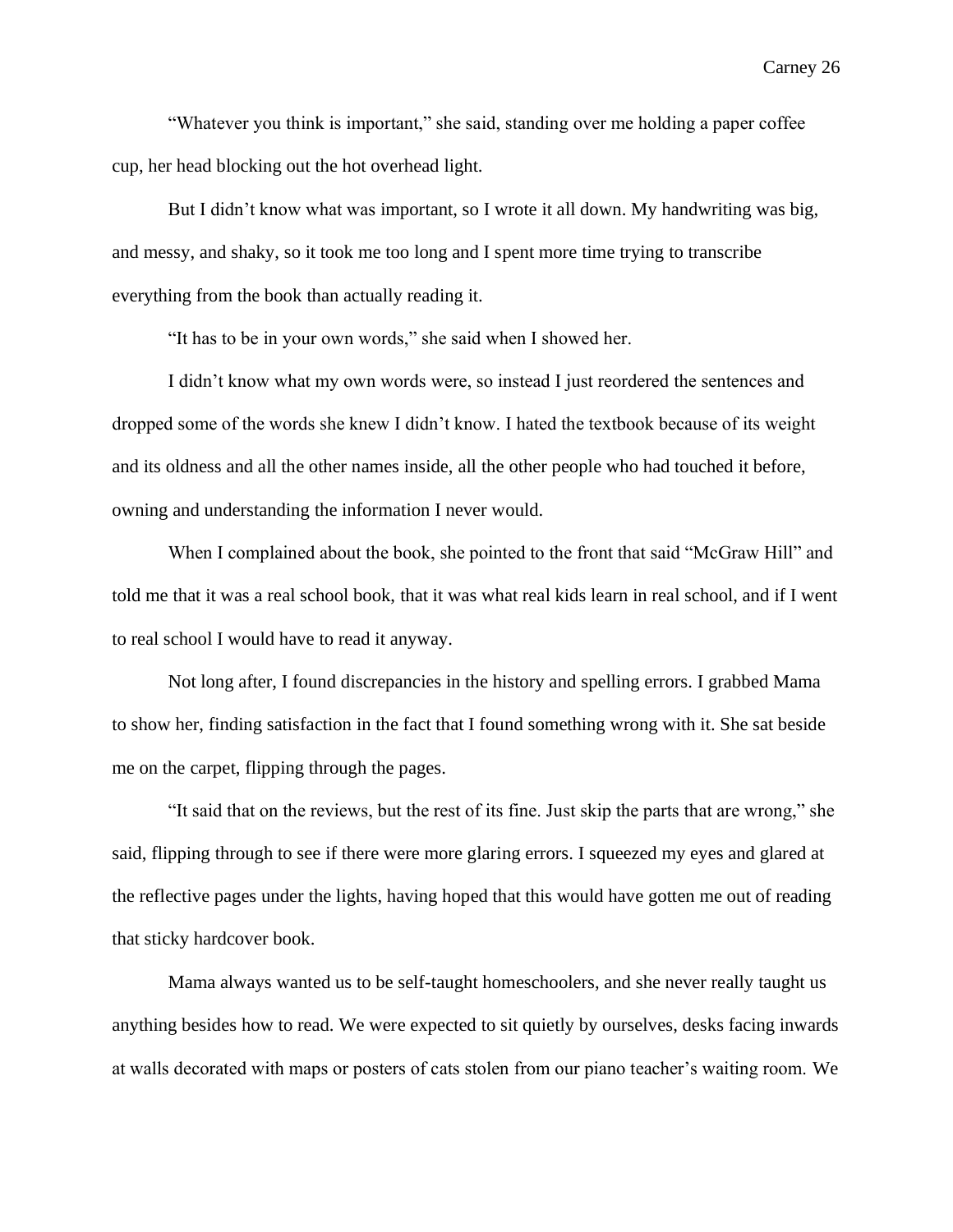were supposed to read the brief message at the beginning of the page and teach it to ourselves. She told us this often, particularly when we reached a problem that we didn't understand, and she couldn't seem to explain either.

"You're self-taught," she said. "You'll have to figure it out."

She must have read somewhere about how self-taught homeschoolers were smarter, more driven, confident. She never really asked us if that was what we wanted—it was a lofty goal, like she thought it would make us geniuses. She didn't want to help us struggle, to watch something click into place. She wanted school to be instant. Being self-taught meant understanding the information the minute we came across it, without ever having to go through the slow process of learning.

I stared at the first line of my worksheet, kindly addressed to "teacher/parent/guardian." It didn't explain very much about what I was supposed to do because it was a supplementary source, an extra worksheet for a kid that just didn't quite get it. But I had never learned it in the first place, so it made little sense to me. Mama always told us to come get her if we had a question, but I learned quickly that she would only wave me off telling me she'd come down to help later, and I should just move on to the next part. She didn't think I needed help and that I was just wasting time.

Most times, I sat next to Anna in the musty basement. Anna worked slowly, the sound of her pencil scratching hardly ceasing until she huffed hard and leaned back against her chair. I would start strong but then drift, looking up to think about an answer and not returning to the page for a few minutes.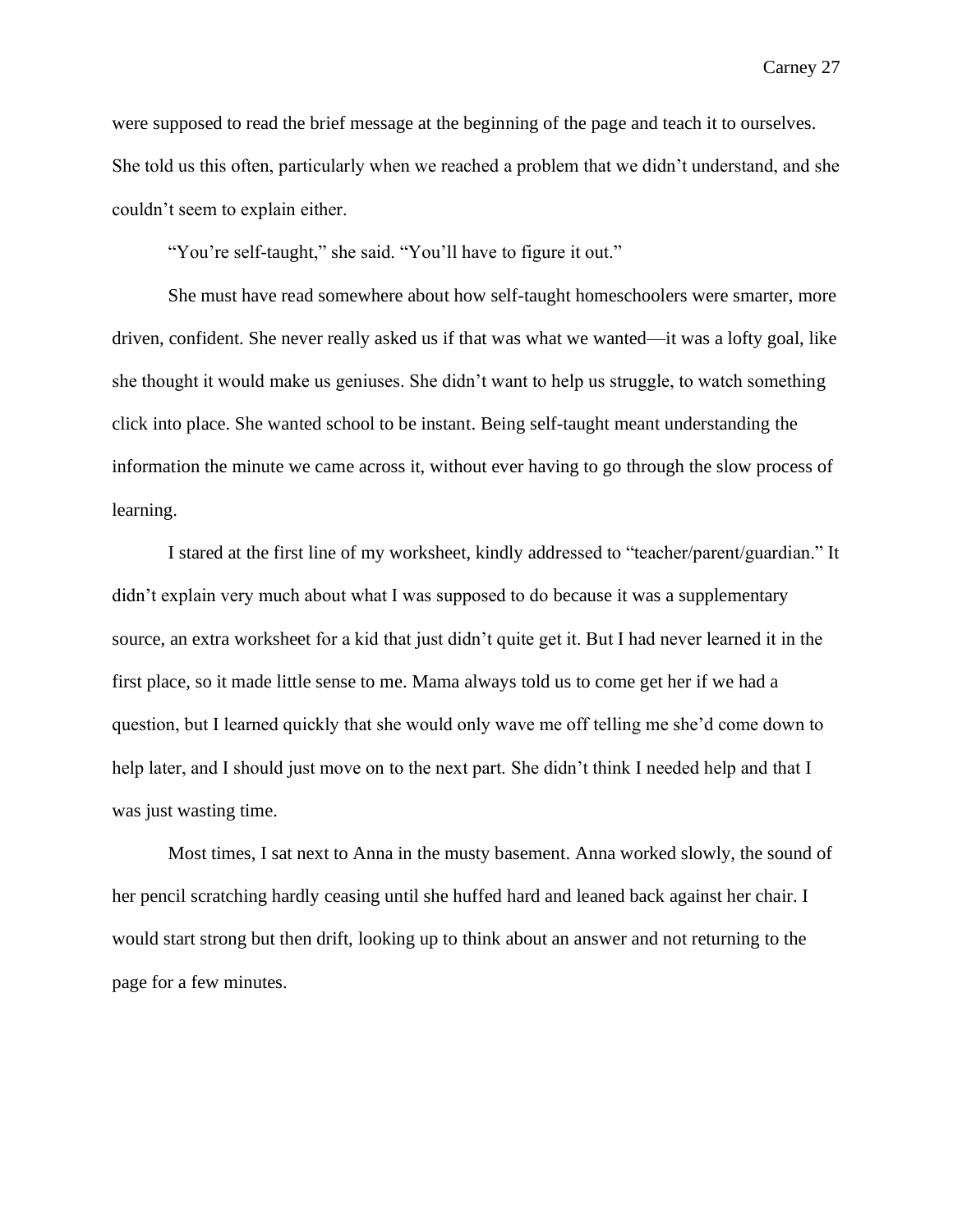Anna would notice, kicking her foot against the metal of my card-table desk, threatening to tell Mama. I would return angrily to my sheet, pressing down so hard the tip of my pencil would snap. I'd flip the page in defiance, refusing to get it wrong in favor of not doing it at all.

She didn't often come down to help, but she would correct our homework by chunks. At first every Friday, but soon, every month or so, slowly slipping into never at all. At least not until we had to make copies of our homework to give to our superintendent. I dreaded those days more than anything, and when she'd ask for my blue three-ring folder with the googly eye cat on the front that I got at Kmart, I would hand it over with a gnawing feeling.

"You're my worst student," Mama said, making me sit beside her at the kitchen table, flipping through each page that was incomplete. For months, she thought I was doing school, but I had been staring into space. Each page she pulled out had a first attempt hastily erased, a giant pencil star on the top and a note: "Help! You were on the phone with Bop!" followed by a hundred sad faces. The notes got more pathetic towards the end: "You're always on the PHONE!" in huge heavy scrawl, leering off and around the side of the page, which made her laugh at first and then turn angry, flicking a pencil skittering across the lopsided kitchen table.

She said it was embarrassing and that she didn't get why I wouldn't just try, that I should have pride in myself and my work. I explained I did try but was deterred by the stinging promise of tears to say that I just didn't get it; I didn't have the instinct for learning like I was supposed to. I wasn't going to be self-taught like Lincoln. She gave me the stack of all the worksheets that hadn't made sense in their own context, now out of order and months late.

She said, "You can do them all now." Snappily, mistaking my quivering lack of eye contact for defiance.

"How?" I asked, leaning over to flick through the sharp edges.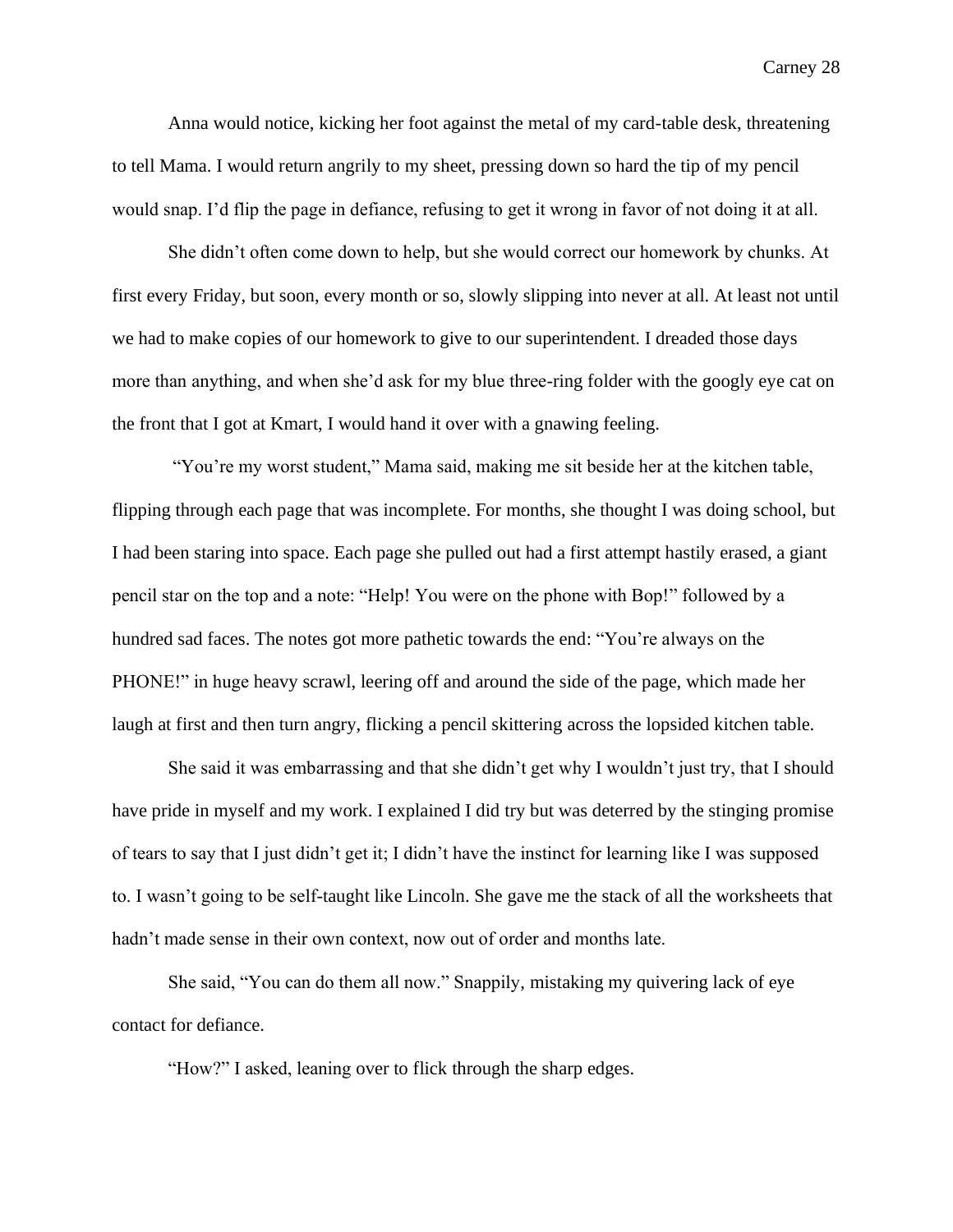"They have instructions at the top," she said. "You'll have to figure it out." She got up from the table and turned her back on me, opening the creme colored dishwasher with a soft squeak.

I sat behind her at the short breakfast table and scraped away the yellow paint from my pencil with my short thumbnail until the sun set behind the looming bare branches of our forest. She puttered loudly behind me, slamming silverware so I would know she was mad.

When Papa came home, he went in and out of the backdoor leaving the screen door half open, the chill night breeze blowing in with the smell of grilled Kielbasa. He leaned over my shoulder, a glance of his black work shirt touching my head, but he said nothing.

Mama always made the mistake of complaining to Papa, even though she didn't want him involved in our schooling at all. It was a punishment that she always tried but ended up hating the consequences of because it usually hit her the hardest.

"I'm telling your father when he gets home," she said when we'd beg for just ten more minutes on our favorite games. Hoping she'd inevitably forget, we'd quietly continue playing, leaning over our outstretched books, three-ring binders digging into our chests.

Anna would teach us how to bother Mama into getting us out of school, trailing behind her and talking, asking questions, saying she needed help with her math while Mama tripped over a huge ball of laundry. The socks fell from her bundle and Karina and I scurried to pick them up, to call out her error and count how many mistakes she had made.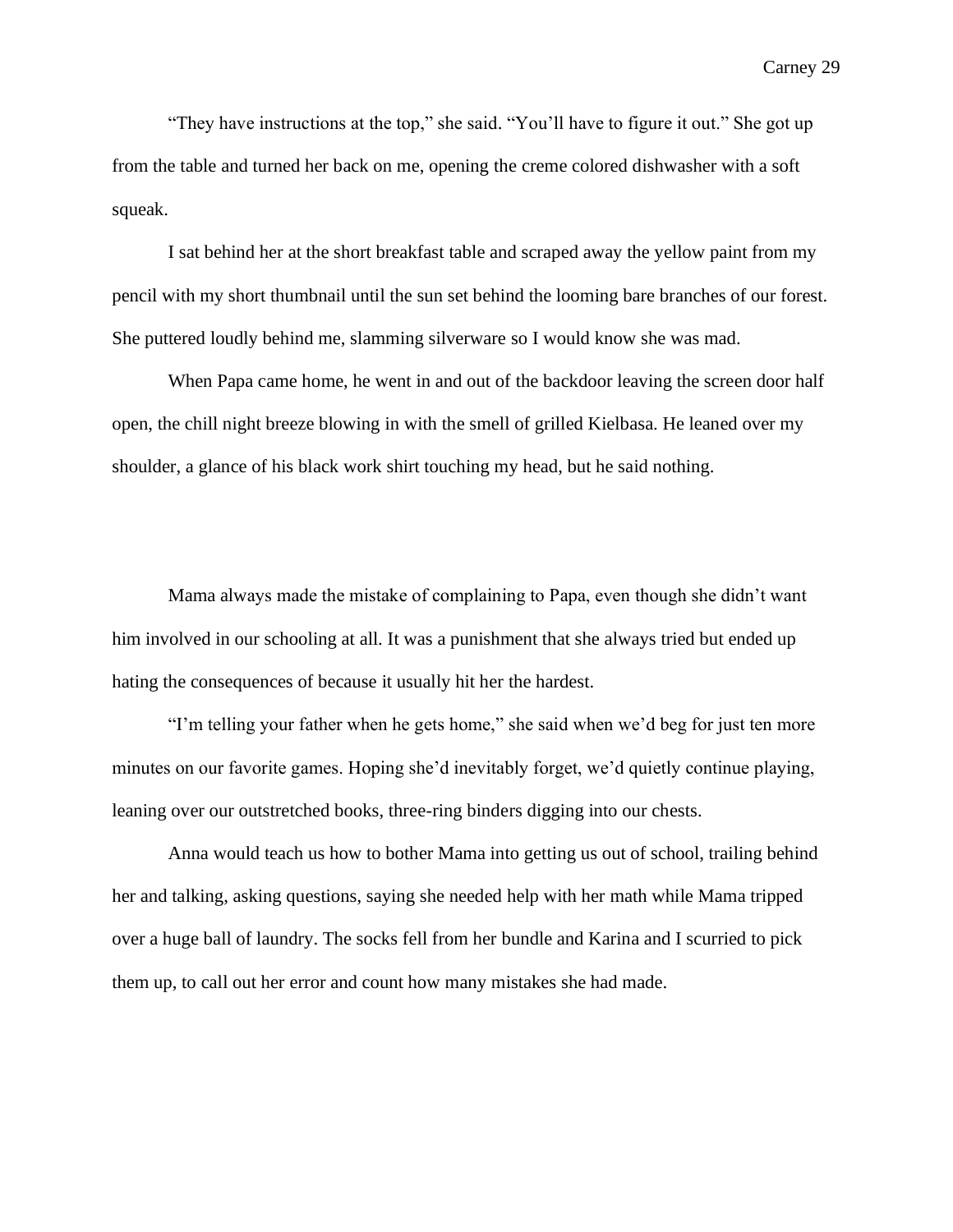She'd finally huff, yell at us to go away, and we'd gleefully scamper to the soft confines of the basement and computer games. Then she'd tell Papa when he got home from work that we were refusing to do our school, which wasn't exactly the case all the time.

Papa always called a family meeting. I knew it was about school when he used our full names.

"Annalise, Mialise, Karina," he called up the staircase, the hall light snapping on. His voice was exasperated but almost excited by the sudden need for involvement in our lives when he deferred responsibility for otherwise.

"What?"

"Just come down here," he said, his heavy footsteps thumping back around the small upright piano towards the kitchen.

We went down, trailing one by one, sitting on the kitchen barstools. My feet swung against the table, knocking against the pressed wood and I trailed my fingers against the rough ply underside of the table. I hated when he did this, it was like a performance that hardly anything ever came out of.

His long look of staged disappointment glazed over us one by one, his thin pinky-brown lips pressed together, leaning against the table on his fists. The bright overhead lights glowed against his wide forehead, creating a halo that hurt to look at. He took a deep breath in, his broad chest sucking in at the stomach, pushing into his ribcage. He calculated the kindest but most authoritative way to go about getting us to do school, his eyes wandering into the top right corner, so I knew he was thinking hard.

The speech was always the same, sometimes with consequences, sometimes without. He'd say things like, "Your mother says," "I hear that," and "You'll have to go to school if." His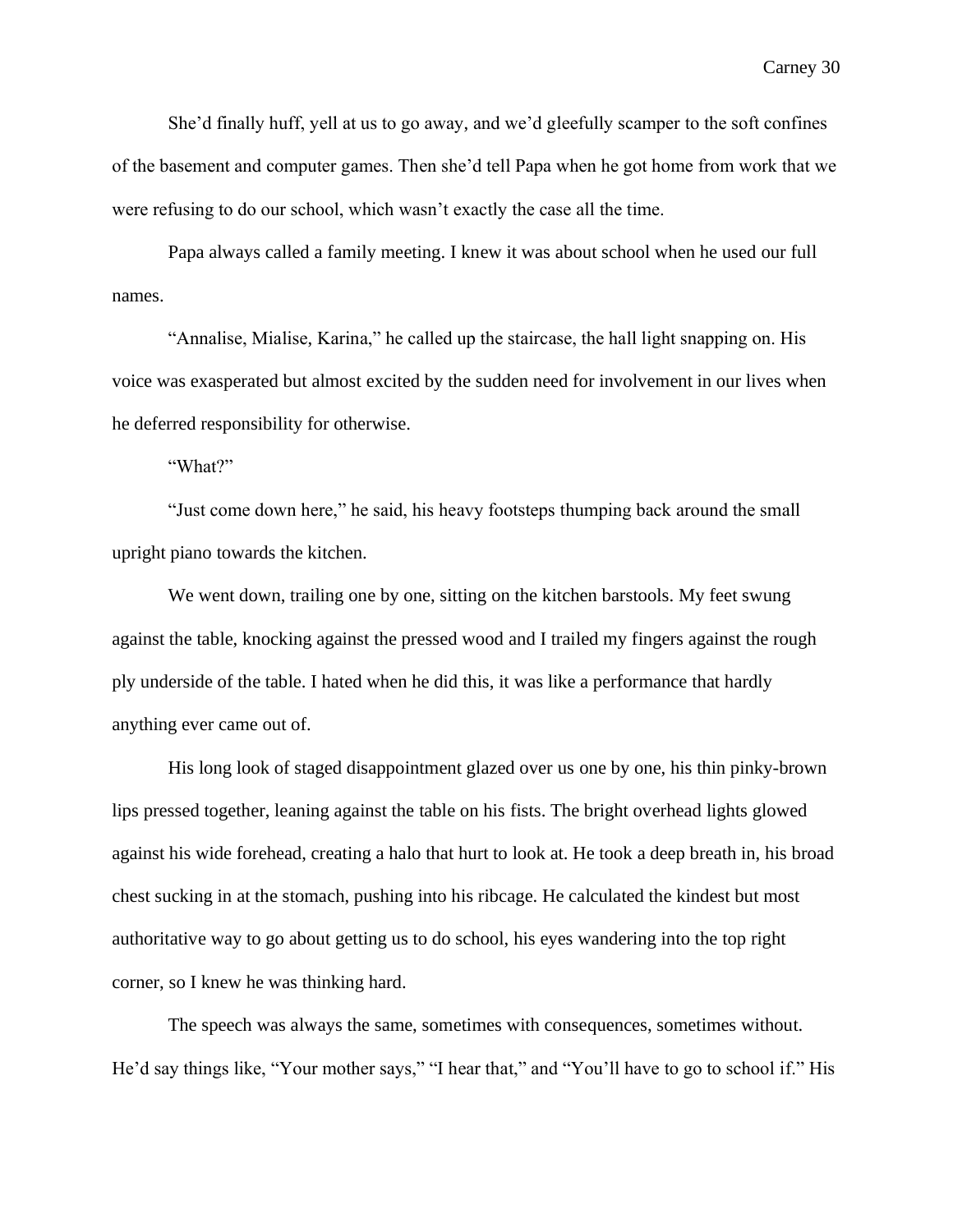threats never seemed to work though because we weren't really opposed to going to real school, at least I wasn't. But I listened with my head hanging anyway, my back tensing with embarrassment and the fear of getting in trouble. Karina would always cry even if she wasn't the one getting yelled at and he'd lean all the way against the table to try to get her to stop.

He'd impose sanctions on us, blocking out internet access until he got home at six, making up a random number of hours required of school to earn our keep: four, and at least an hour of math. Even when we did a full day of school, we'd still finish by one in the afternoon, and then we'd lay around, staring up at the ceiling, counting how long it would be until the garage door groaned open.

Mama just kept saying, "This is your fault. If you had done your school, you wouldn't be in trouble," while she flipped through an eBay page of discount jeans. Part of me didn't think she was right—it wasn't all my fault, she was the one that didn't make us do school. But I didn't retaliate; I wasn't like Anna, I couldn't just yell back without feeling.

Eventually Mama decided to try online school. Time4Learning was the closest I ever got to real school because it had a grading system and report cards that would show up on the "teacher/parent" page. It was all automated, with cartoon episodes for English, grammar, math, and pages of blaring html for history lessons. After going through each unit, it would have a quiz or an exam, something I had never done before besides an off-brand state test she'd found online.

It didn't take Anna and me long to find a fatal flaw: the system would let us take the test as many times as we wanted, replacing the old grade with a new one. Most times, I would skip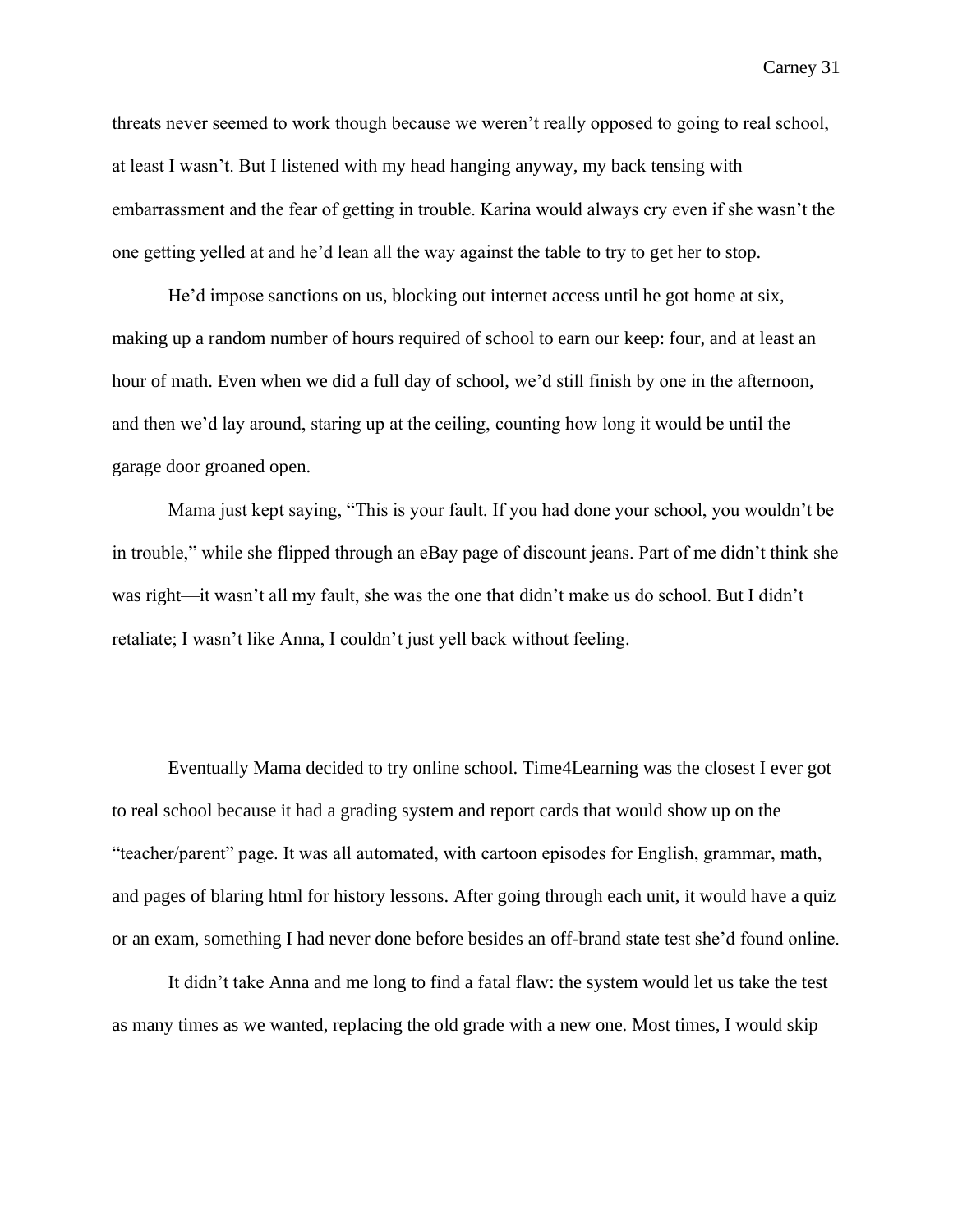through the unit assignments and go straight to take the test as many times as I could until I got above an 80 percent, because I guessed that was a good grade.

"It's showing on your report card," Mama said as I stood behind her, hands awkwardly folded behind my back. She pointed out all of the attempts listed and the grades I'd gotten each time. I hadn't realized it would show on her side because it didn't on mine.

"The superintendent has to see these," she said, flicking her hand at the bluey screen. "I can't just show her these. She'll think you're an idiot."

I pushed my toes into the speckled carpet, digging at the layers with my big toe. I felt my face flush red, so fast that the skin under my eyes wiggled. Maybe I was an idiot; I'd never done anything else to prove that I wasn't. I returned to my laptop and opened unit one, beginning at the start not knowing what else I could do. I was self-taught, after all. I was supposed to be good at these things.

At the end of the year, having cheated my way through the majority of my subjects, Mama decided I would do fourth grade over. She spent the entire summer saying it wasn't a punishment, that I had started school early anyway so it would technically be the right grade. But as Anna stuck her tongue out at me and moved onto sixth grade, all I could think about was how Papa called us monkeys when the TV wasn't working, and we kept hitting the *on* bottom again and again like it would magically fix itself. Monkey's repeat things, he said, they don't know how to adapt. Don't be a monkey.

Fourth grade didn't feel like the right grade. It felt like repeating something without adapting it. Like a monkey.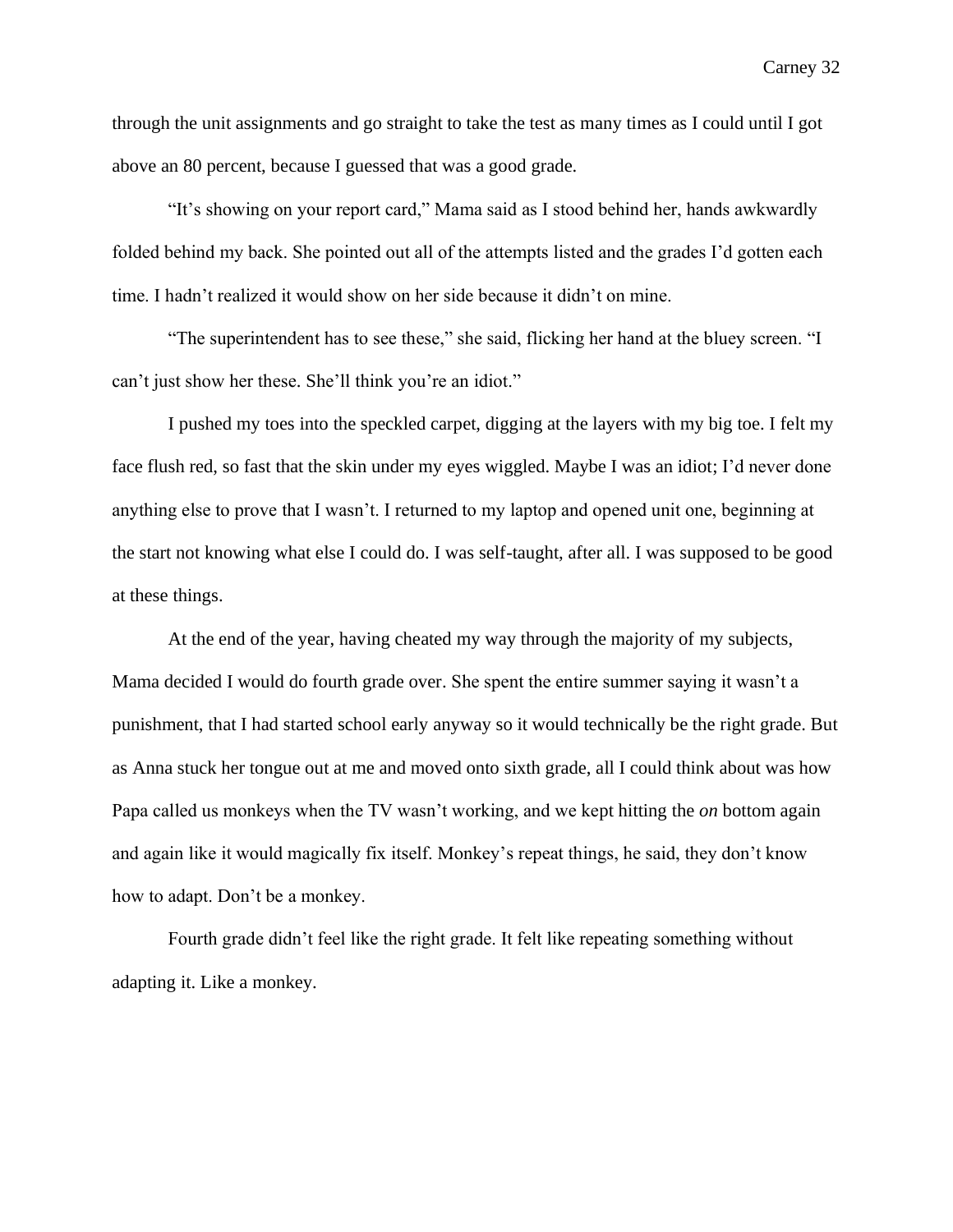A few summers in a row, Karina and I went to a camp called College Academy, a private program where they had professors and college students teach college-like classes. We went, terrified sacrificial lambs, bruised knees shaking underneath the clock tower in the chill mornings. The panic waned when we thrived, weeks full of easy friendships, academic successes, and sunburns. After camp when Mama saw how much we liked a school-like atmosphere, she decided to enroll us in co-op classes.

Mama had never wanted to enroll us into co-op classes. She didn't see how they were anything different than real school considering that they were mostly taught by teachers or parents with degrees in subjects like math and biology. We'd gone to something similar right after she withdrew us from Montessori, Marsha's homeschool group. But after Marsha told my mom she didn't plan to teach her daughter to read until high school, Mama never returned. Mama's entire homeschooling curriculum relied on reading, and she couldn't imagine life without it.

We went to Ms. Lorraine's writing class. It was down a long country road full of large old farmhouses set way back from the street, painted deep blues and reds, leaning fences and Shetland ponies lining the road. It was in an Audubon place, the lobby small and wooded, taxidermy animals pinned to the walls. In one corner, there was a turtle tank that I spent most of my time staring into while other homeschoolers came and went behind me. Ms. Lorraine would come from the side room and usher me in, a sly smile creeping across her thin lips like she knew something about me that I didn't.

Ms. Lorraine was thin and boney and wore turtle necks like my mom. But she was gruff, thick turquoise eyeshadow and the smell of menthol Newport 100s drifting, her words came out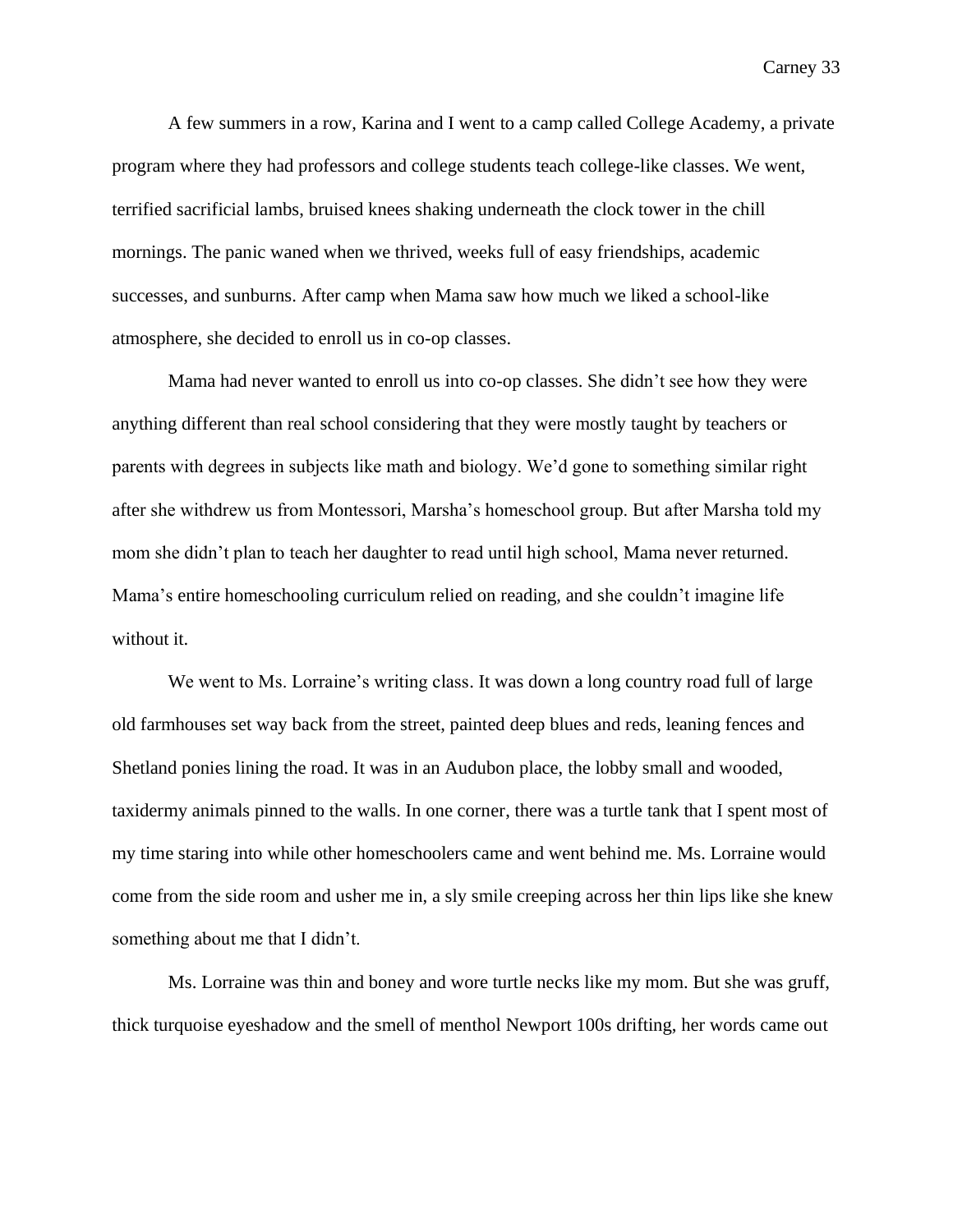in puffs of smoke. I always felt dizzy sitting in the room with her too long, relieved when she would lean back and push open the old, sticky window.

Karina quit after not too long—she never liked challenges. But I did, and I liked the classes, Ms. Lorraine, and the prospect being friends with the other homeschoolers, so I joined the group English class. It was once a week at three in the afternoon, and Mama would drop me off while she sat in her green minivan. She passed her time in the parking lot spying on all the other homeschool moms' sitting in their minivans spying on her.

The first time I went to the group class, I sat at other end of the short conference style table, mismatched chairs squished up against each other. Ms. Lorraine talked while we waited for everyone else and I fiddled with a clicky pencil that I'd stolen from Anna, because she still was the only one who got the nice school supplies.

I always heard them before I saw them—a short bunch of 11-16 year old's, they stumbled in over each other, voices scraping against the ceiling of the squat room, slamming against the mismatched chairs. I watched their shoulders bump as they sat, drew myself in tighter, braiding my legs over each other until I was pretzeled.

The hour was physically exhausting because there wasn't a point of focus. Everyone talked at the same time, over each other, yelling, tagging, I couldn't keep up. I bounced my attention between them, visually tracing their mouths to figure out what they were saying. I clung to random phrases, laughing without context when someone glanced at me. I said nothing unless Ms. Lorraine turned directly to me, squished uncomfortably between the only other girl, dressed all in red plaid who yelled over me to a boy with a bright blue *Adventure Time* shirt.

I was the first to escape the stuffy room when Ms. Lorraine yelled it was over, the clock way past the end of the class time. They congealed in a right corner, backs turned, uninviting.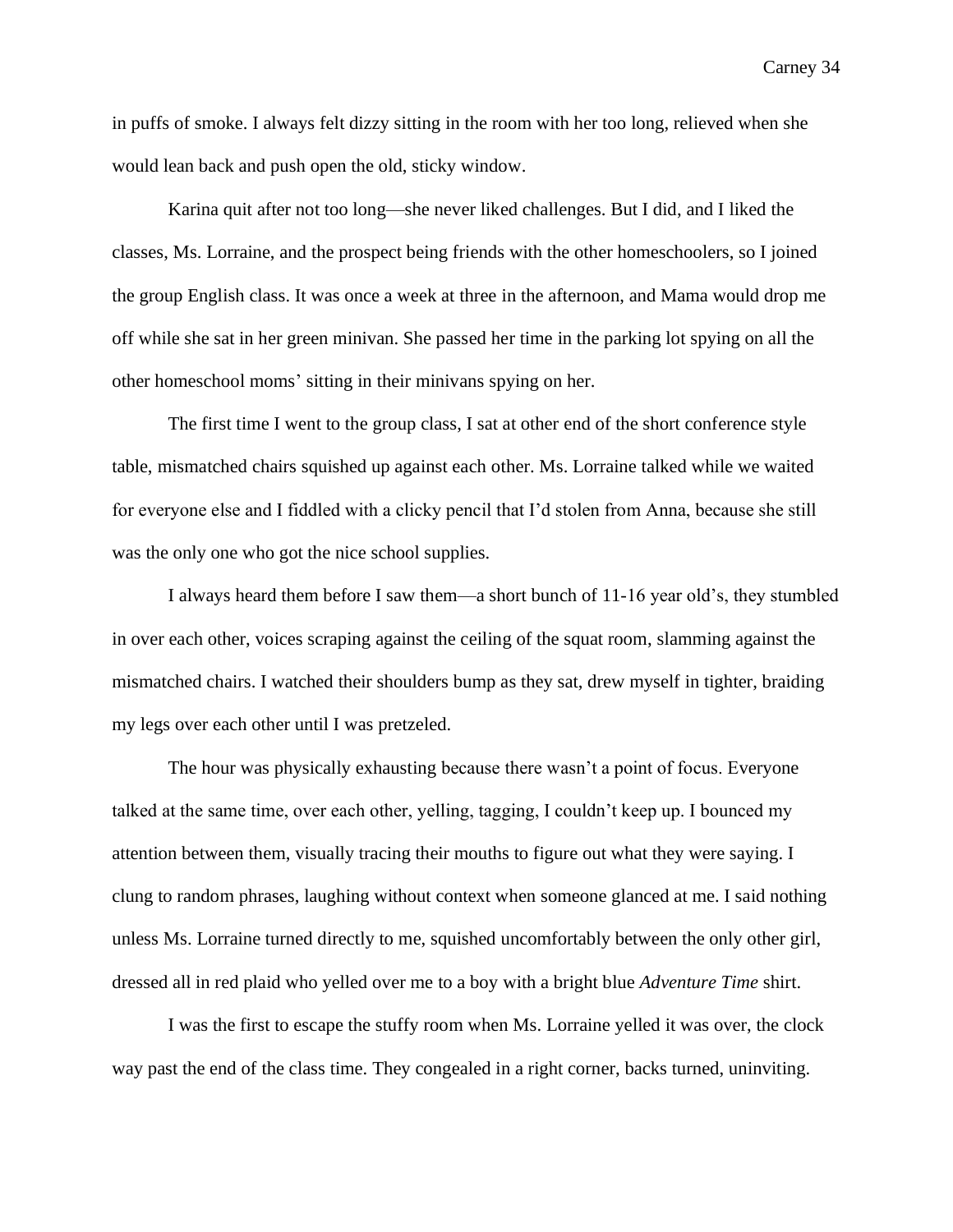The door was left pushed open and I stood by the turtles while Mama went into the room to pay Ms. Lorraine.

I turned from the turtle tank to watch the group, to try to figure them out. I half-hoped one would beckon me over with a wave, but they did not.

The girl faced away from her, her red plaid shirt slouching. She said, "What about the new girl? She seems kind of stupid."

I turned around quickly to stare at the turtles. One was stuck under the other, and its legs waved, like it was swimming in the air.

"Well, she is blond," a boy said, stuttering laughter sliding down the white chipping paint of the walls.

I watched the turtles struggle under the heat lamp, looking more baked than comfortable. I wanted to tap on the glass, to hold one. But the sign said not to, so I didn't.

I stayed a little longer at Ms. Lorraine's, a few months at best. But after a while, the feeling of my stomach gnawing on itself lost its appeal and I stopped going. I returned to the comforting isolation of the home homeschool and didn't leave again until I graduated.

Mama could never figure out what type of homeschooling she wanted to do and so we flip-flopped, never getting a complete education anywhere. Our schooling was a game of telephone, started with confidence and then dribbling down until it didn't resemble what it was supposed to. It wasn't her fault; she didn't do it on purpose. It was just that everyone around her was expecting, almost hoping, for her to fail, so much that she took advice from all the surrounding sides and never got to do what she had originally wanted to. She wanted to please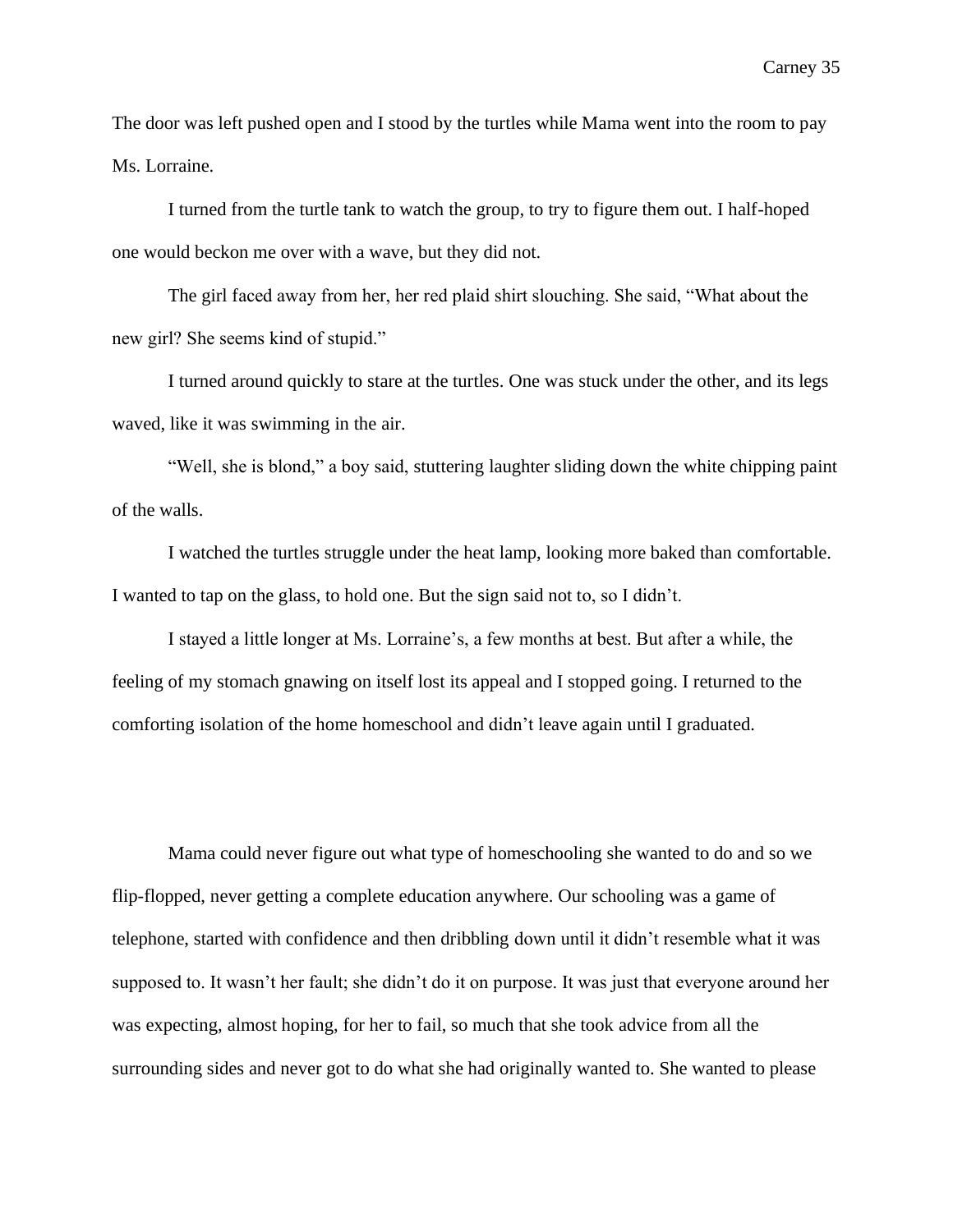everyone just a little, letting her original plans and ambitions fall wayside to others uninformed suggestions. Everyone expected us to be stupid, wacky homeschoolers, everyone but her.

My extended family used to test us. We did spelling bees for my maternal grandmother, reading books out loud to her in stuffy Cape Cod hotels instead of playing on the beach. We recited the Pledge of Allegiance to our paternal grandfather, science facts to our dad, quick thinking history facts to our superintendent. Christmas dinners were never filled with what my cousins had learned at school, a shrug and an "I don't know" was enough for them. But for us, a deep breath and a performance of knowledge was required every time we saw family, legs shaking under the dinner table because we knew if we didn't, Mama would get in trouble.

The lack of structured education, the constant flopping between the unschooling my mom had truly wanted to do and the random demands for classical, real school from my dad whenever he felt the sudden need to take charge created a dichotomy our heads couldn't keep up with. No one believed in my mom, nobody though she was smart enough to do it, so we always had to prove that she could.

I did teach myself, but not the way my mom thinks about it. I struggled through primary education, pursuing what interested me when her back was turned. She takes credit for the successes, the good grades in college, but removes herself from my early education, saying I should have tried harder, that I was careless and lazy and naïve, and I didn't put any work in. My accomplishments now are her final proof that she did it, though, so I say nothing. I know that if I deny her the right to claim credit for all the work that I've done, and all the struggling on my own, I will leave her with nothing. So when she says she's surprised how well I turned out, how she doesn't know where it came from, I sit back and nod, and thank her.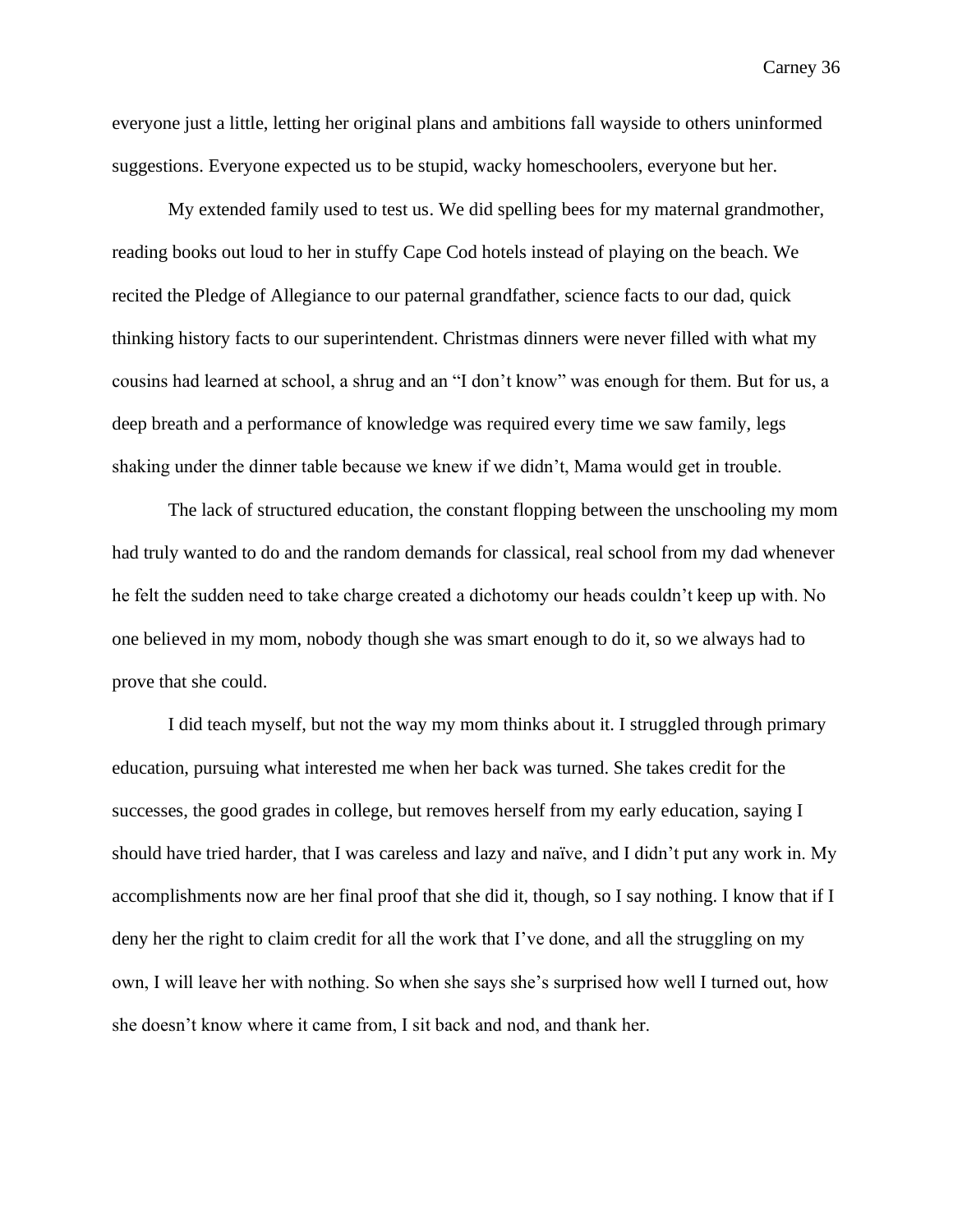# At the Edge of Spooky Hollow

Even though I was homeschooled, we never really did much traditional school, not really. My mom had never wanted to do traditional school anyways, but my dad's skepticism and occasional insistence that she wasn't smart enough to actually teach us anything required her to adapt the classical school-house type of teaching in some form. His own traditional values weren't easily swayed, and so she did her best to at least compensate on a surface level. Still, my mom liked to find ways around doing traditional school, and she liked to shop the most.

My mom, Tina, is a border-line hoarder and she likes to shop in bunches: she binges items, buying and buying until she has no more room and then purging, selling until there is no evidence she ever bought anything. My childhood was scattered with hope chests, authentic Amish woven quilts, Hollister jeans, books, dolls, baskets, buying at least eighty of them, and then selling them all, her craving fulfilled.

On Christmas mornings, I used to wake up with twelve discounted American Girl Dolls that had an expiration date: we knew to play with them quickly because she was going to flip them for twice what she bought them for in November. I spent most of my childhood in dusty corners at Kmart, reorganizing the record collections at the Salvation Army, or standing with my head sideways in the dark corner of the local book store, peering at cracked spines trying to help her find her next favorite book.

My sisters and I got accustomed to this freedom, but it didn't take long for my dad to catch on. His original homeschooling skepticism crept over us like an itchy woolen blanket. As the internet became more accessible, his career as an accountant kept him working from home, suddenly aware of the lack of "home" in our homeschooling. I remember the change, instead of his heavy feet running up and down the staircase every time her forgot his wallet or keys, the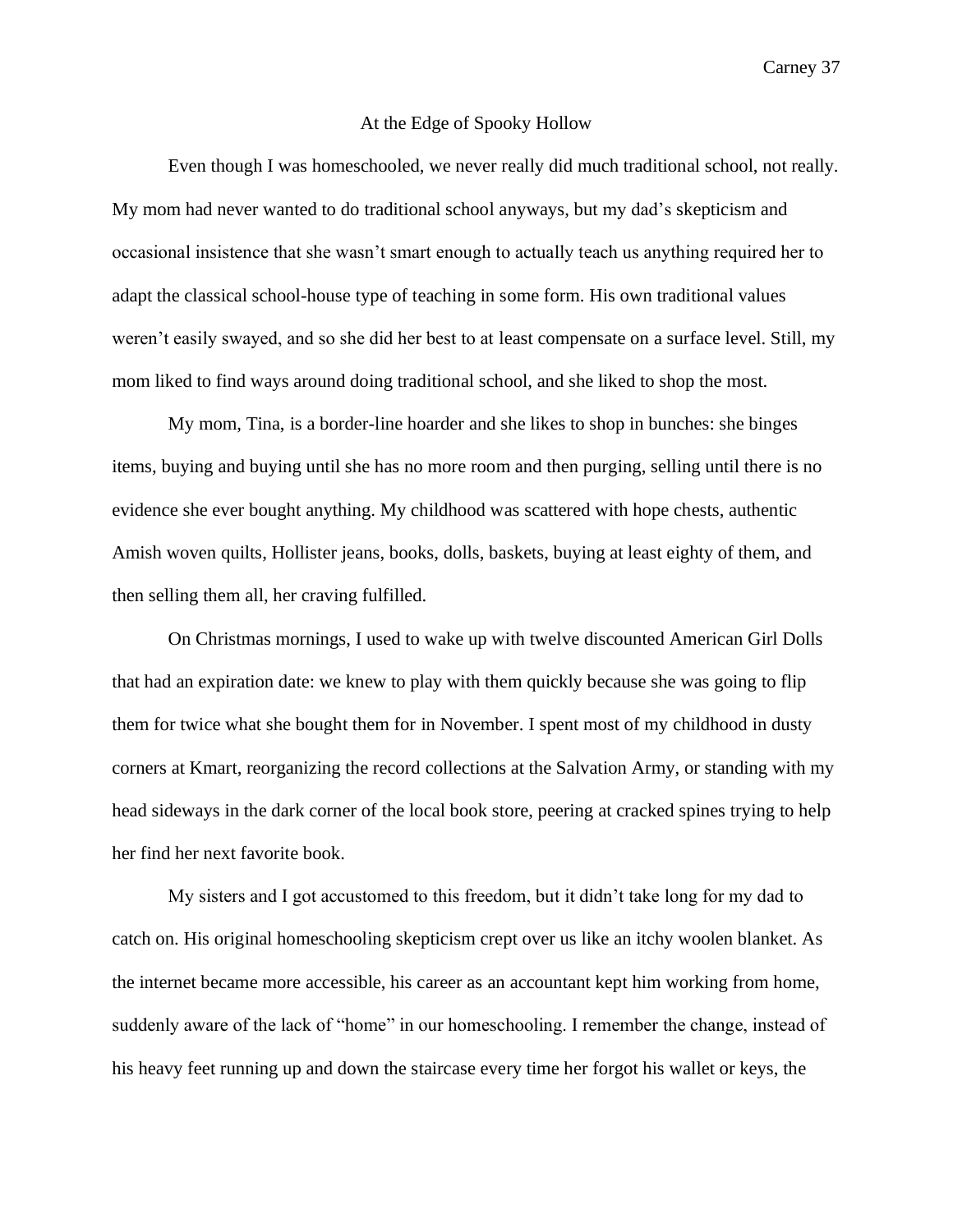mornings were marked by his loud voice opening his ringing cellphone, "Hello, Joe Carney." A dedicated man, he's spent 35 years playing the same golf course every Sunday, golfing during tornado warnings and thunder storms like maybe he's hoping to get struck. He's got his best golf score, 76, memorized while he still can't remember any of our birthdates. When we quiz him, his eyes flicking up to the corner like he hopes they'll roll back into his head.

Papa played principal, attempting to enforce traditional school by taking away my Mama's credit card and blocking out the internet so she couldn't shop anymore. Still, we found alternative methods, like playing in the backyard for hours or "doing" school in our bedrooms or talking at the kitchen table.

Papa is tall but in the painful kind of way, like his years playing basketball, smoking, and eating copious amounts of junk food are finally catching up. His height hides his soft balding; dark brown duck fluff shoots out from behind his ears. His big square face holds dry, blue eyes and a grin so wide it's like his first day on Earth every time you see him.

Mama's face is incredibly long, a head like a pin, curling hair with a few stray blond pieces that still haven't given up on her yet. She's too short to be the model she always thought she was destined to be, but prides herself on her slight weight so much I've never seen her eat all three meals. Her eyes show remnants of her parents—blue eyes littered with soft yellow flex turned them mostly green. Her crooked nose dips off to the side into a clef lip neatly sewn shut weeks after being born too early to avoid a blizzard.

Mama always spoke to us like were adults since we were kids. She holed herself up in our gray house on the hill for homeschooling, and she didn't have a job or maintain old friendships. This act was not out of dedication to our homeschooling but rather, she didn't really want any. We were always good enough friends for her.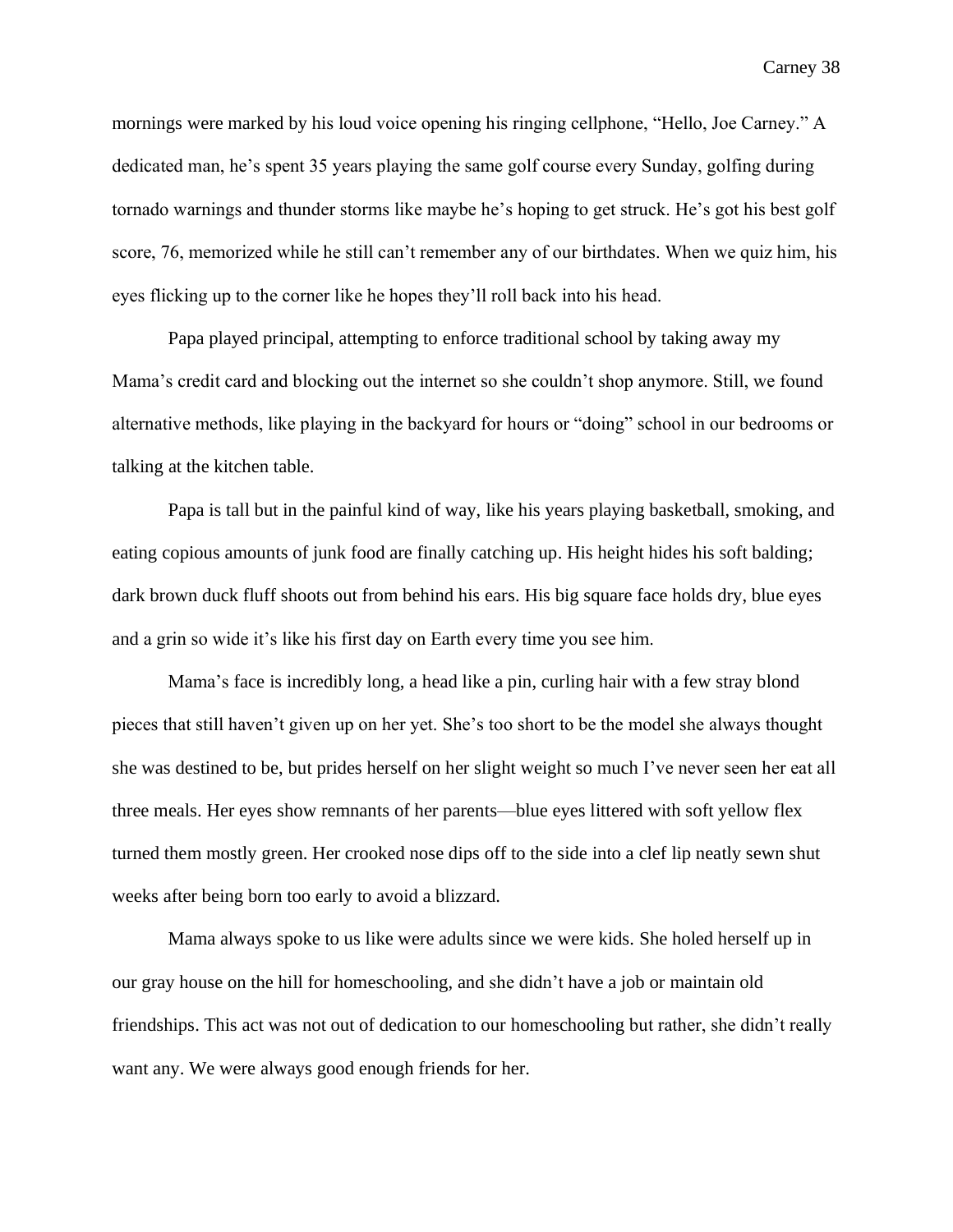Tina didn't have a career, and by the time she had my older sister, she was happy to leave her job at the bank where all her coworkers made her cry. She'd gone to secretarial school in Boston, after modeling school, where she learned all things typing. She worked a lot of jobs, bouncing between banks, grocery stores, and secretary positions and by the age of 23, she defied her mother's desperate pleas to just work and buy cute clothes, becoming the first out of seven to go to college. I imagine her spending all of her weekly paycheck at her college bookstore, Tiny Tina suddenly transformed to Kristine Solgard, rolling up in her gray Chevy nova on the first day of classes with a school backpack, pencil, notebook, sweatshirt, sweatpants, hair tie, hat, and anything she could buy to feel like she belonged there.

She graduated five years later with a degree in fine arts, crying at her December graduation. By the time she started applying to do graphic design, she decided to just get married. She always says she ran out of time, but I think she just got tired of trying. Like she'd burnt herself out with all those five years of defying everyone's expectations.

I liked to listen to Mama tell stories, and Mama always said she was going to write a book about her life. She started it way back in college and she has the first chapter written in an old blue bound journal, tucked away in her memory box underneath piles and piles of clothes she's never worn and paintings she'll never return to because her paint and her confidence is all dried up.

She read chapter one to me, but I like to skip to the bad poetry in the middle where she keeps her greatest angsty masterpieces, or to the journal entries from her three-week trip to France where she had to stay with all of Joe's weird relatives. In France, the dinners lasted for hours and Joe gave up translating because most of the humor doesn't translate right anyway.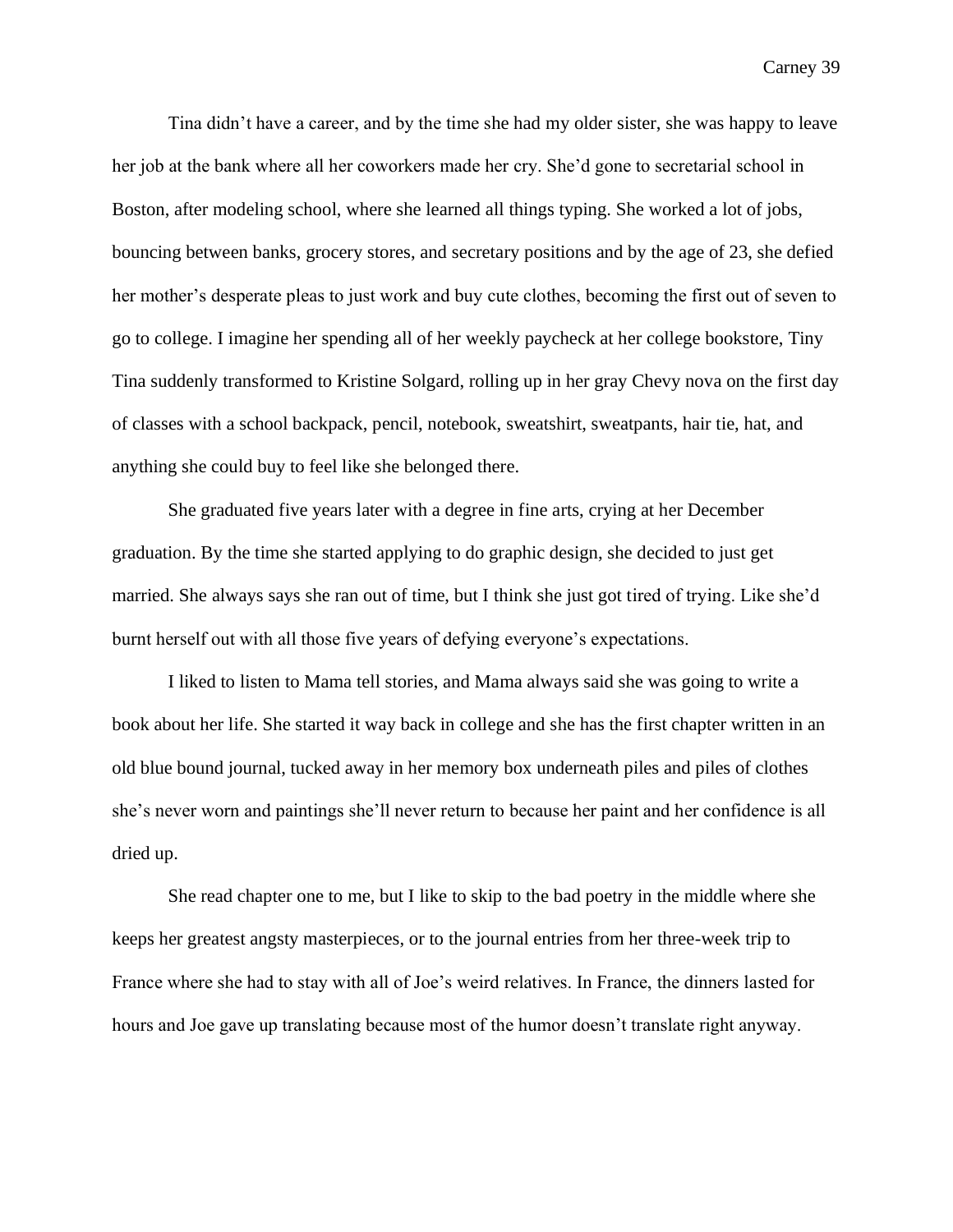I imagine her sitting there, a few years into vegetarianism, staring at the full roasted pig that she'd just met that morning—allergic to wine and terrified of the carbs in bread, she never ate much. Despite the two semesters of French in preparation, she only memorized one phrase, "je n'aime pas le chien" or "I don't like your dog" because France is full of dogs, and she didn't like any of them.

The language of her stories are in everything we do. Every time something funny happens, our responses usually goes: "That's a chapter" or "that has to be the title." The book that will never be written but everyone has different chapters prepared just in case it does.

Mama says desperately, "You have to write my book."

I say I want to, but I'm not sure how.

My grandmother was a liar. She never told a true story, and if anyone ever asked her a real question about her long confusing life, she'd just say, "Mind your own goddamn business." Most of the details of her life don't add up no matter how hard we try to cross reference, and it's like we never even knew her.

Mama made up for all the stories her mom didn't tell her by telling us everything she ever thought, or saw, or felt. When I was a kid I had bunk beds in my bedroom. Huge chunky wooden ones, the color of straw. I always slept on top bunk, Mama and Karina underneath, Anna in a twin bed on the other side of the room. Mama always wanted us to sleep together.

"It's more natural," she said. "That's how people used to sleep, all in one room on a straw mattress." I tried to imagine that, a big family all tucked up against each other, prickled by straw and the cold.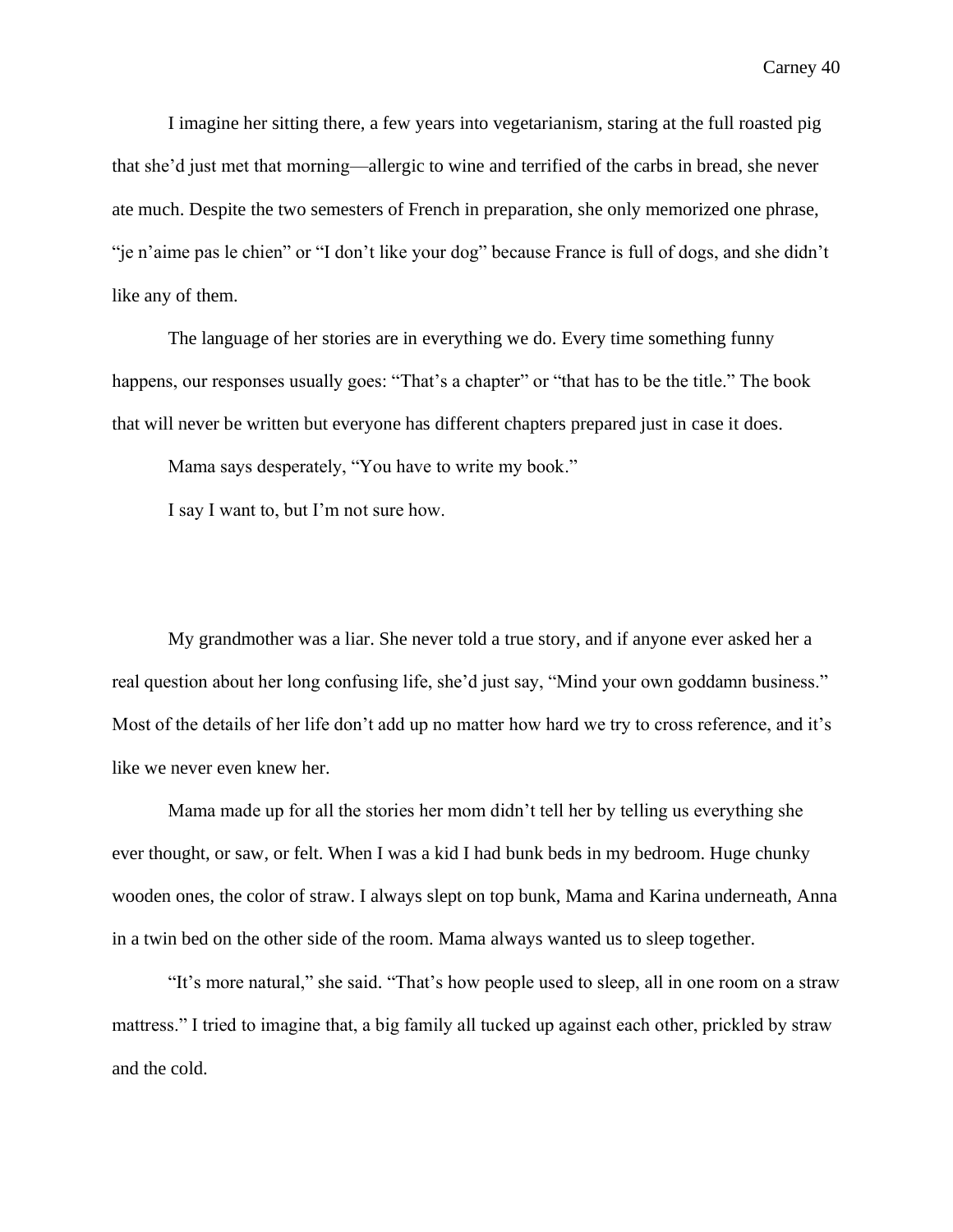We always read books at night. First out loud, big cardboard books that later melted into soft paper backs, yellowed newspaper print. After a while, she would flick the lights off and we'd go to sleep, every once and a while yelling for Karina to stop whispering. This night was different, though, because she was telling stories.

Her voice carried softly as I watched the shadows of the room move around from the yellowy shadow of the nightlight. She had told us some stories before, but in the sporadic type of way when something reminded her of it. Her voice moved quietly because Karina had fallen asleep, and every time she finished one, Anna and I whispered, "One more, one more."

She started in California, how her parents had run a hotel in Lake Arrowhead where famous people used to stay. She had maids from Mexico who would make her burritos for lunch and spoke to her only in Spanish. Her and her older sister Diane had turtles, and when they came back from vacation once, they found their turtles missing. "Mmmh," she imitates the maid's response, "Turtle soup."

The stories spill into one another as the night grows softer: her dad dies, Rainbow Drive, throwing scissors at the boy who broke her new jewelry box. She watches a kid drown in a pool, rides her bike around and around the neighborhood after dinner, and throws water balloons at people over the balcony of her apartment.

When she finally stops and tells us she doesn't have anymore, I spend the rest of the night thinking that I can't wait until I grow up and have as many good stories as she does. I imagine her always in motion: a whirl of blond hair, streamers on her bike, scabs on her knees, and a scowl like she's ready for a fight.

Her stories infuse a certain wildness in me. One, for her tight leash, I can't fully achieve but I imitate in the easiest ways, dreaming up an imaginary curtain I drape over my reality. I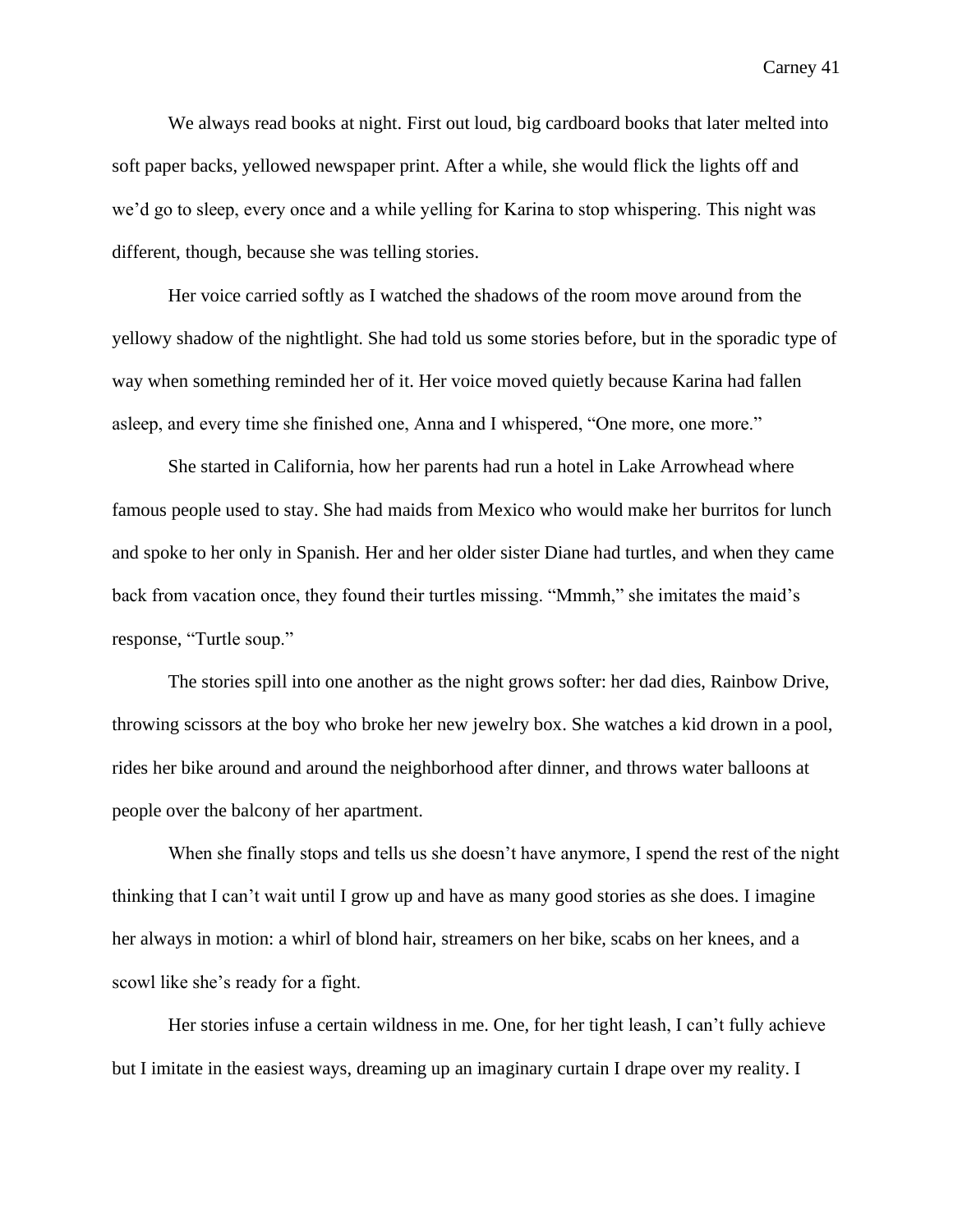never understood her contradiction—her pride in her own wild upbringing, and her complete reluctance to let me even five feet away from her at all. Perhaps she thought her stories would give me enough freedom without the consequences of actually being free.

I rode my bike up and down the main road, only to our second neighbor's mailbox so she could still see me, and then back again. Over and over and over again while she sat on the driveway reading a book or cleaning out her car. I pretended she wasn't there, and imagined the low ranches were tall apartment buildings in a warm, smoggy city. That the towering cedar trees were soft swaying palms.

I wanted a taste of that freedom she bragged about. She didn't know she was bragging, even when she said, "I can't believe people now. I used to roam the streets of Los Angeles by myself and nobody knew where I was or even cared."

I always seemed to stump her when I said, "But you won't let me go out by myself either." Not even to the corner store up the street to get a bag of 99 cent gummy worms, or to bike ride around the rich cul-de-sacs with the big hill.

"Maybe Anna or Re, but you're blond," she said, "They like the blond ones."

So I sat in my bedroom and when I heard the shrill noises of children, I jumped up and stared out the cross-hatches of my window. A gaggle of eighth-graders from the apartments down the street yelled and stumbled by in bright blue and pink t-shirts with glittery labels. I wanted them to look up at my window, catch a glimpse, wave. But they never did and walked until they were out of sight, hidden behind the trees that loomed over the part of the street we named Spooky Hollow.

My sisters and I always played in our backyard, hidden away from the roar of the main street. Our backyard was only half ours, the other half technically belonging to the state. But they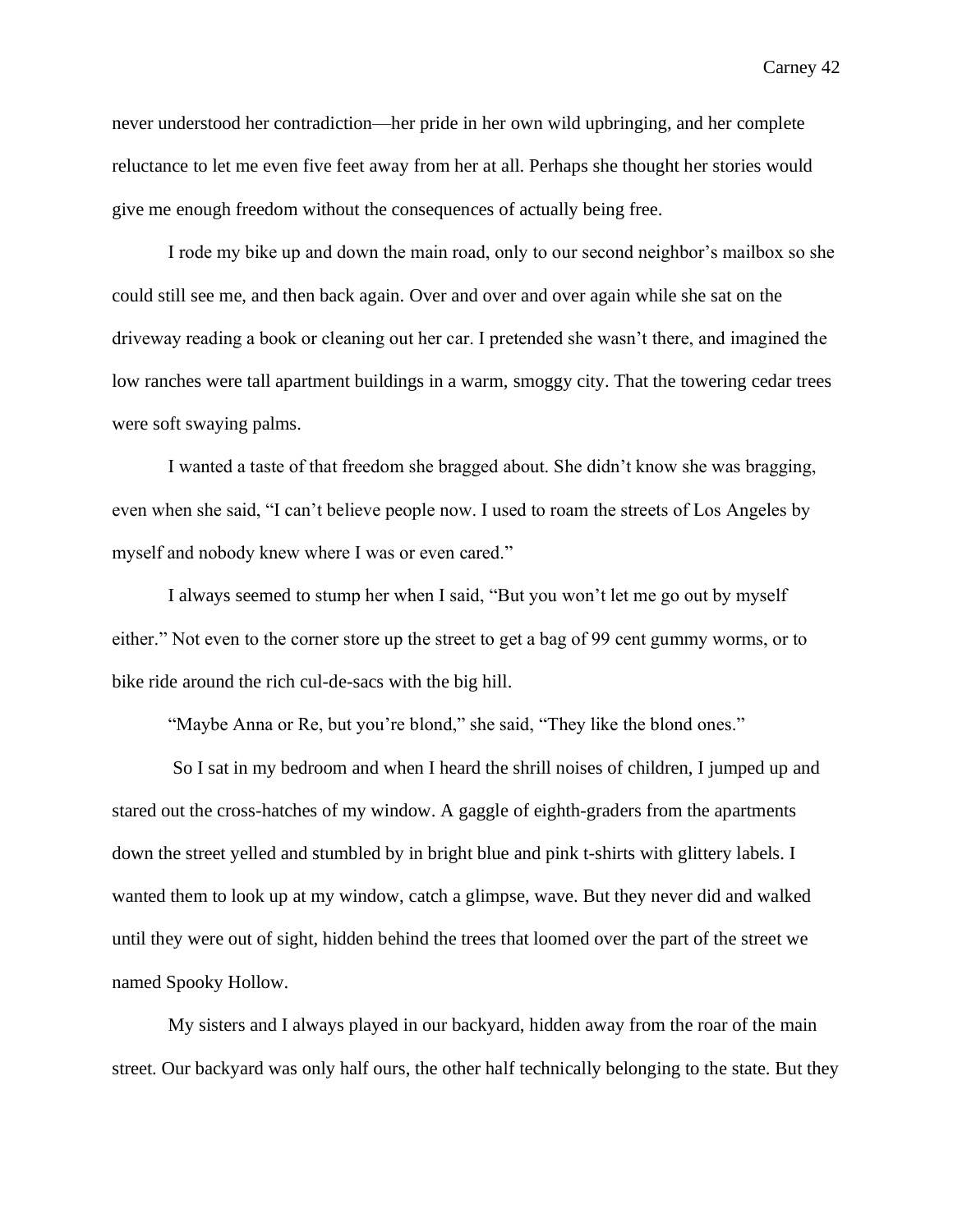never checked so we claimed it as ours, soft grass dipping into the bristles of wooded undergrowth, poison ivy, and burs. We lived on an area called Dead Swamp, a contradiction I felt because what else could a swamp be but dead. We loved the swamp, even though Mama yelled at us to keep away from it when we came back soaked in bog water.

We played most days in the woods, avoiding school work by instead creating independent lives in the forest. Dead Swamp, before our house was built, had been an illegal dumping ground, and even before that a farm so there was lots of things to live in. Rusted chicken wire, concrete blocks, tires, bed frames, and fallen trees—we found and nailed decaying boards into live trees so they could swing like doors, sap dripping down our fleece coats. Karina always had to stay in the back room, pretending to sleep on the pile of wet, musty leaves.

I was lucky because I was the middle child so by default, I got to be Laura from *Little House on the Prairie.* Anna tried to make an argument that because I was blond, I would have to be Mary. But Mary was boring, and Laura was all fun, so I claimed that birth order was more decisive than hair color. Karina played Carrie, who in all the DVDs we had watched so far was still a baby, and so she was able to quietly assume the role of watching and listening, which she pretty much did all the time anyway.

When we grew bored of our TV show games, we moved to our own. We spent years never playing ourselves—we always wanted to be someone else. I remember the ritualistic aspects, how we transformed the forest with our feet, gloved hands, and the sheers we had dug out from the basement when Papa wasn't home because he got mad when we cut back land that wasn't ours. Mama told us that on the other side, if we walked far enough, was McDonald's and we dreamed of finding it but never walked far to get there, blocked by the promise of coyotes. I remember being almost able to see the transformation, when we stepped from the real world into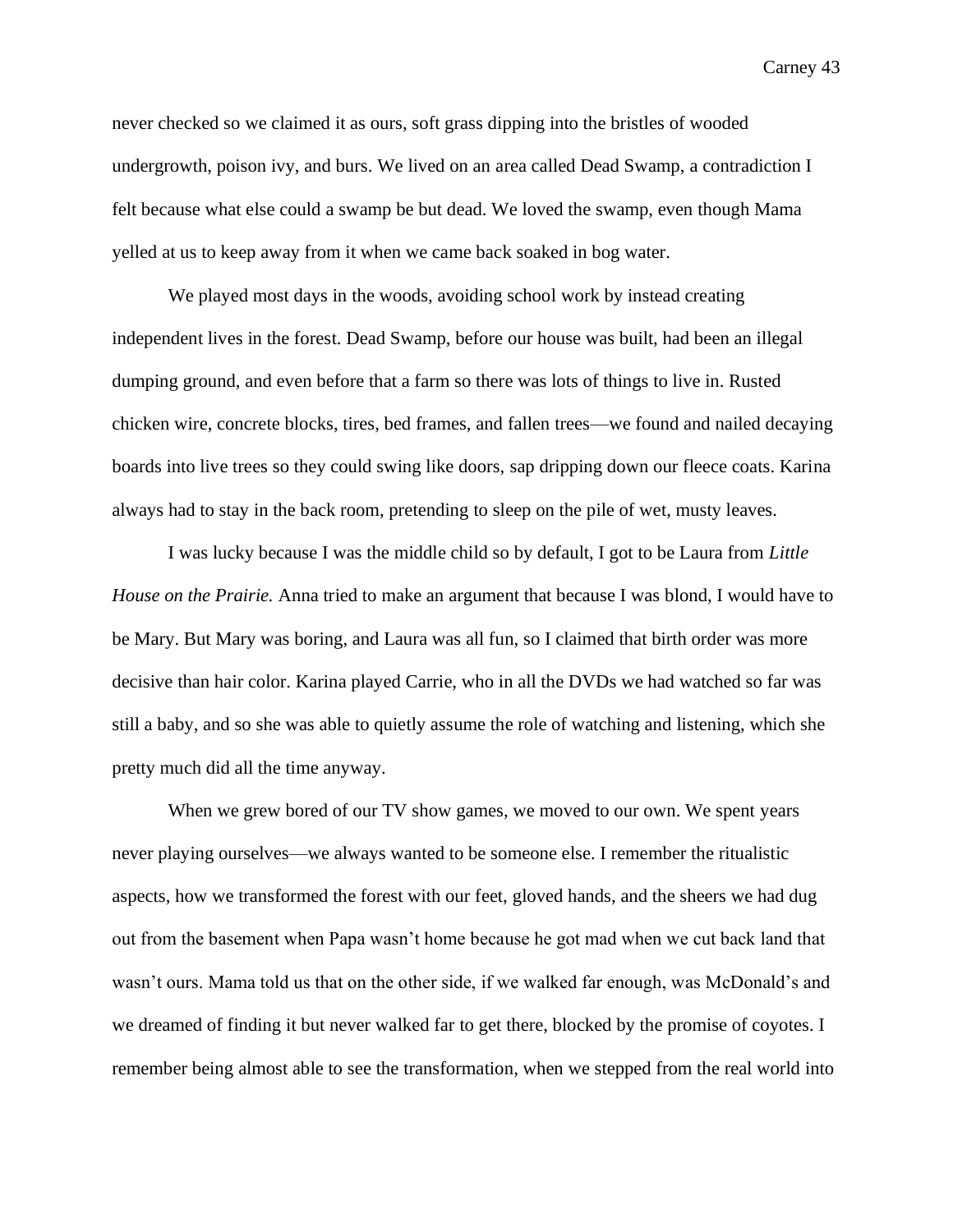the imaginary, the poison ivy vines creeping away into blackness and ice and atmosphere that we had imagined.

Our favorite tree was a short cherry blossom which roots held dead pets, and when it snowed, its thick branches weighed to the ground making a snow cave we'd fall asleep under when we got tired of sledding. One year it snapped in a snow storm and in the dry of spring without a burning permit, Papa lit a fire and reduced it to dust.

Mama didn't like us to do sports, especially not ones with teams. She hated things like soccer and baseball and lacrosse because they all meant having to collaborate with people. She is a die-hard individualist, stone set on the value of never dragging anyone but yourself down.

As kids, we liked to swim. We learned how to swim early, fear of the deep end springing into our shivering ribcages only when she started yelling that we were going to drown. The summer I was nine Anna and I tried out and joined our first real team, the Bluefish Swim Club. I shouldn't have made the team as I was barely able to keep myself from drowning, boney arms flailing, post-asthmatic lungs seizing. But during the tryouts, when the coach told me to get out of the pool, I knew that getting out would mean not getting in so I refused. "I know how to do it," I repeated in urgency. My sad attempt at the butterfly made her laugh, so I joined the team.

Anna and I started first, later Karina who would dip in and out at her leisure. Mama didn't mind the team aspect of swimming because it still focused all on the individual: we had a team name, but our own performance was all that really counted for anything. I mostly was there to compete with Anna, but also my first real grasp at people my age.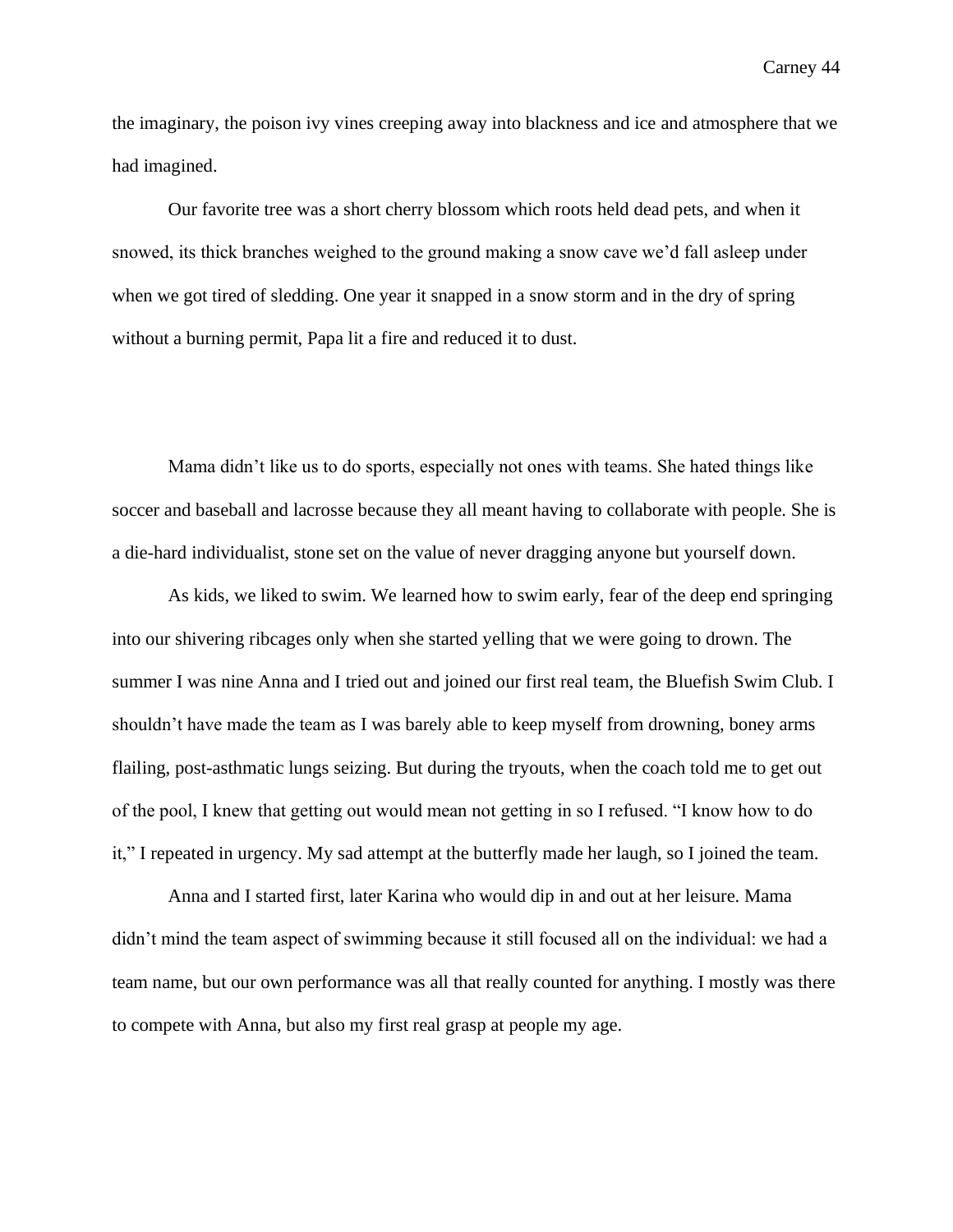Anna and Karina easily made friends while I got sidelined to the parent's corner. I had always been closest to Anna at home, but she was quick to adhere to the ideology that younger sisters are vermin and pretended I wasn't related to her whenever we got near the scent of chlorine. Most times, I missed her, so I sat with Karina instead. But Karina was never quite as easy to talk to.

My first sort-of friend was a girl named Abby. She was gawky, and tall, and had a huge birthmark on her forehead and I thought it looked like someone had pressed her forehead into a grill, but I didn't say that. She was a bad swimmer like me, and she was awkward like me, so we spent a lot of time eating dry Cheerios and talking about Harry Potter. The first time and only time I went over to her house she wanted to watch Harry Potter again, which didn't make much sense to me because we'd already seen it. I had never been to another person's house before so I figured that must be what people do. We sat on her bedroom floor while her mom made us hot dogs and her smelly old golden retriever sat on my lap. It made heaving noises and then went suddenly quiet, and I thought he might be dead.

I itched, and didn't know how to sit, hoping that the movie would bore her and we could go do something else. By the time the hot dogs were done, we ate them at the kitchen table, and I mostly talked to her mom while Abby tried to feed her dog when her mom wasn't looking.

Afterwards, Abby got bored and we went outside and poked around in the snow surrounding their lake house. I kept asking her questions, but she gave one-word answers and didn't ask me the questions back, so I gave up and awkwardly laughed when she did something stupid like go down the frozen slide or trip over a loose branch.

One summer I took a break from the team, mostly because I got in trouble for yelling back at my coach and my parents didn't want to pay for it anymore. But I went back in the fall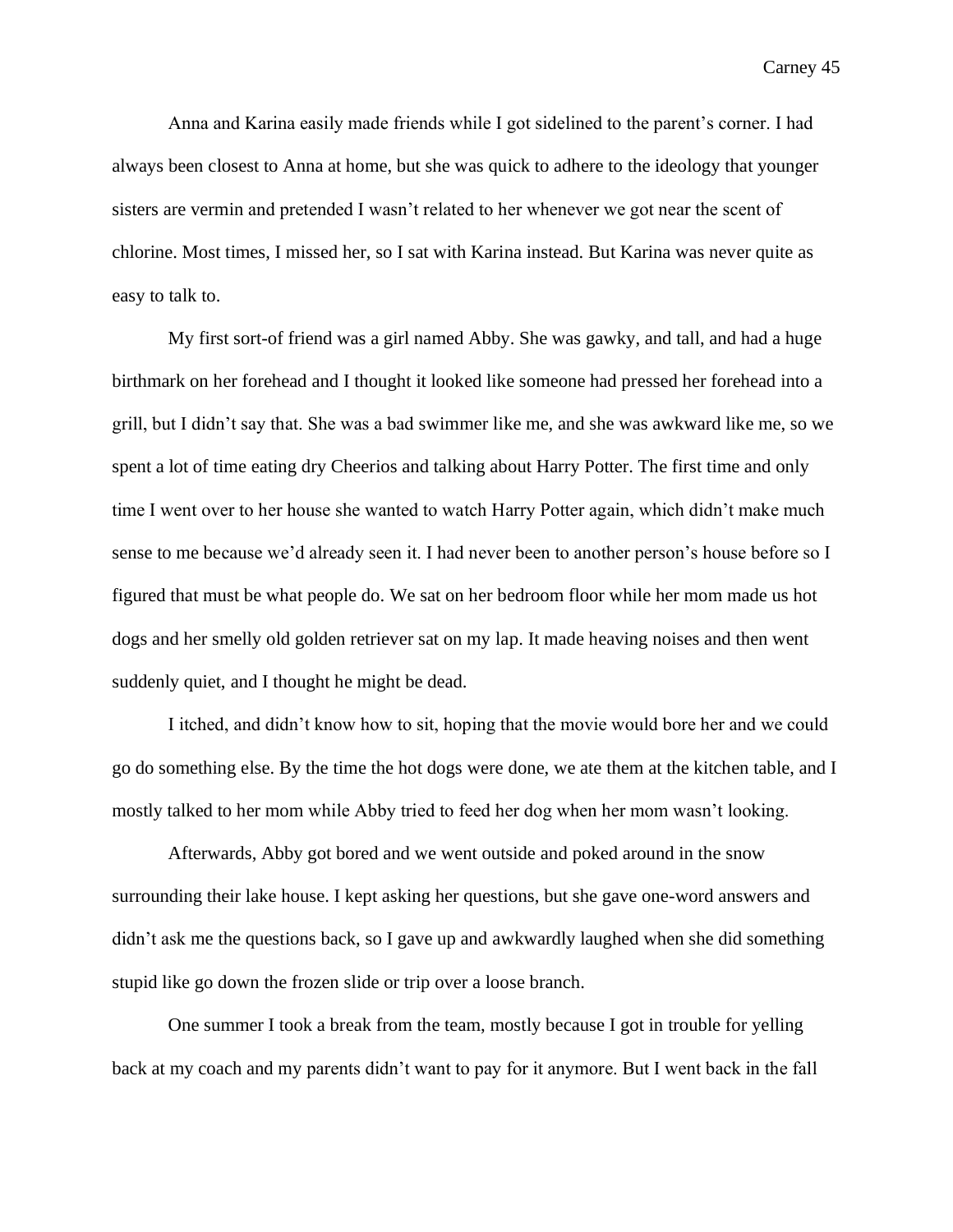when I turned twelve, and because I had missed a few months I was slower than before. Abby had somehow gotten really good and assimilated into the cool group, the ones with stage moms and race times good enough for future Olympic qualifications. She tried to talk to me sometimes, but I think it was because her mom told her to.

I wasn't very good at swimming, but I was good at the games. I always won the out of water versions of sharks and minnows because no one ever wanted to get caught touching me. I wasn't as good as at one in the pool where under the cover of bubbles even the coolest kids weren't afraid to tag me it.

When Papa would drive to the wrong pool to pick us up and we'd have to wait another half hour for him to find the right pool, I would sit and talk to their parents while all the kids I swam with twirled and screamed, playing tag in the lobby of the college pool. Part of me liked it, because I felt mature, but the other part of me wished I was sliding around in my green off-brand crocs, trying to get tagged it.

I could never really talk to anyone on my swim team, mostly because I felt like my jaw was rusted shut, like I would not be able to open it. When I was spoken to, I would open my mouth fearing they could hear the squeak. I wished I could convince myself to talk like I did at home—at home I was loud, and talked over everyone, told stories that held some attention. I wasn't scared of talking to the girls at swim, I just didn't know their rules yet, I still wasn't sure what the Secret Language was. So I kept my mouth shut, and listened. Everyone thought I was shy but I was trying to figure it out. I didn't say anything for a few years, but even when I finally tried, and I thought I had gotten the rules down I didn't. I'd waited too long, and by then everyone had an opinion of me I couldn't quite shake no matter how hard I tried.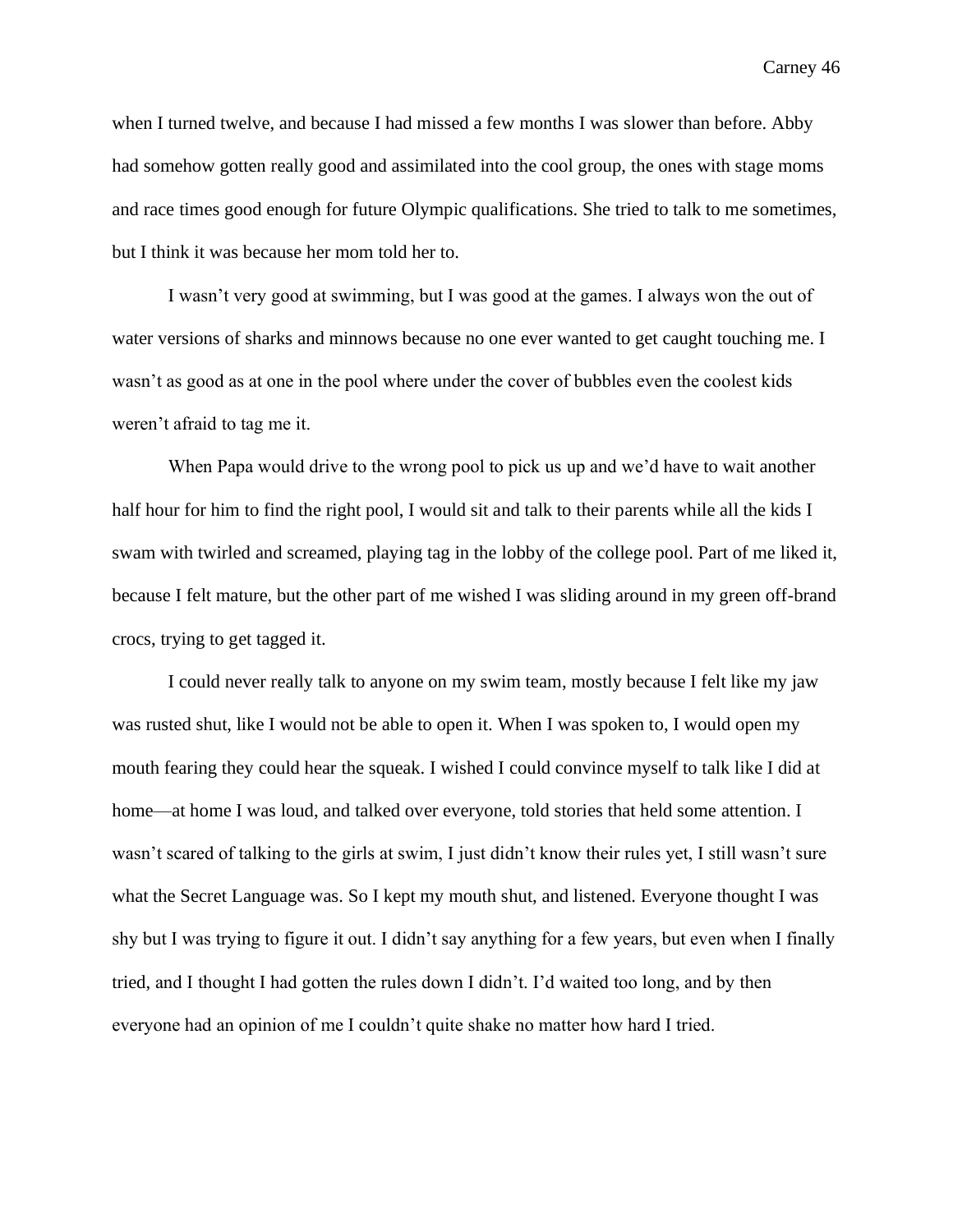The computer was my favorite thing from the start. A plastic and metal tendril stretching out tentatively across the world, promising something I've never had before, free and open access to people.

When we bought laptops with all the birthday money from my grandpa, Mama insisted that we would never use them outside of school hours. Anna and I picked them out at Best Buy ourselves, the only two clunky Toshiba's left on the bottom shelf. They had white keys destined to be plucked off by fidgeting fingernails. Papa, a self-proclaimed computer guy, spent three days setting them up in-between working and golfing, and we'd creep into his bedroom to steal a glance at their promise.

After enough begging, he finally gave them to us. "They don't have any virus protection on them, so don't click on anything weird," he said.

We swore we would never use them outside of school hours, trudging behind him down the carpeted basement staircase. As soon as he placed them on our rickety card table desks, we had already figured out how to log onto our favorite websites before Mama could try to remember the url for the homeschooling website we had bought them for.

Mama said from behind us, "See, this is what I didn't want to happen."

It didn't take me long to end up on a game about horses. It was the perfect kind of website because it was set up like the Facebook my parents wouldn't let me have but disguised perfectly under the innocence of horse racing and breeding. Mama didn't understand how I could spend ten hours a day on a horse website.

"Breeding horses takes time," I argued as she leaned over my shoulder, one tab open on a stagnant screen of a horse and three others on open forums.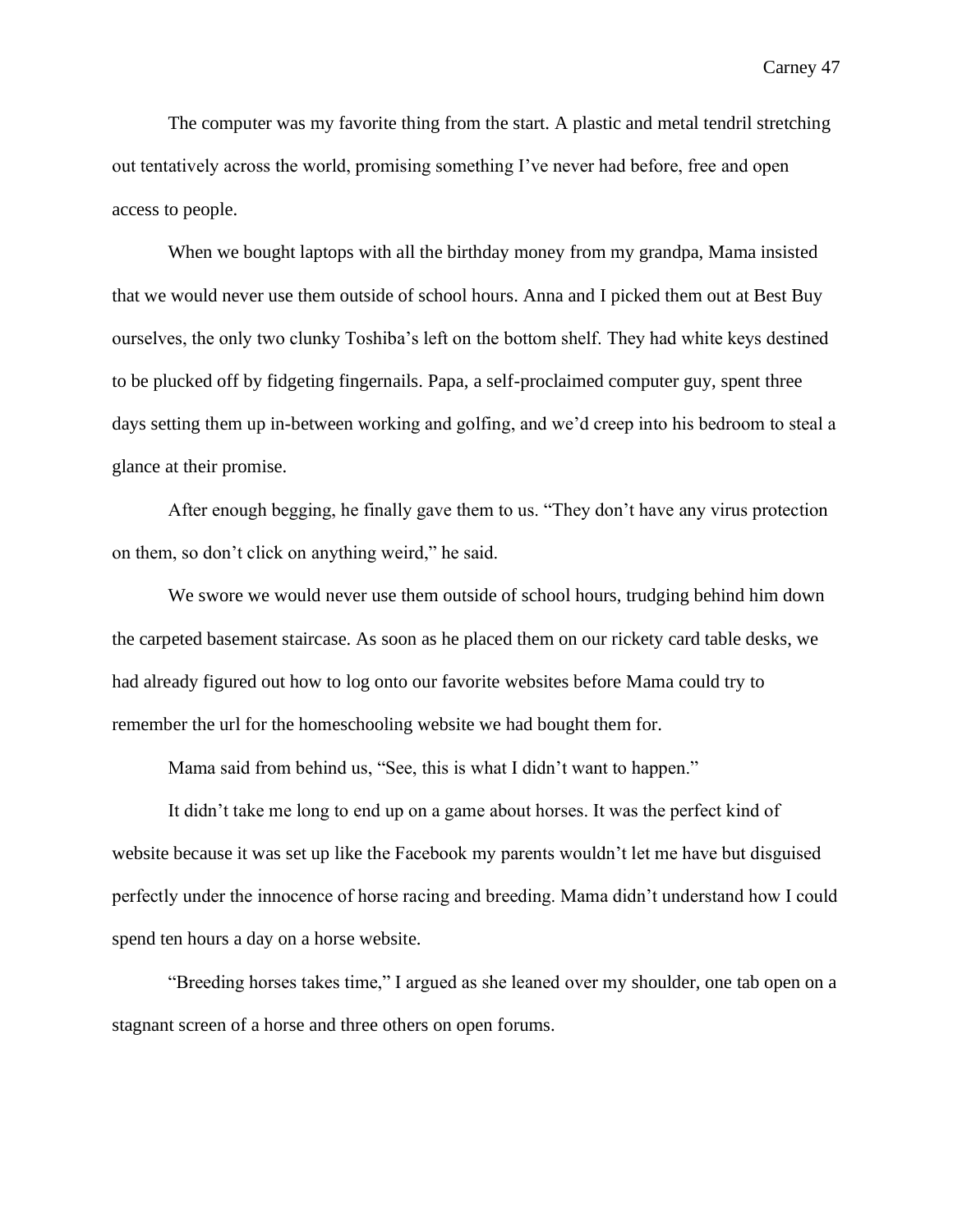I didn't actually like horses, so I mostly neglected my growing herd to the point of starvation, satisfied with friending everyone on the website and patrolling forums upon forums about everything and anything besides horses.

Our computers were all in the half-finished basement, blinking screens facing outwards. Mama never really came to see what we were doing, content with her own laptop upstairs, browsing through hours of eBay pages for the next obsession to flip. My sisters and I were all in a row, so it was unavoidable when I found a new website that they wouldn't join as well. Anna always focused on game play rather than socializing while Karina carefully followed my digital footprints everywhere I went.

The online friendship felt almost like an off brand of the freedom I'd been searching for since Mama told me stories about what it felt like to live. I lived in my head, imagining up images of the people I talked to, but there was still something not quite right. I'd look up and see the squiggly lines of the mesh paneling in the basement, but I could get sucked into the world of excited conversation where I didn't feel like I had to rush to keep someone's attention. While I had some near-friends at swim, they never tried to engage with me past the necessary.

I had never realized that friendships were possible where I wasn't an inconvenience or a wonderment, where everything I said or did didn't felt like an embarrassment. My online friends were the only friends willing to listen to my stories.

Online, I pulled together a ragtag group of people—California homeschoolers, the teenager who hated school and spent the whole time on her phone under the desk, the one high school graduate, the girl from England, my younger sister, and me. We all played writing games in each other's forums for a year or so, creating and interacting with bad storylines we made up, or stole from the internet. Eventually interest petered out, the teenager found a better group, the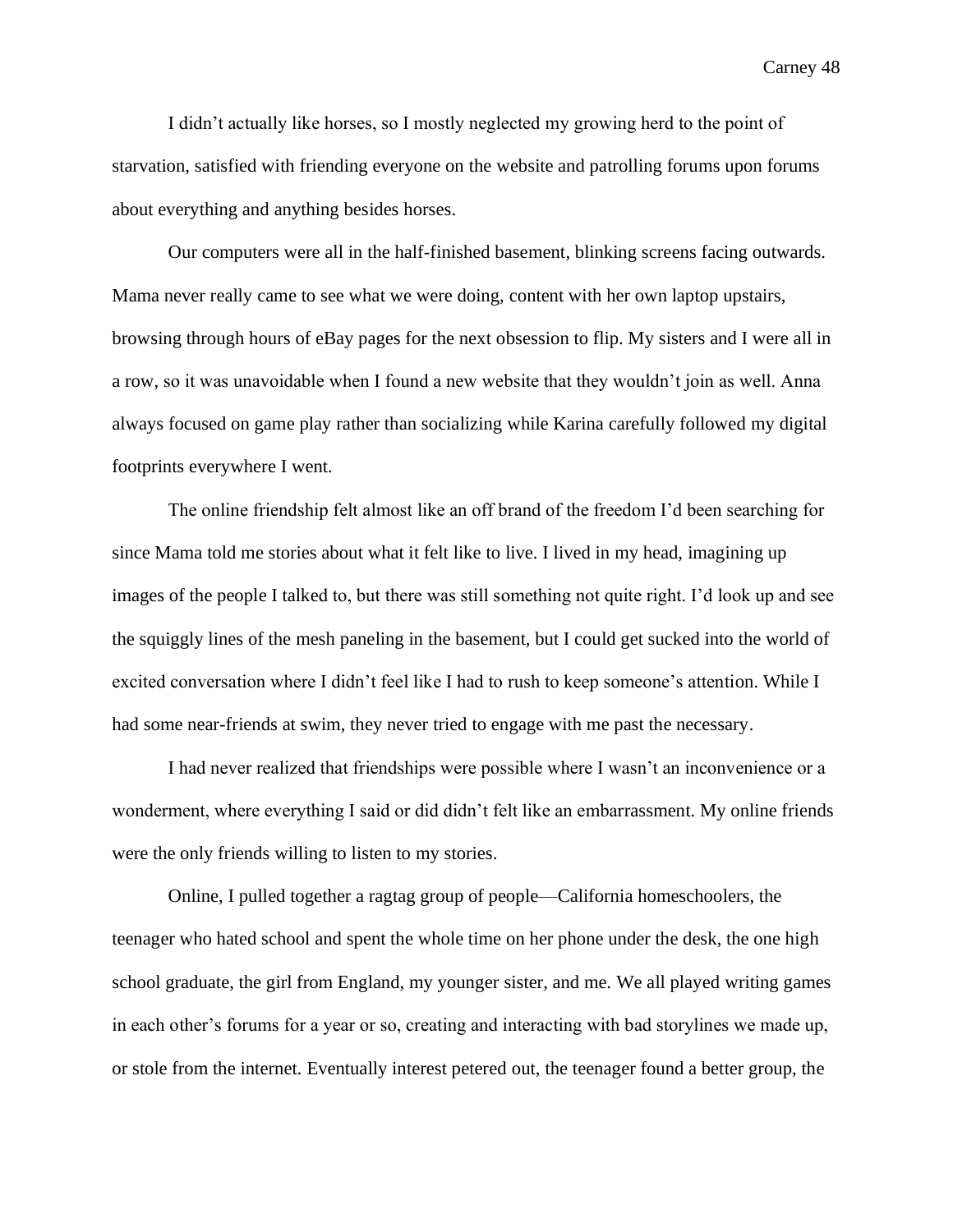English girl was too busy with GCSEs. Even the homeschoolers were gone, they had moved back to Hong Kong so they were never online at the same time as me anymore. In the end, it ended up the same as I had started: just my sisters and me.

I tried to find a new group, but it wasn't that easy. Sometimes people would message me, but I didn't answer and if I did, I just got bored. I didn't think they were good enough to talk to, or maybe trying the first time was so hard, I didn't want to try again.

I had had friends that I considered real ones, even though nobody else did. I had to watch my words when I talked about the people I knew online, because if I said, "My friend," Mama would jump in and quickly say, "You don't have any friends."

I adjusted to the awkward phrasing to avoid the tension like, "The person I know from online." I got really frustrated when she didn't want to call my online friends real, because I think even if we had been friends offline, she would have wanted me to call them something like "acquaintances." It was a feeling I couldn't shake, like maybe she was right. That they weren't real friends at all and I still had nothing to show for trying.

I want to write my mom's book, but I don't know how. We talk about it sometimes in passing because I think we both know the reality of it is limited: she used to say she had to wait for some people to die first, but those people are dying, and she doesn't act anymore ready. I can't imagine it being written from her perspective because I only know her stories through mine, as if they'd lose all their value if they weren't told by a narrator like me.

"That's interesting," she says. "But I think it should be through mine."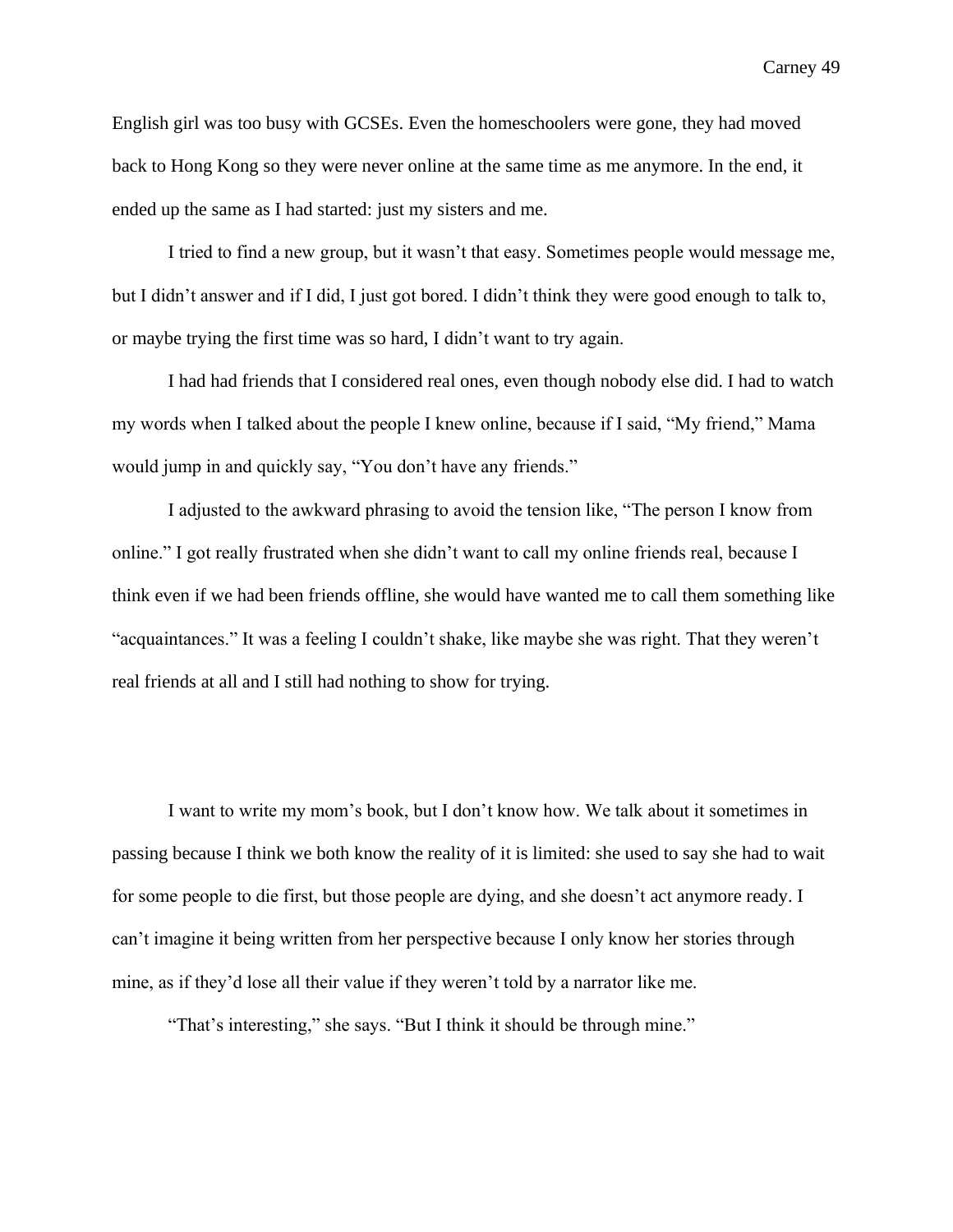I wonder if this is a testament to selfishness, or perhaps she doesn't realize the impact all of her words had. Her own stories seem like fables to me, so deeply ingrained in far off lands and mystery that when I actually meet one of her characters, I'm caught off guard by their physicality as if I'm meeting a celebrity.

The problem is I don't know how to tell her story without also telling mine, like she's the cause and I'm the effect, because that's all I really know. I can't imagine her stories without my interpretation, without a sense of skepticism, analysis, wonderment. I don't know how to tell her story, which she cuts off at 29, without also telling the homeschooling. I'm the product of the stories she doesn't see important to include.

When I tell her I don't think I can write her story, I mean that I think she should write it herself. She looks up at me, eyes round and puddling, bottom lip jutting out. She thinks I mean she's not worthy.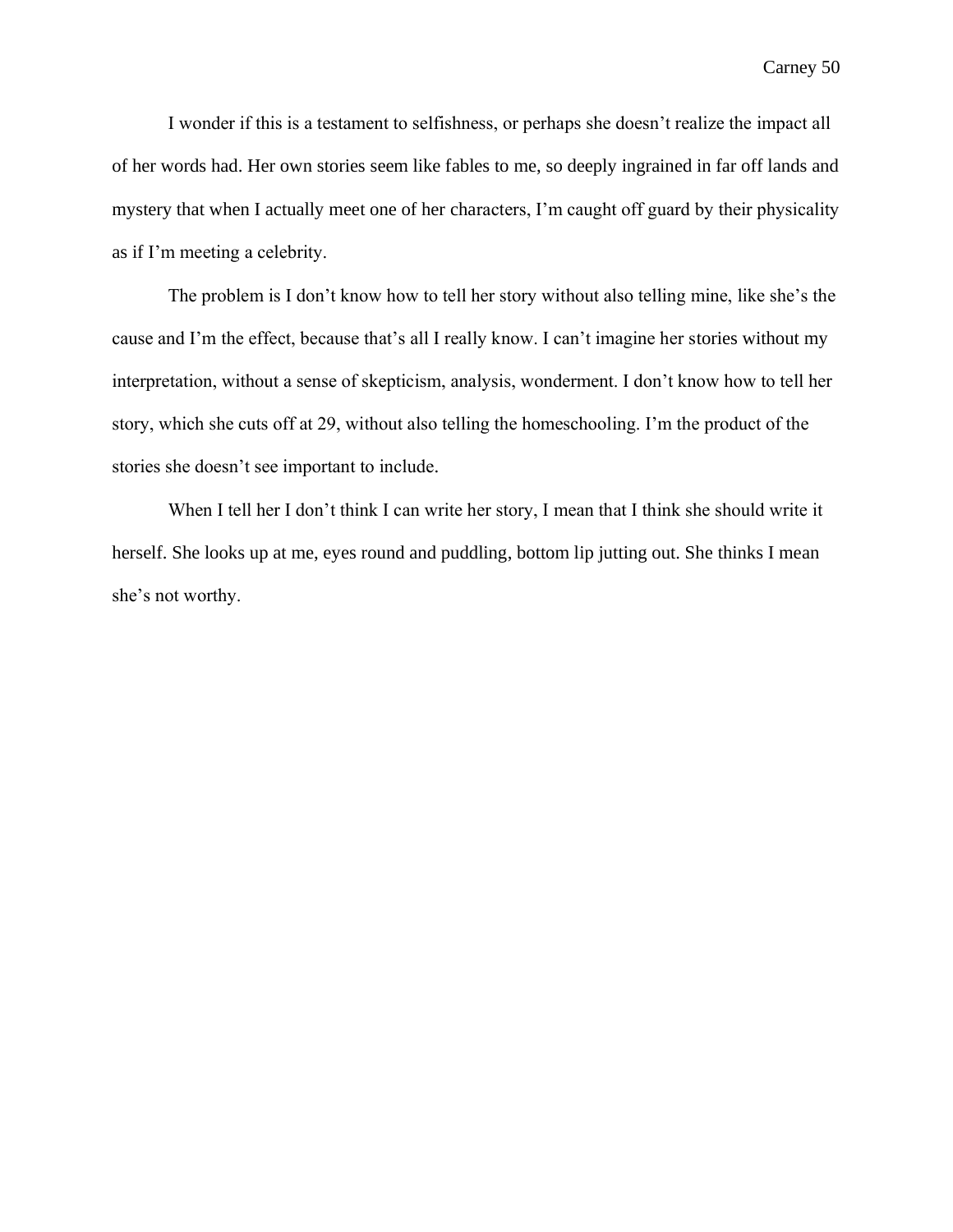## Hermit Crabs Must Never Feel Quite at Home

My mom and I don't fight about much, but we do fight about homeschooling. It's the only thing we really disagree about on a personal level where she gets all hot and frustrated limbs flinging voice rising while I sit there attempting nonchalance, regretting what I have said.

I can critique her personality, her politics, her appearance, but I can't critique how she schooled me. One of the first essays I wrote in college was about homeschooling and she begged to read it, mistaking my apprehension for flattery. She read it in the dentist's office waiting room 45 minutes away and I imagine her face reddening, the sound of a whirring drill spilling through the glass doors. She typed up an email on her cellphone sending it over the bad wi-fi to account for all the things I was wrong about homeschooling, like I hadn't been the one living it at all.

I've always wanted to pick the homeschooling apart, analyze everything she ever did. But most times I can't because I haven't found anyone who understands even a little; I feel like I'm the one who's wrong by wanting to say that any part of it didn't work like it was supposed to. My two sisters don't feel the same way I do, at least not as strongly. They tilt their heads a little, agree lightly and then continue with gentle counter arguments. I can't ever criticize homeschooling with those who didn't experience it either unless I want to condemn the entire system. I am always a spokesperson for the entire methodology even when I don't want to be.

"You should be grateful," Mum says. "I made you, you're mine."

Somehow the homeschooling is ownership, a shackle around my ankle when education at best should be a type of freedom. Most people are indebted to a faceless mass of strangers who were paid to teach them for twelve years but were never possessive of their work. I can never part from the person who made me—leaving is ungrateful and so I know that I cannot leave without also spitting in her face.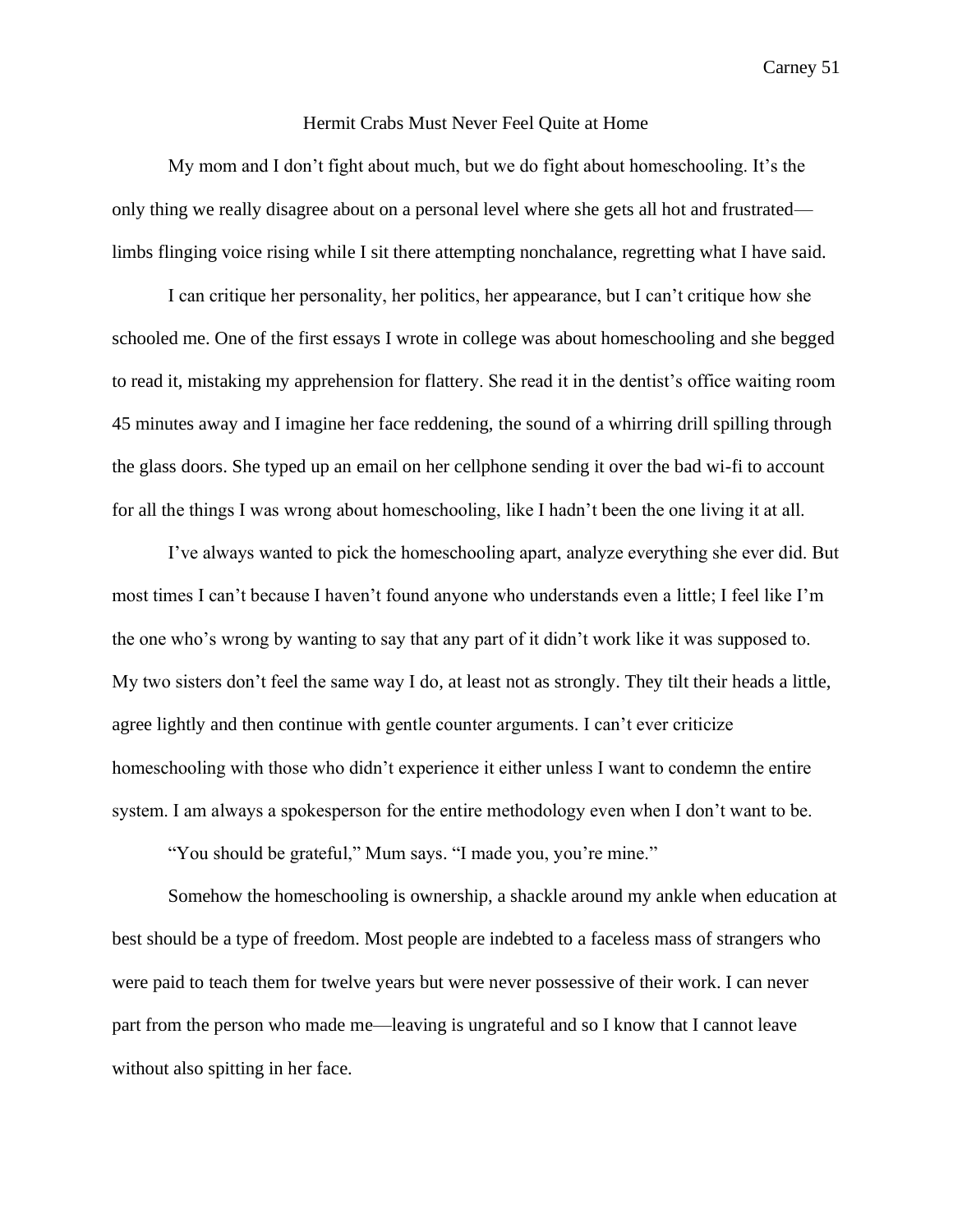Mum always wanted to protect me from the world, from public school, from the public, at least that's what she says.

"You don't understand the pressure of high school. Do you even understand how awful it was when you didn't have the right clothes? Or a boyfriend? Or your hair didn't curl right?" She stares at me, her eyes bugging out. But I think that this is a façade erected to maintain the homeschooling tradition like she's trying to say: *there is something wrong with the world and only I can protect you from it.*

I think she made herself believe that the world was awful in order to justify why she never could bear to go out in it, or why nobody was ever very kind to her. But I wonder if she doesn't think there were any holes in the bubble she tried to create around us. When she wasn't looking, we poked air holes with blunt pushpins, gulping at glimpses of what we couldn't have, and we didn't drown like she kept telling us we would.

But I am expected to say no, no I don't understand. Thank you, I'm glad I didn't have to deal with any of that pressure.

"You'll never understand the pressure of needing to fit in," she says, "and I'm jealous of you."

I smile bleakly and nod, agree listlessly. I don't know how to explain to her that by wishing to remove us from the pressure, she tripled it. How could I explain to her that the thing she should have wanted to protect me from had been in the house all along?

The first time I leave, I'm nineteen and my mom is crying in the airport. I'd never been anywhere alone before. I never got invited to sleepovers or birthday parties. Instead of hugging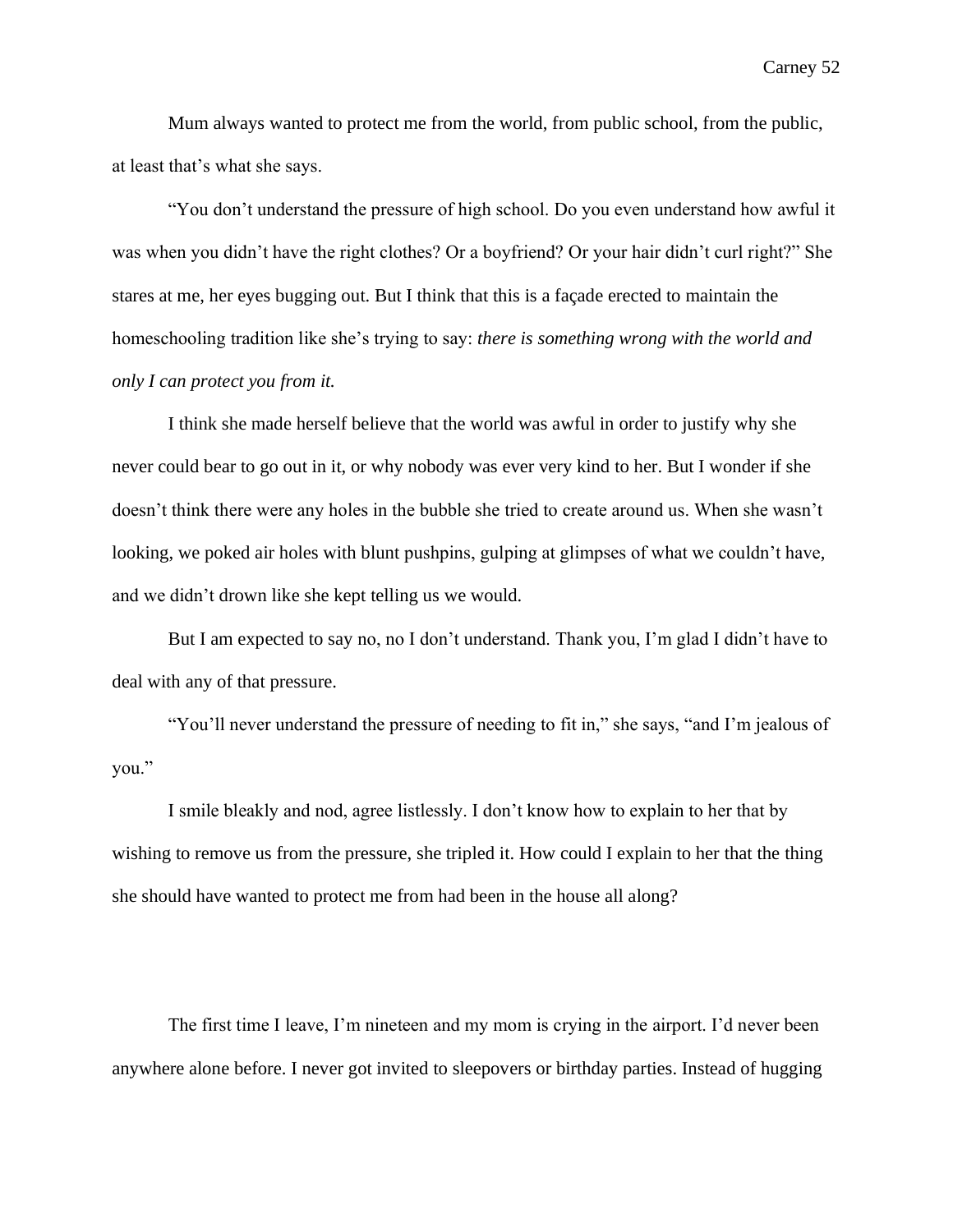her, I laugh and make her stand in front of a sign that reads "Trauma Kit" while I take a picture, hoping it will diffuse the tension because I'm not sure if I can parallel her sadness. I'm having trouble squeezing my grin into mock sorrow. She'd been blocking my trip to study abroad at Oxford University for months, refusing to talk to me about it even though it was only three weeks in July. Her reaction sedated my excitement. I want her to be happy for me, but she's not so I have to hope I've made the right choice alone.

She doesn't let me say goodbye, her rosacea-red cheeks blooming a deeper brown, a signal of more tears to come. She pushes me to the security line, bubbling eyes cast down, mumbling that I'm only making it worse by standing there.

I try to make her laugh by running through the waiting lines of the TSA, arms spread out like an airplane, dipping back and forth between empty rows, no one around to crowd it. When I turn around to see if it worked, she's not looking, her face pressed deep into the golf shirt of my dad. He shakes his head at me and waves a large hand, a goofy open mouth grin on his face. I turn back towards TSA, resuming a not-homeschooled composure, locked legs and trying to stand straight with the weight of my carryon backpack threatening to tip me over.

When I get back from England three weeks later, she's sullen. "Papa always said the middle child leaves first, and I didn't believe him," she says, her thin lower lip pouting out. "You promised you wouldn't leave me, you can't leave me with them."

I pull at the fringe of my shorts. "Anna and Karina didn't kill each other while I was gone though. I think you'll survive."

My parents used to listen to cassette tapes on car rides when I was a kid. The cassettes were by some psychologist who believed in the importance of birth orders. On one of the rare days they went out without us, she came home and stood under the stovetop light, dishing out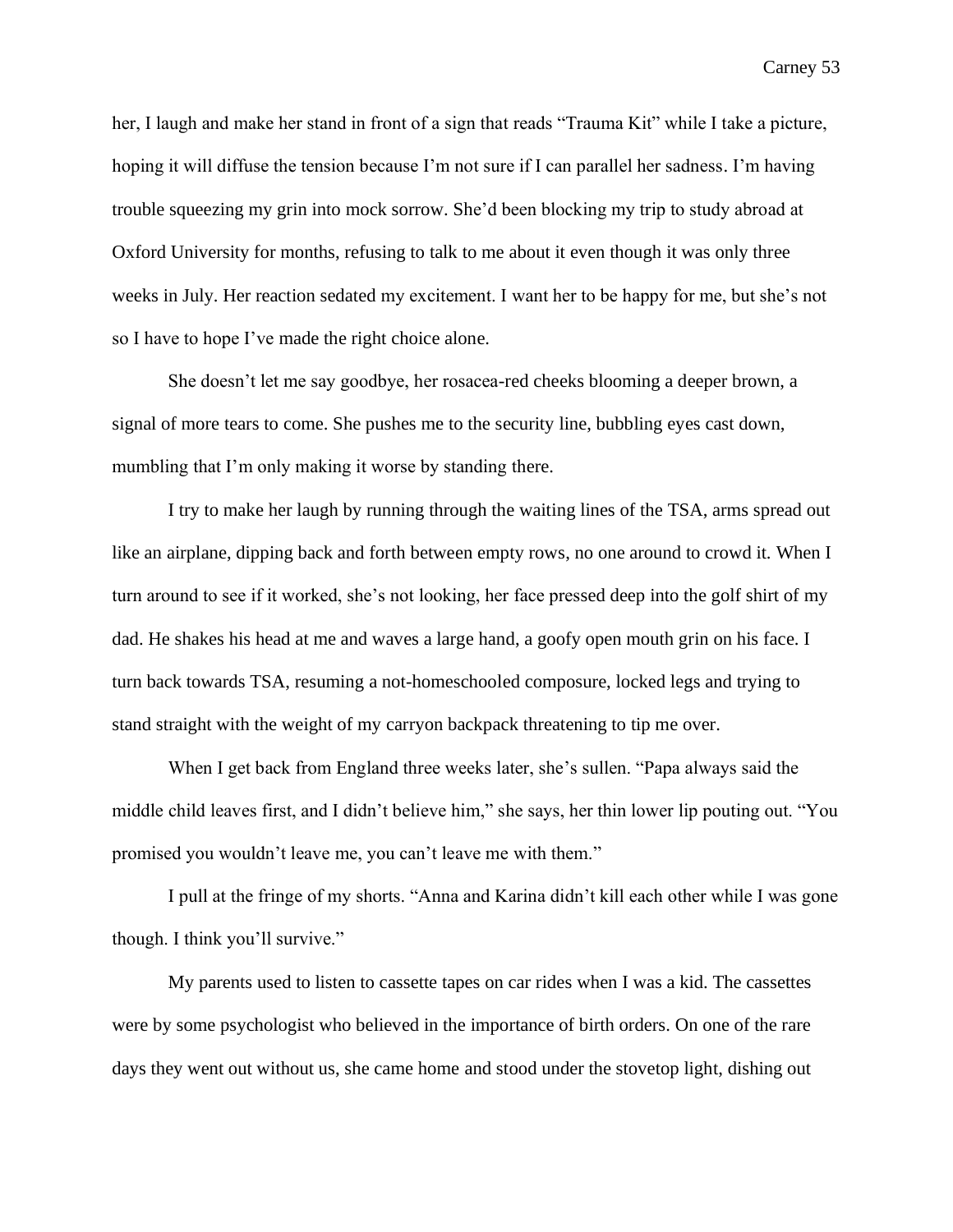our destinies. She said the middle child is a negotiator, perfect for jobs like president or ambassador because with all the practice of bridging siblings together what more work could bridging different nations be. The psychologist said the middle child usually leave first out of all the other kids, but she didn't believe it—she refused to. I was always her favorite, something she tells everyone especially my sisters like it will kick them into competition.

I'd always talked about leaving but I'd never really done it before, now this short trip away from home had begun to prove her wrong.

"Besides, you like Karina better anyways, you won't even notice I'm gone," I continue.

"But you're the glue that holds the family together," she says. "You can't leave me. I made you."

It's a weight I carry with me always. The expectation of moderating, silencing, connecting. If my family were each a telegraph line, I'm the operator. I don't take my own calls, I'm only expected to choose who to connect to the other.

The homeschooling had always been a way to just keep us at home—I grow uncomfortable when people ask the question, "why were you homeschooled?" because I don't have a good enough answer. I used to change it all the time—the same as when people ask me where my name is from, because there really isn't a good reason except my mom felt like it. I wish I could fulfil the expectation, to say I come from people who thought *Harry Potter* would make me a Satanist, or that I was training to become an international spelling bee champion. The truth is the only real explanation I can come up with is that my mom wanted to have friends, so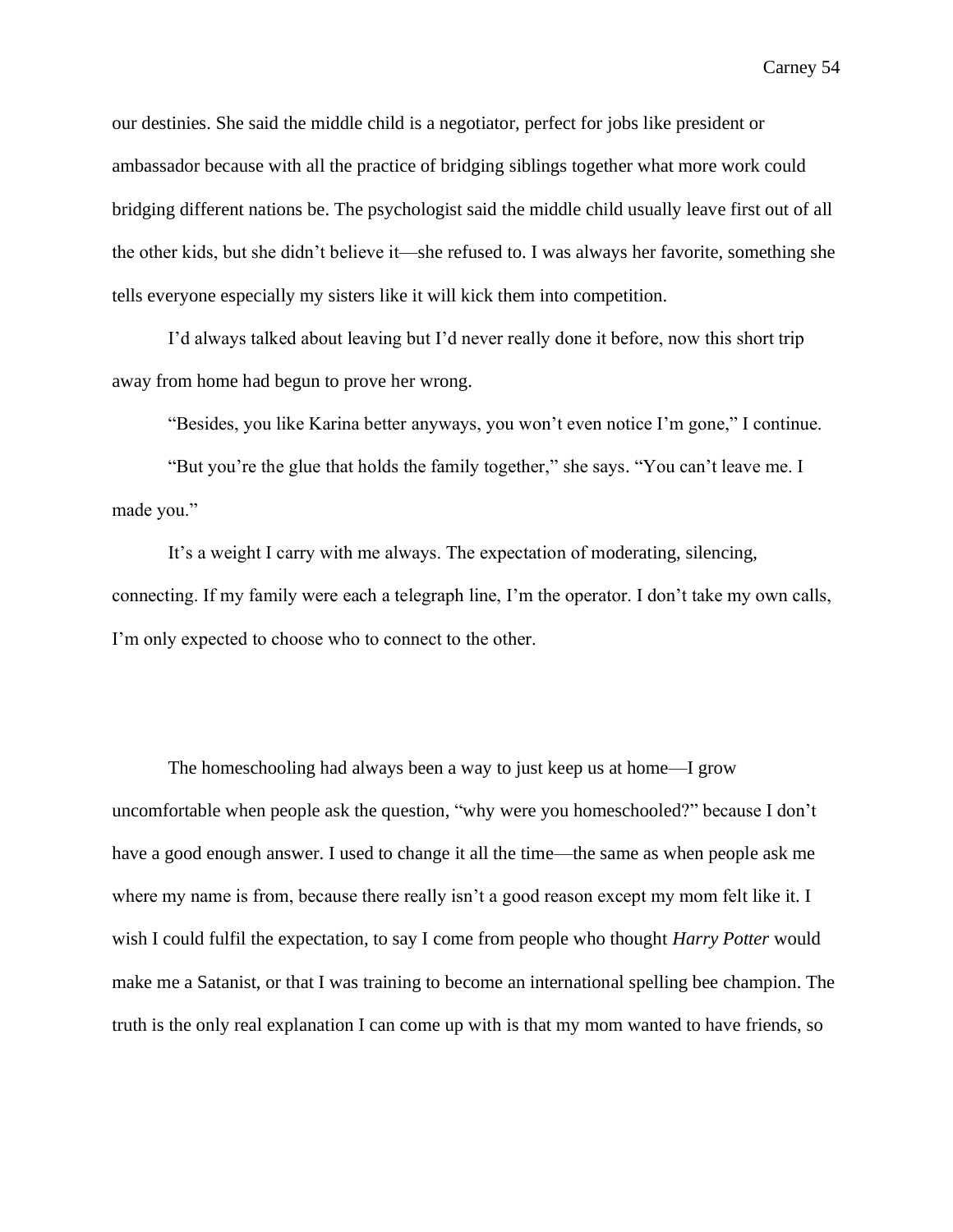instead of finding them, she made them. It wasn't that she didn't have any friends—she always had friends—she just must've imagined she could do better.

My sisters don't want to leave, not quite like I do. I've wanted to leave my whole life, like an itch I can't get to and I'm not sure why, except I've always got this feeling like I'm missing out on something. People get stuck here, in Massachusetts, and I don't want to get stuck.

But they don't ever want to leave. Karina claims that she'll get the house we've lived in our entire lives when my parents die, while Anna envisions grand things like Thanksgiving with future husbands and children, even though I consistently say I'm never getting married and I don't like children. She wants to have a traditional Griswold Family Christmas, while I hope I never have to celebrate Christmas again after I move out.

When I say I plan to leave Massachusetts and never come back, Anna calls me a traitor. She scoffs and looks away from me, answering to another person in the room like I'm not even worth talking to if I can't be realistic.

"Yeah, she's definitely going to marry a guy and have like, seven kids," Anna says, predicting a future she deems I'm destined to have.

Mum agrees, looking at me with sympathy. "I didn't want kids either," she says. Her lips curl into her crooked nose, a Lucille Ball worthy cringe. "I thought they were gross. I still think they're gross. But it's just what you do."

"She's gonna have a bunch of kids, and live here forever, and be a secretary," Anna continues in a slightly lighter voice, her controlled anger wafting around the dusty photo frames and my great-grandmother's refurbished couch, swaths of fluff hanging from where the cats have dug in. "Just like her mother."

Mum winces faux-dramatically, cooing a soft "ooh."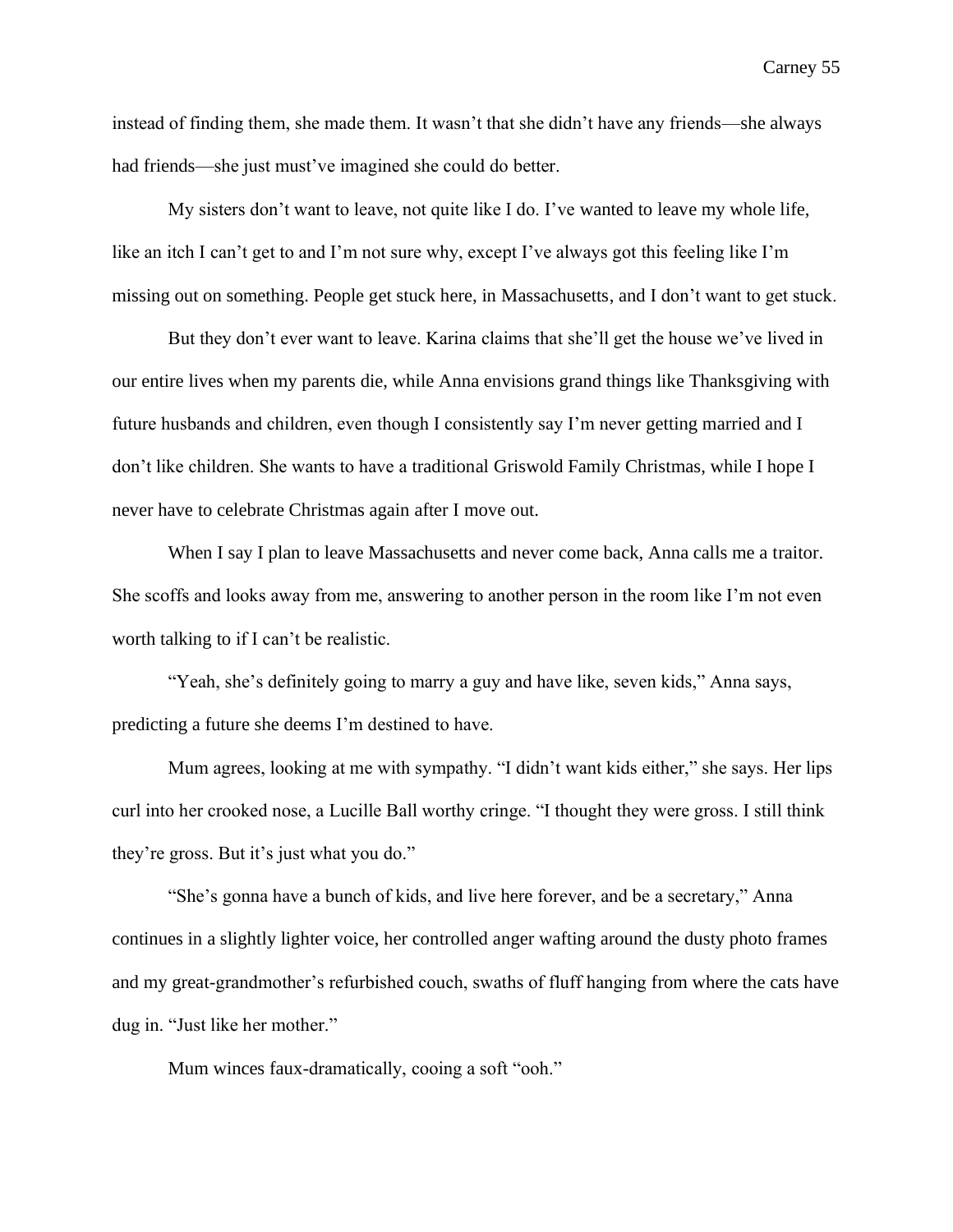"Yeah sure," I say, mostly to get off the subject. No matter of convincing without action will change their minds. For now, the twenty-year-old expectations of secretary turned depressed housewife looks fulfillable. I haven't really done much to combat this expectation anyway. I know Anna wants nothing more for me to stay—this is the only way she knows how to say it.

For Anna and Karina, the close quarters were a warm fuzzy hug, a weighted comforter during a long winter, a type of security. The repetition, the tradition, the weeks spent always doing everything just the same was perfect for Anna and her obsessions with control, order, and schedules. It was perfect for Karina, a self-proclaimed sloth, not wanting anything to challenge or change her, she's been playing the same video game over and over since she was nine.

While I shouted for us to do Hanukkah instead of Christmas, since we didn't believe in anything anyways, they dutifully turned on the '90s stereo to Christmas music and started sorting the branches of the decrepit plastic tree. A break from tradition is a break from family, and so when Anna calls me a traitor, I know she is right.

I feel like a traitor most days when I leave the house and do things Mum would have condemned me for before. Things like using public restrooms, opening doors with my hands instead of my elbows, or talking to people. Even though she doesn't have to know, I feel her constant nagging voice telling me to not eat out of salad bars or reminding me to flip off the school bus when I drive by, to stop loitering and to come home. As much as I want to break from the homeschooling, I don't think I ever will be able to without breaking from her.

I was raised on a steady diet of contradiction, constantly digesting when she thought the rest of society was valid, and when it wasn't. Whether she meant to or not, Mum acted like she believed she was better than everyone else—smarter, well-read, driven, and she didn't want us to assimilate to the perceived idiocy of society. She attacked them subtly everywhere we went,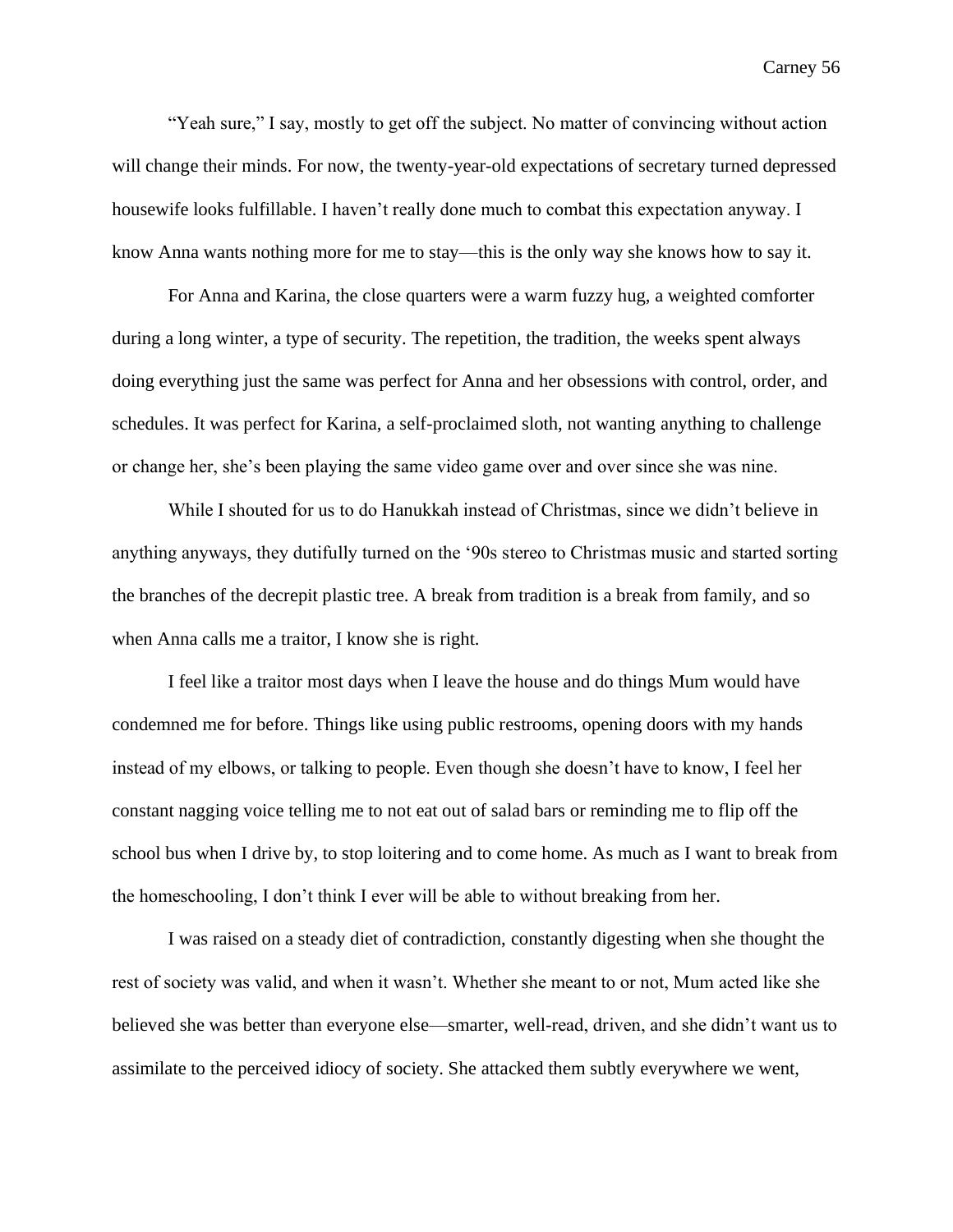mostly in our sudden and short-lived expressed desires to become them—the kids at the iceskating rink were prissy, the kids at the swim team were gawky ugly jocks, the homeschoolers were weird homeschoolers, college was made for idiots. When we carefully became a part of these places, we were the good homeschoolers, the good swimmers, or the smart college students, while everyone else kept their preassigned label. It didn't feel right, like she thought we were bad by association and just was too nice to tell us.

Everything that wasn't her was wrong, it was us against them—the relatives she hated, the movies she didn't like, the streets she didn't want to drive on, the people she never liked to talk to. Every constant expression was the only peer influence I had soaked into my pores until I wasn't sure where she ended and I started.

I never really figured it out. Now when I hear myself telling someone I don't like cartoons, I wonder if it's because I don't or because Mum hated them so much that I just adopted it, just figured that's who I was going to be because she was really the only person that I knew, so how was I supposed to know any different. I could never really shake the feeling of being an outsider. I became an extension of her, a little tendril of manipulated interest sent out after sixteen years of cultivation.

When I do contradict her, like when I find myself out among them and speaking, I feel the betrayal eating at my stomach lining like it's trying to get out. I'm constantly conflicted between wanting so desperately just to be like them when I still can't shake the weight of everything she ever said to me. I still see it through her eyes and I can't figure out who I'm supposed to be if I'm not her.

I told her once that I felt like an anthropologist most days. As if I'm immersing myself in a new culture but never actually becoming a part of it, distancing myself just enough so that I'm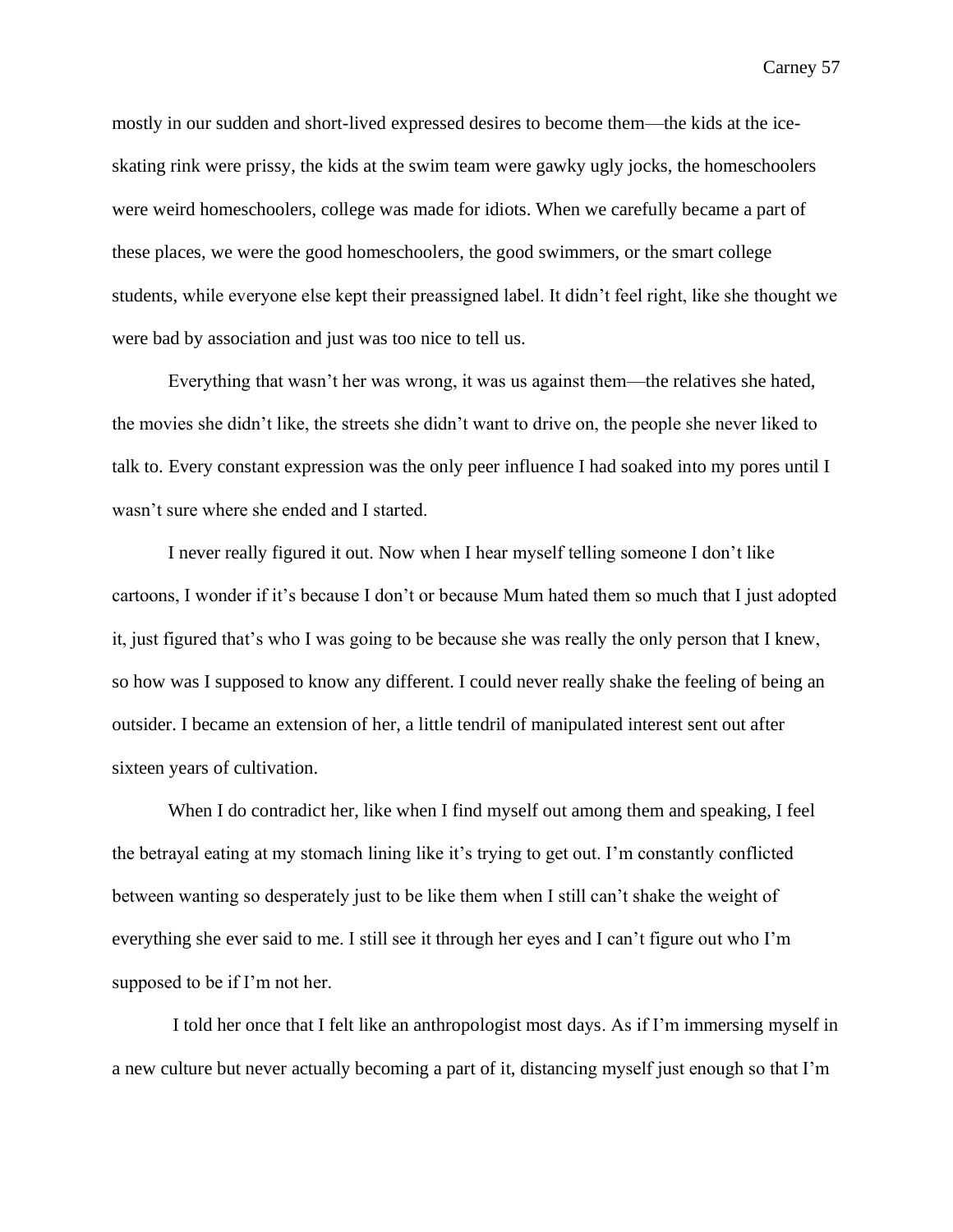still an observer, able to understand the quirks, the flaws, the oddities of it. She said that I was being ridiculous, that she never did that. She never made me like that, at least not on purpose.

I was never very good with people, a thing I like to blame on homeschooling but know that it's probably just the result of an abrasive personality I'm not willing to shake but try to overcompensate for with copious amounts of eye contact and poorly timed laughter. I learned this not too long after I tried to make friends with a graduated homeschooler who by default I thought should've been compatible, but even he didn't stick—I couldn't really blame his departure on the idea he thought I was a weird homeschooler, so I had to revel in the fact that I must just be plain weird. Not the good kind either, just regular, old fashioned weird.

After friendship didn't work out all too well, I figured I might as well try dating and see if that stuck. One of my ex-boyfriends was the first person I'd ever met that hadn't really cared that I was homeschooled, which was weird because at least two of my other dates had only wanted to date me because I had been homeschooled. While his lack of interest should have made me feel less like a trophy, it made me uncomfortable, anticipation like a brick in my ribcage hoping he'd finally react like I was used to so I could expel the weight. I talked about it all the time, more than I ever had with anyone else like I was trying to drive a reaction out of him.

The first time I told him, he just shrugged and said something like, "My mom wanted to do that." I balked at his lack of interest; my one sentence hook for attention and conversation hadn't worked on him, and I didn't really know what to do. I had anticipated that hurdle, eager to jump it and make a curiosity of myself, but it never came.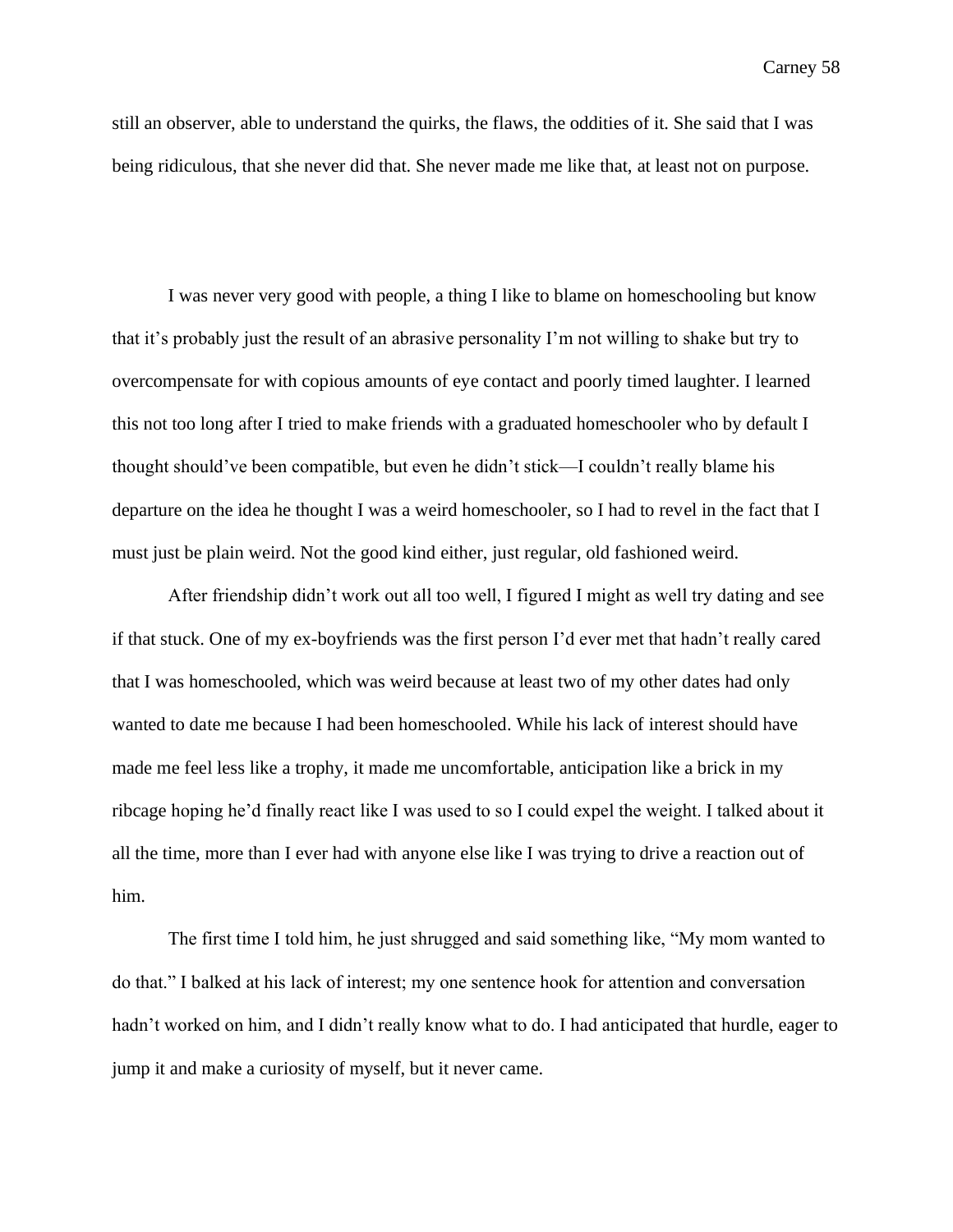The car curved gently around the bend and I glanced at the Big Blue Bug along the highway, an advertisement for an extermination business that marks the strip between Rhode Island and home. I admired the darkening blue sky behind it, and only half listening to my thenboyfriend tell me for what I imagined to be the thirteenth time how his graduating class was only thirty-two people deep. The pride of his achievement, of being one of a few, puddled thick on the steering wheel and all I could think about was my mom and how similar his thinking was to hers, that being unique was all numbers and something that mattered.

Since I always like to pick at scabs, I said, "Well mine was only three. Or technically one."

I watched him nod thoughtfully out of the corner of my eye. I turned to focus more on the highway, foot phantom breaking every time he nearly slid into another car. I did it quietly to avoid his gentle condescending "relax chica" every time my seatbelt locked.

"I would have been good homeschooled," he said after a moment of silence.

I turned to look at him sharply. I snorted and said, "What?"

"Like, I wish I had been homeschooled," he repeated. "I think I really have the personality for it. I hated the pressure of high school, and I'm jealous of you."

My back tensed and I scrunched up my nose. "I mean, it wasn't all like that," I said, stuttering over words, and I felt defensiveness spilling in when my voice dropped a little. "I think that's a weird thing to say."

He ignored or didn't notice my annoyance and continued to say he would have been smarter, more driven, more dedicated to what he would want to do. How he wished he had been homeschooled because then he could have done anything he wanted. He accounted for my lack of friendship in his own fantasy, remarking how he would have been better without friends, that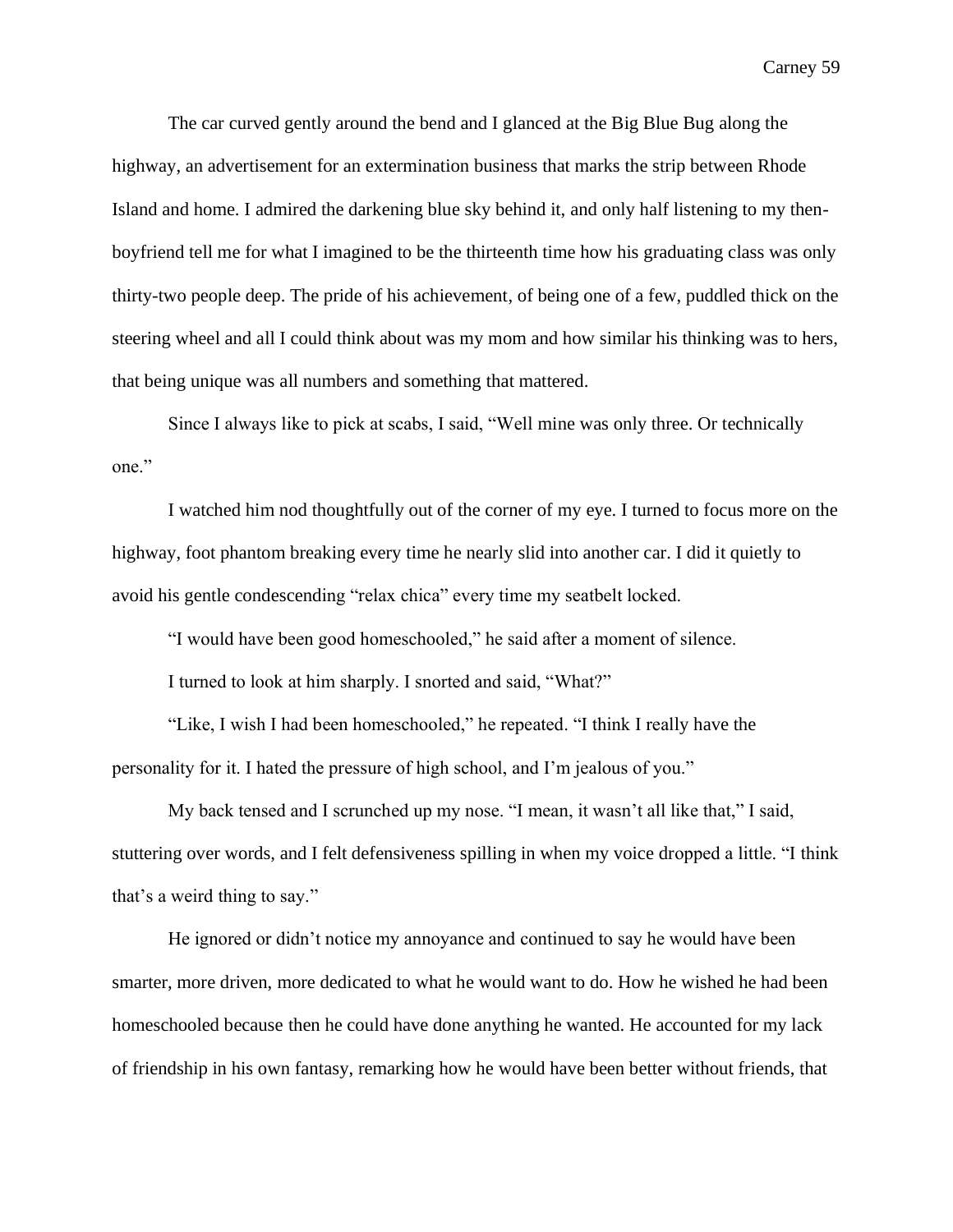he didn't need people, even though he has a huge group of friends and still complained about being lonely when I didn't text him back.

"It would have been so good," he said, hitting the steering wheel to emphasize it again. I didn't answer while he continued, instead watching the bridges we passed under.

I don't know how to explain to him what homeschooling really was like. It wasn't field trips to the Boston Museum of Science (and even when we went, Mum yelled at us not to touch anything) or hours of self-indulgence into hobbies and interests, trips to the library. How do I explain the years spent staring at the ceiling, the cold sunshine dragging itself through the window, not bothering to move because there was nothing to do anyway. How I decorated all my walls with photos so at least I would have something to look at. The internet was turned off, the piano was too loud, the TV didn't work, and I'd read all my books. How do I explain the boredom, to live without sound or action because the only people I had were the wall and my parents and sometimes, they acted the same. How could I explain the itchiness that went far beyond the surface, manifesting in organs I couldn't scratched even when I tried to dig deep.

So I didn't. He never asked me anyway, so I let him talk and talk about how good I must have had it until he tired himself out. And then I agreed. Yes. You would have loved it. I'm sorry.

Ever since I was a kid, I always wanted friends. It was an obsession from the start, an absurd one I tried to measure at every turn. I tried to quantify it, to nail it down to mathematics because the actual innerworkings of it didn't make much sense; everyone in my family just liked me because they had to, but what made outside people want to know me?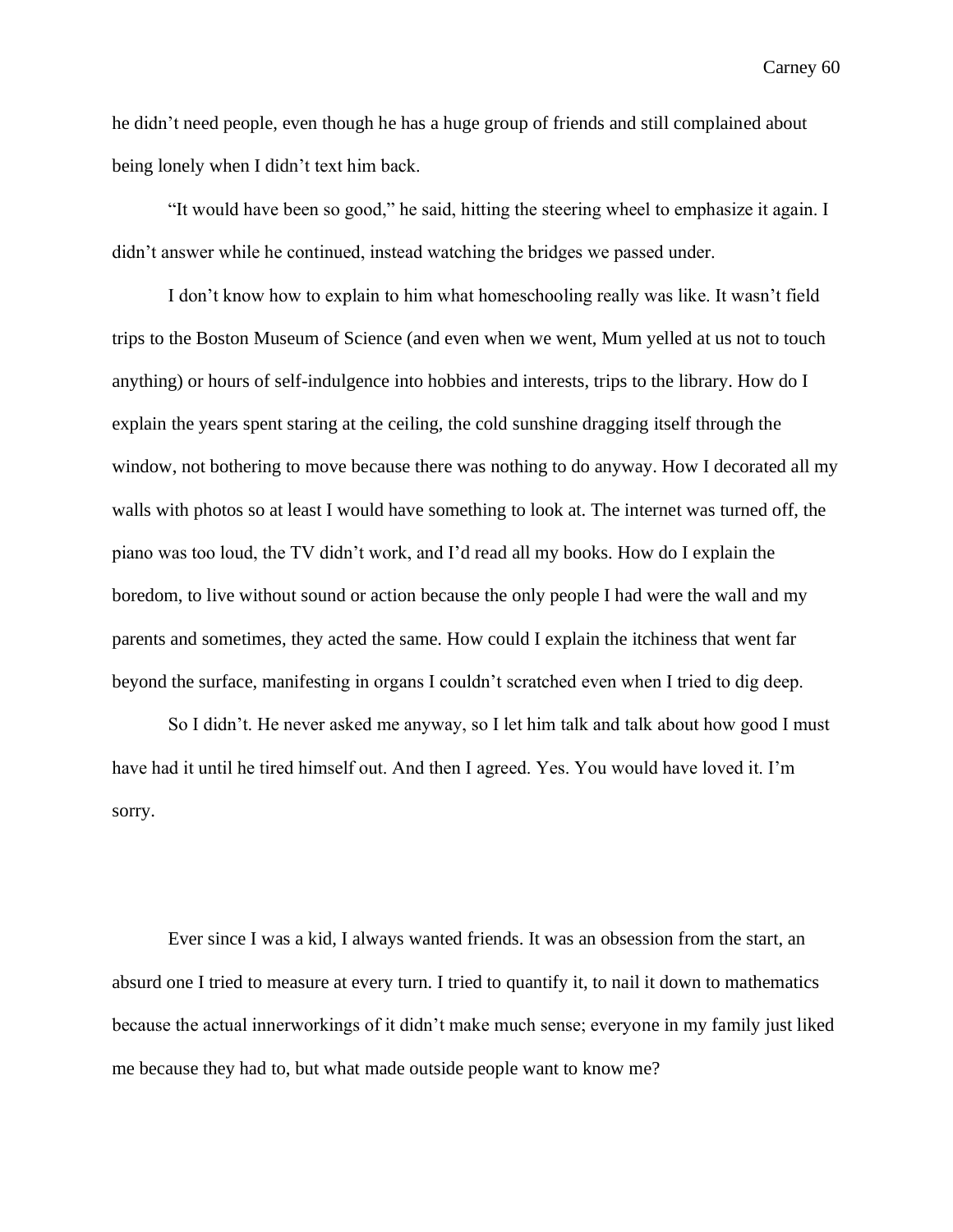Instead of talking, I counted every text I got from someone, every eye flick, every confused smile or head tilt and I compared them, trying to measure how people's reactions to me were different to others around me. While my sisters drifted ahead of me in measurable friends lists and birthday gifts, I lagged behind still trying to count the amount of times I had made somebody laugh.

When I was a kid, I complained to my parents that I wanted friends. They said that I'd have friends when I was in college. It seemed like a long way away, but I accepted that excuse because there really wasn't much else to do. When I neared the end of college and had less friends than what I had started with, my parents laughed at my inability to socialize.

"You're such a loser," Mum says, in language to imply she's joking but I know she's not because she talks about it all the time. How she's got more friends than me, how she just can't understand why I don't have any. Her only surviving blond pieces curl tightly in awkward ringlets around her long face, and she's jumping in skinny jeans, a date night with her old high school group of friends on a Friday night, the only time worthy of dressing up. "You're wasting your twenties. You wouldn't believe what I'd done by the time I was twenty."

I want to tell her that I understand the life that she had, that I thought I would have that life as well. But they all still feel so foreign, like I don't fit so it's easier not to pretend to. I can't demand a place in a world that I'm still not sure I belong to.

Despite her nagging, Mum doesn't even like when I have friends, or really when I have to leave the house at all. She can't do anything to stop me, she doesn't impose any rules, but she always tells me not to leave. She says how much it hurts her for me to not be home, that she can't lie to me: she has to be honest. There became a point where it was easier not to leave home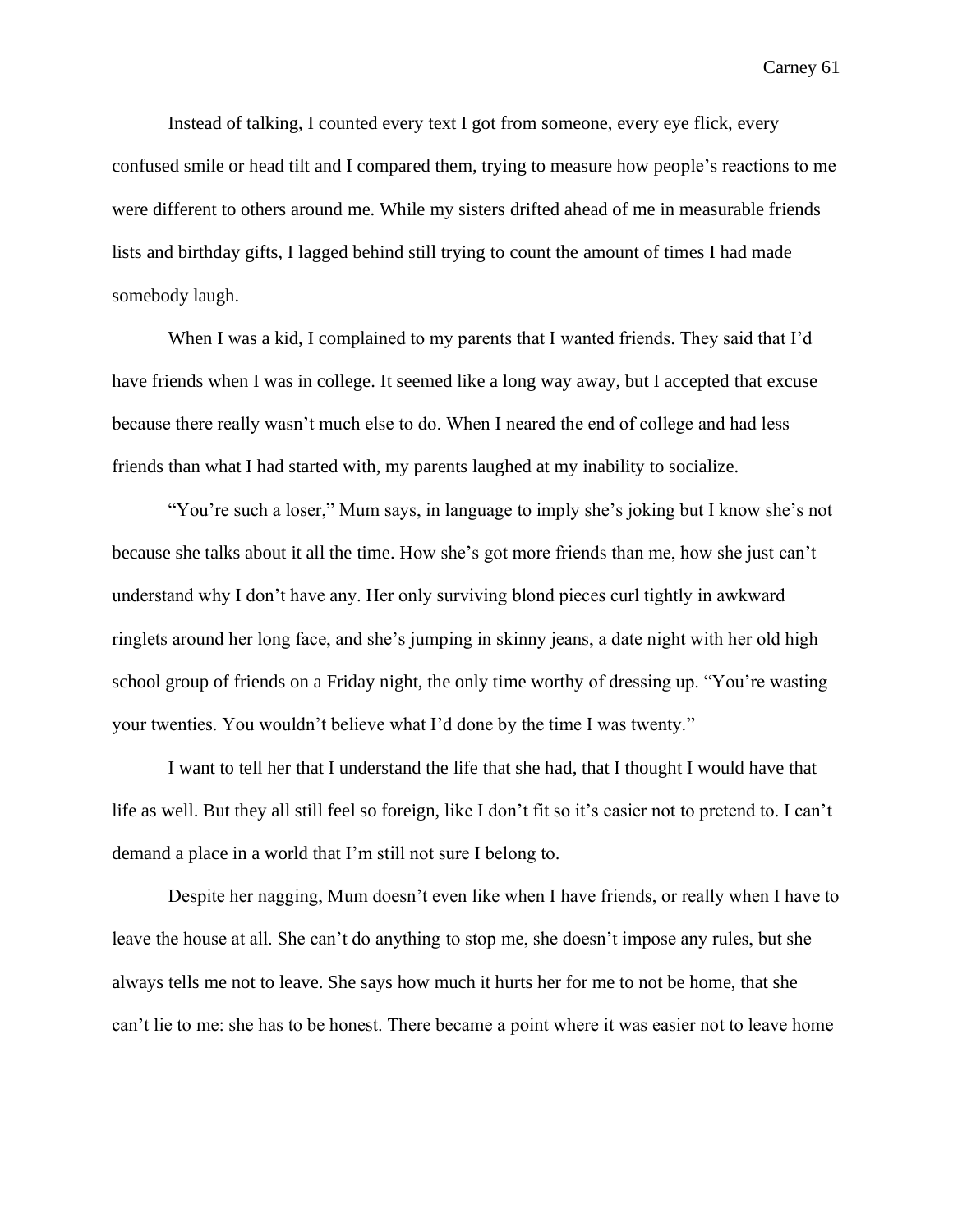than to have to fend her off; when I'm out I can feel her sadness eating at my nailbeds like a reminder to go home.

She kept us home because she wanted friends, and by her own design I can now be nothing but her friend, and no one else's no matter what I actually want. Sometimes I don't tell her my work schedule, instead opting to just leave the house in uniform and wait for her to frantically text me, asking when I'll be home because she misses me. If I tell her I'm working a nine hour shift beforehand, she becomes so upset she yells that I need to quit my job, because I hate it anyway. I think she knows the more I work, the more likely I am to leave more permanently than just down the street.

Mum especially doesn't like when I have friends or have to go out on friend-like activities, even if it's just dinner with classmates or people I work with. She contradicts herself, both telling me she is glad that I'm finally interacting with other people, while also whining while I try to get ready to go out. She follows me out to the garage, holding her thinning robe together while I tie up my old sneakers. "Remember your poor old mum, all alone, by herself," she says as I squeeze out past her car towards mine parked in the driveway. I tell her I never think of her when she's not there, like she ceases to exist if I don't see her, but most times I see her in everything, cold hands clenching around my wrist in a gesture supposedly of love.

When I got my first job at sixteen, I found the world exciting, like touching things I wasn't supposed to was a form of rebellion. I liked driving, not responding to texts, working, talking. I was the annoying cashier that nobody wanted to bag for, the one who asked too many questions in between customers and only worked nightshifts so I could work with the other teenagers. It was like I was making up for lost time, swallowing everyone whole.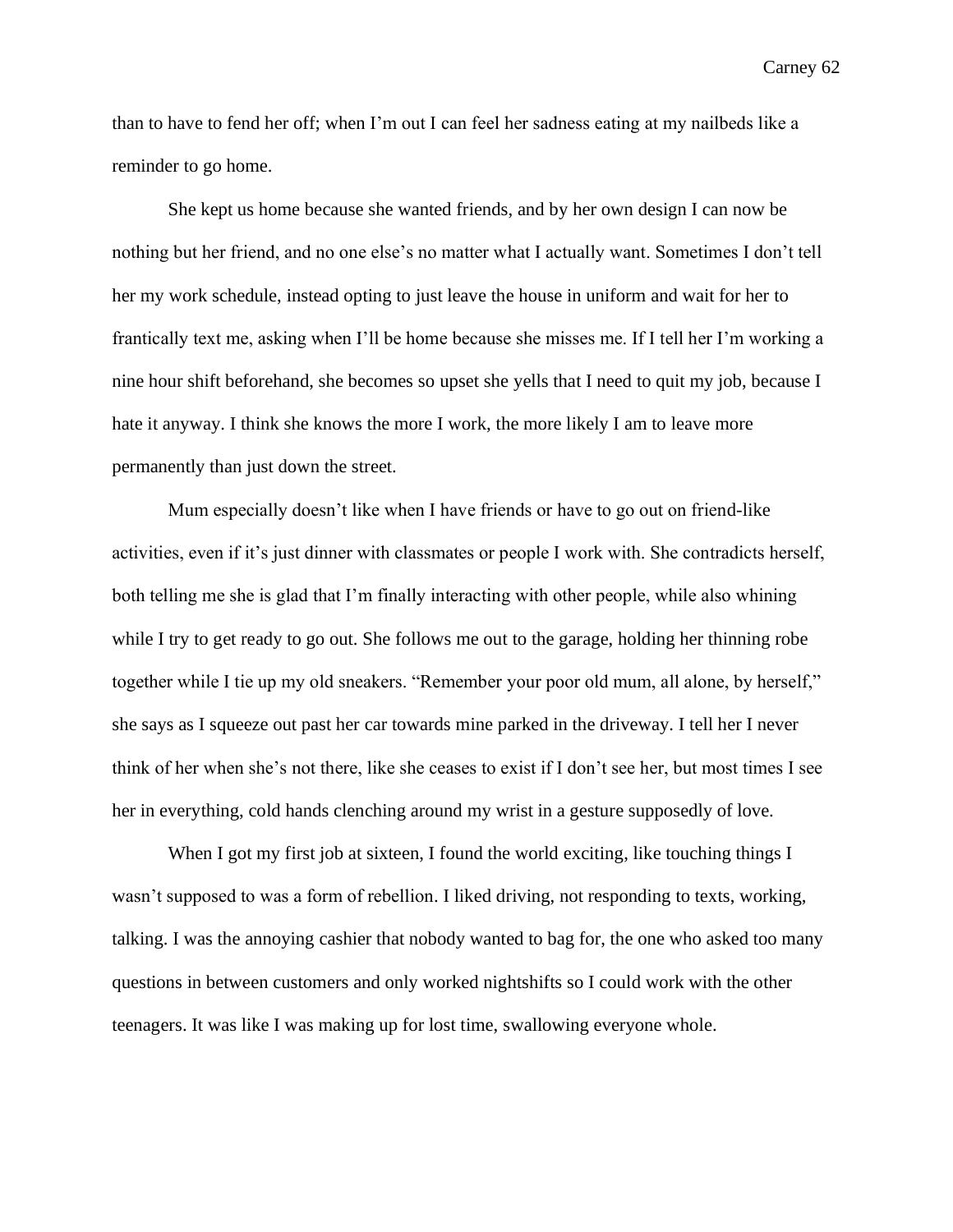Despite my sudden confidence, there was still a barrier, half the time a physical one. At my first job, I eagerly accepted the service desk position without thinking that it looked out over the row of cashiers. I became a turtle in a tank, staring out at everyone interacting while nobody came to see me unless they had a problem. I think I burned myself out; I reverted to my old self, the shivering kid in the pool, staring at everyone as they swam away from me, stuck to only listening, and counting, and watching.

Leaving now, I'm exhausted because every time I feel like I'm stabbing her, the way she winces when I come down stairs holding my car keys. I stopped trying to make friends and to go out with people when their personalities didn't make up for the breaking leaving puts her through.

I don't want to be ungrateful.

I grew up thinking I would be able to shake the homeschooling, like I was some butterfly that, at age eighteen, would magically shed itself from its origins, never having to look back. Maybe I always knew it was false hope, even when I used to count down the days like *1642 more days until I'm 18.* 

It took me longer to realize that I wasn't ever going to be able to shake it because the homeschooling wasn't just education, it's my family, all of them and by design they're all I have. I learned everything through her filter, and whether that's a good or a bad thing, I'm not sure. Perhaps everyone has similar filters, just a lot more spread out across than mine, so they are influenced by not just two people, but dozens.

I am so desperate to complete the homeschooling narrative; to escape from the people that made me. To yell from a balcony that I am free now, that homeschooling was a jail, but it's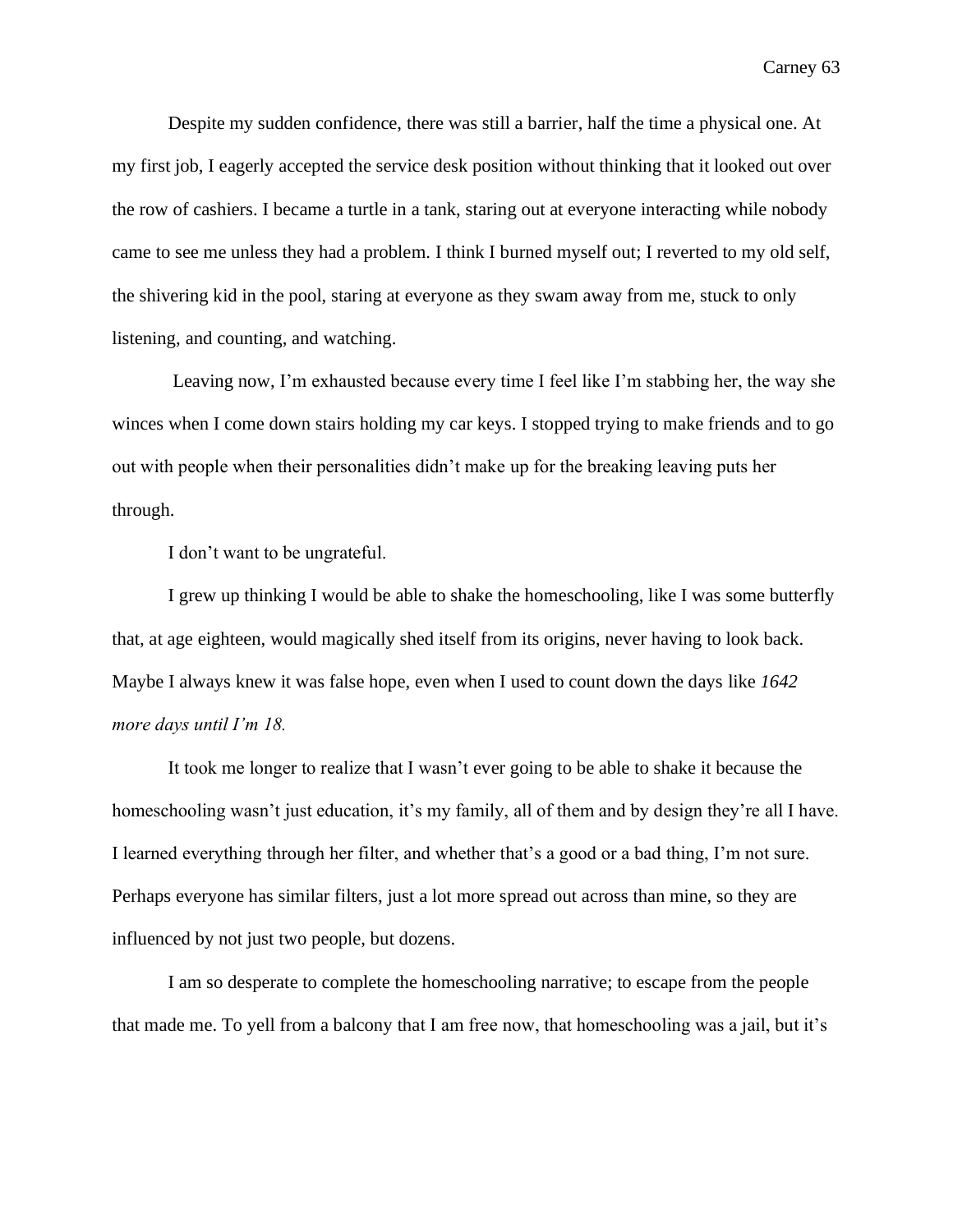not possible as much as it's not true. I hate the word escape because there's no way to escape without implying that homeschooling stifled me, when in most ways it did not.

But I think I am still hoping to escape like other homeschoolers do. I wish I wasn't. I wish I could be content with the life I had been given, easy like my sisters, hoping for nothing more than a job and a house down the street. I wish I could cry when I think of leaving, that my home felt like a warm bath not like a box soft from rain so it's turning to pulp and I no longer fit, limbs jabbing out at the corners and the lid is caving in on my head.

I wish I didn't have to hurt her, like I could live up to her expectations, but something inside me trembles when I think about returning to the hermitage of my home every summer. My mom was passed self-induced isolation from the mothers before her, and she then passed it to me. Her mom isolated her by loving her too much, telling her not to leave home unless she had to. My mom lived at home until she was thirty, choosing only to leave when she got married, the last of all my grandmother's seven children, the one she cherished the most. By homeschooling my mom tried to recreate the love and comforts of her own home, a forever girlhood, mother and two sisters became mother and three daughters—she always said she never wanted a boy. What should have been soft was bruising, crushing us in every time we tried to peek out over the lid, never thinking that we might need a little more room to live than she did. But I can't ask her not to love me that much. It is one thing from homeschooling I can never shake, even if I want to.

When I think about leaving, I imagine going back to where it started. To ditch the dark, cold winters of Massachusetts, the winters of dryness that makes my nose bleed and my eyes burn and the months spent hiding under layers and layers of comforters that never seem to warm me. I have to go to the place that my mom says is as hot as an oven but in the dry kind of way, not like here where it's sluggish and full of bugs and gruff people, bent like trees in the snow. I